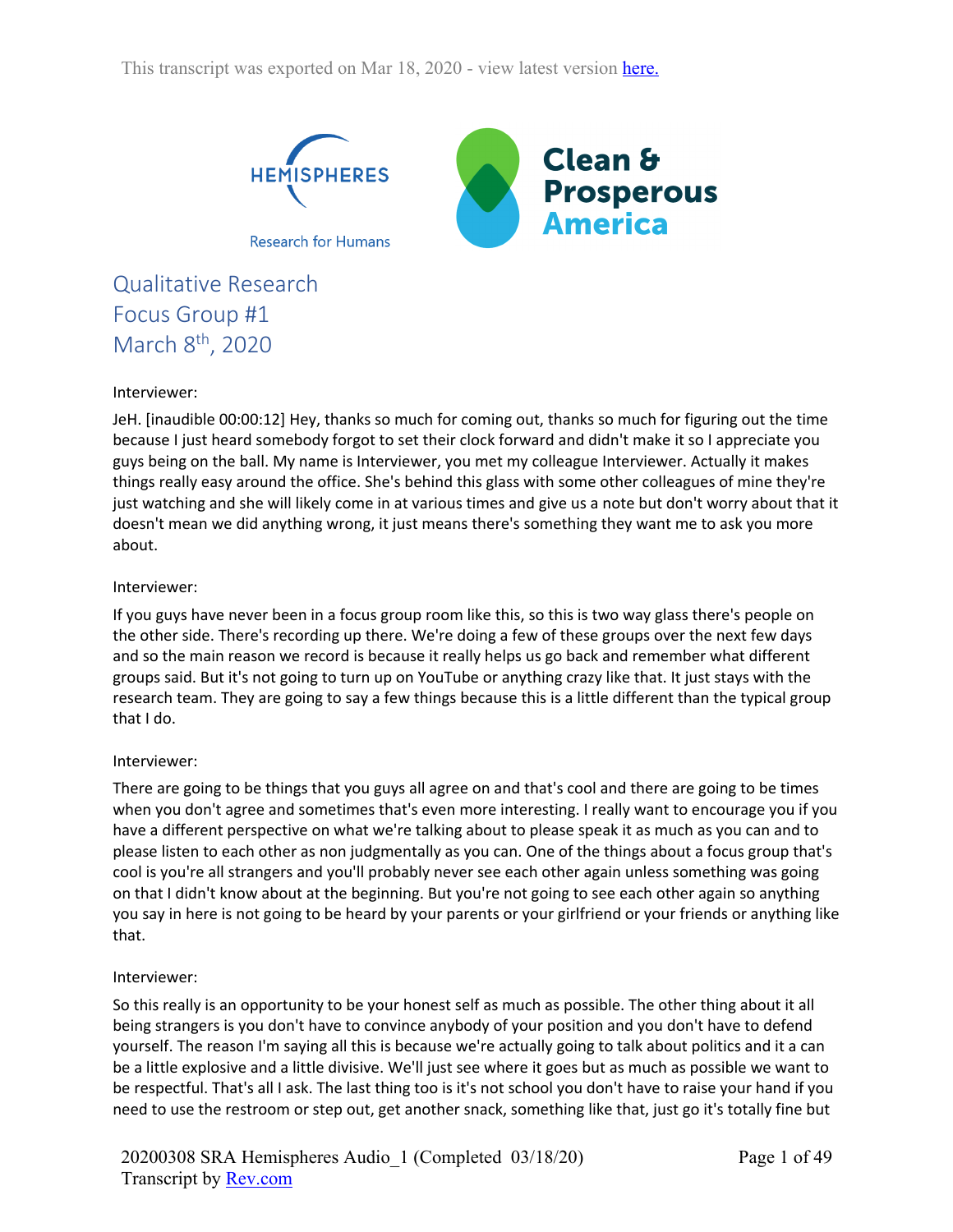please come back because I actually have had people just disappear in the middle of the group and it's really weird. Because I have to go look for you and-

JeH:

That's awkward.

Interviewer:

It is actually really awkward so feel free to step out but come back. We'll be here for a little less than a couple hours. So the first thing I want to do though, I want to try and get to know you just a tiny little bit so we're going to go around and I want you to tell me what you do, how long you've lived in the Spokane area, excuse me, if you had a perfect day all to yourself what would you do? JP, why don't we start with you.

JP:

All right, I am JP, [inaudible 00:03:04] the name tag. I've lived here about four years now. And then what we do?

Interviewer:

If you could.

JP:

So I'm a full-time student, studying to be an aircraft mechanic.

Interviewer:

That's cool. And if you had a perfect day what would you do?

JP:

Perfect day, all right, it would be rainy because I love the rain because I'm from California so it never happened. And I'd be in a coffee shop with a good book.

Interviewer:

Nice and how often do you actually get to do that?

JP:

Not very often.

Interviewer:

That's why it's the perfect day. RJ.

RJ:

Name's RJ, I lived in Spokane area my whole life. I moved away once for a year but now I'm back. Love's what had me coming back.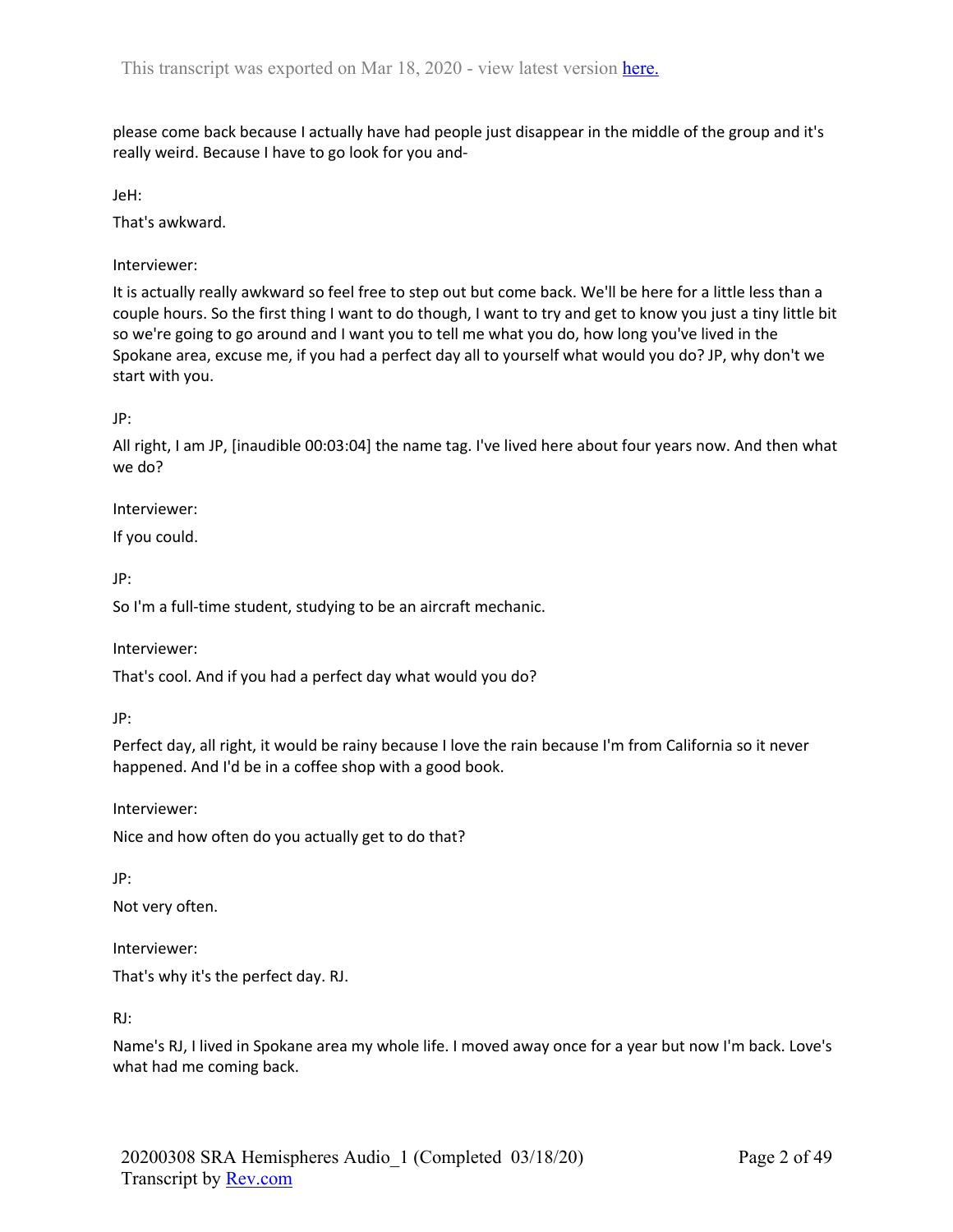Interviewer: What's your perfect day?

RJ:

My perfect day would be probably out on a jet ski on Priest Lake.

Interviewer:

Nice.

RJ: Just ripping it up and having a blast.

Interviewer: Do you get to do that much in the summer?

RJ:

Oh yeah.

Interviewer:

Do you own a jet ski?

RJ:

No, but my buddies we have three of them out at their house. They're all super charged and we-

Interviewer:

That's even better, buddies with jet skis. That'd be better than having to own one right?

RJ:

I don't have to pay for any of the maintenance.

Interviewer:

Exactly.

RJ:

And we get to go out every weekend and enjoy the fun.

Interviewer:

Nice.

RJ:

We go fishing out there too, it's a good time.

Interviewer:

20200308 SRA Hemispheres Audio\_1 (Completed 03/18/20) Transcript by Rev.com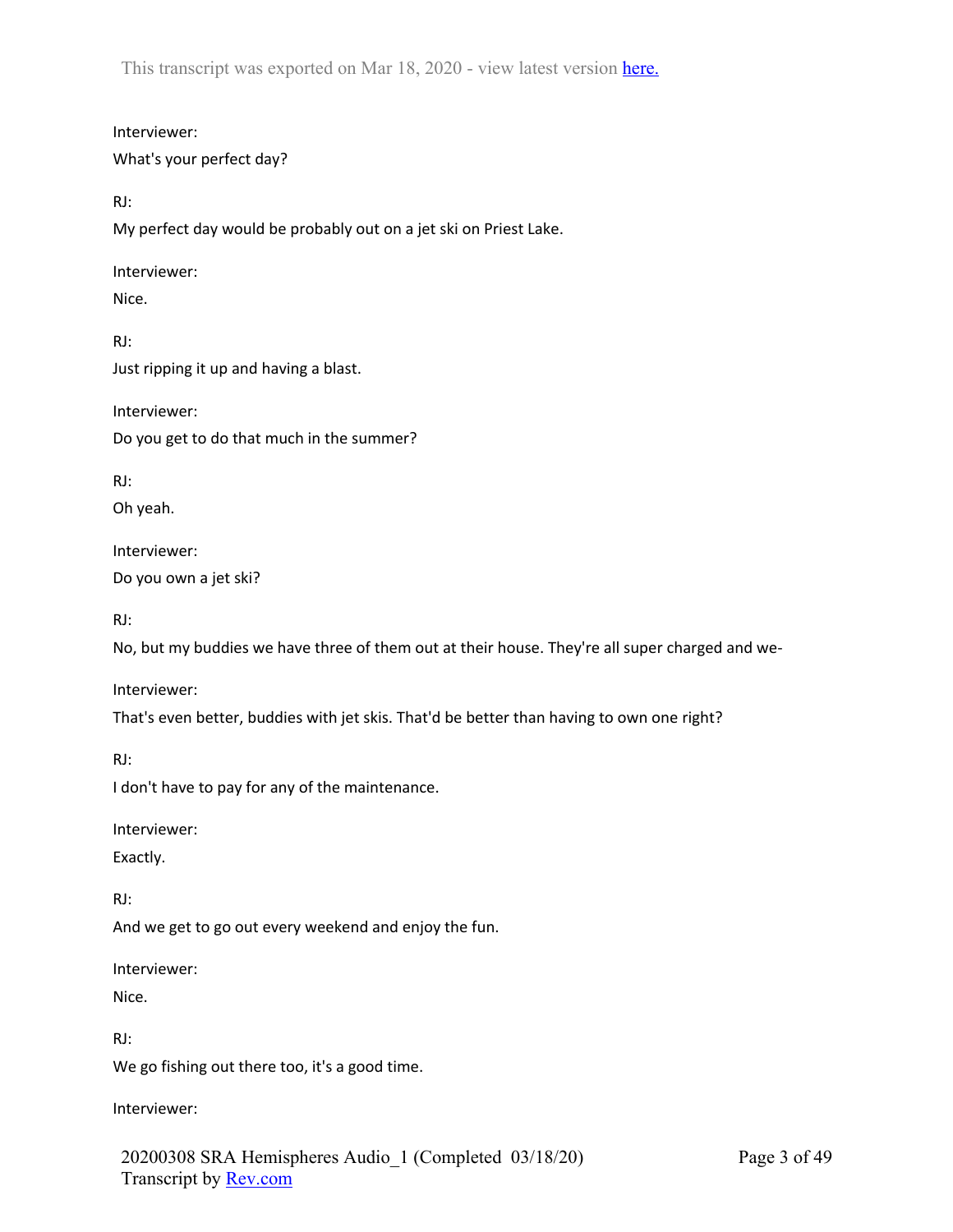Cool. Hi, GA.

GA:

Hi, my name's GA. I've lived here my entire life as well. Let's see, I'm full-time-

Interviewer:

You're a student.

GA: I'm a full-time.

Interviewer:

Cool.

GA:

And then my perfect day would be photographing the animals out at the local animal shelter.

Interviewer:

Cool. Do you volunteer out there?

GA:

Yeah, I do.

Interviewer:

Nice. Are you a dog person or cat person?

GA:

Dogs. They're easier to photograph.

Interviewer:

Really?

GA:

They listen.

Interviewer:

Why?

JP:

Big surprise.

Interviewer:

I know, that's a surprise, why are dogs easier to photograph than cats?

20200308 SRA Hemispheres Audio\_1 (Completed 03/18/20) Transcript by Rev.com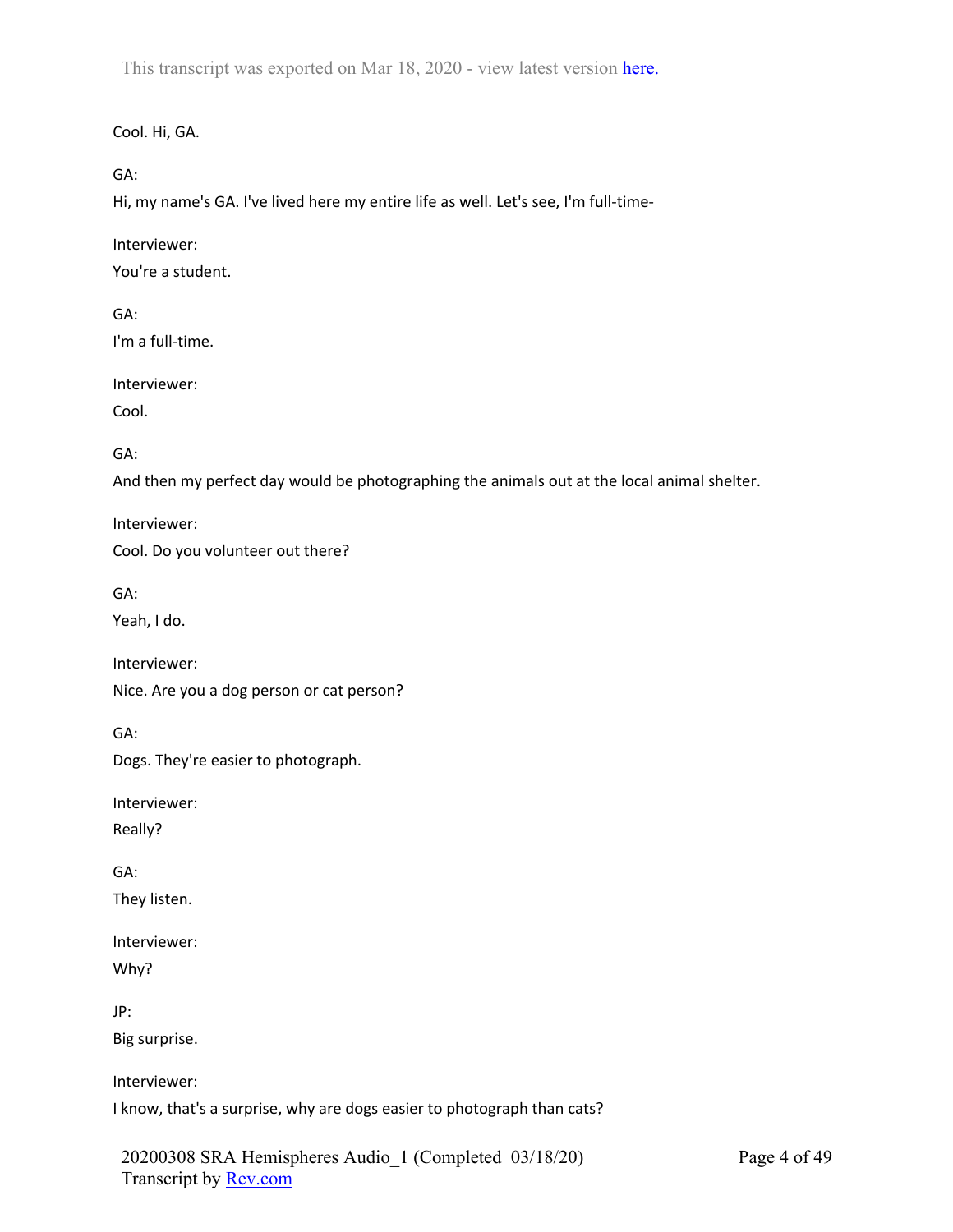GA:

Because cats won't do anything you ask them to.

Interviewer:

It's an obedience thing. I see. Do you have dogs at home?

GA:

I do.

Interviewer: What have you got?

GA: Two dogs, three cats, it's a zoo.

Interviewer: Very nice. Hi TP.

TP:

Hi, I've been in Spokane for six years. My perfect day would be pizza and movies with my boyfriend.

Interviewer:

How often do you guys get to do that?

TP:

Not very often. He's deployed.

Interviewer:

Wow.

TP: But 30 days.

Interviewer:

He'll be back in 30 days?

TP:

Yeah.

Interviewer:

That's exciting, wow. Cool. JOH?

JOH: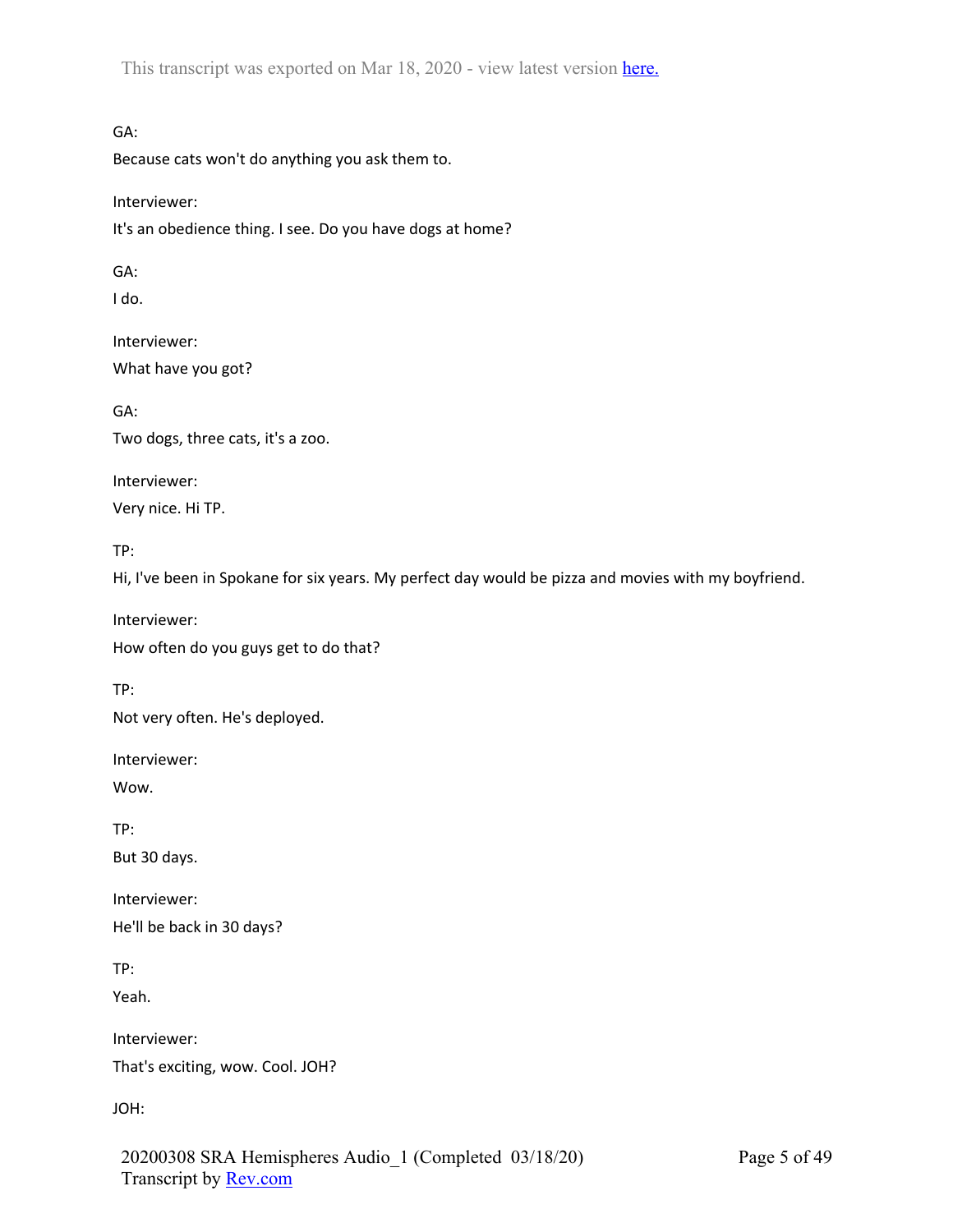JOH, I've been in Spokane pretty much my entire life with the exception of three years when I went down to Tennessee, very, very different down there. Substitute teacher. Hoping to get a full-time gig.

Interviewer:

What do you teach?

JOH:

Social studies and English but realistically whatever I can get into.

Interviewer: Elementary school?

JOH:

No, high school.

Interviewer: High school.

JOH:

Elementary's tough. I've done a few times there and I'm always exhausted. Their energy is just so different. My perfect day would probably also be a rainy day watching new movie or maybe binging Lord of the Rings with my five cats. [crosstalk 00:06:50]

Interviewer:

Are they all rescues? Are they all from the same family? How do you have five cats?

JOH:

Various odds and ends. A couple of them were from coworkers, it's a long, one came out of a bush and I said, "Oh, we're keeping you." Another one I rescued. So basically all kind of rescued.

Interviewer:

They just came from all over.

JOH:

Yeah.

RJ:

They found you.

JOH:

Pretty much. We don't pick them, they pick us.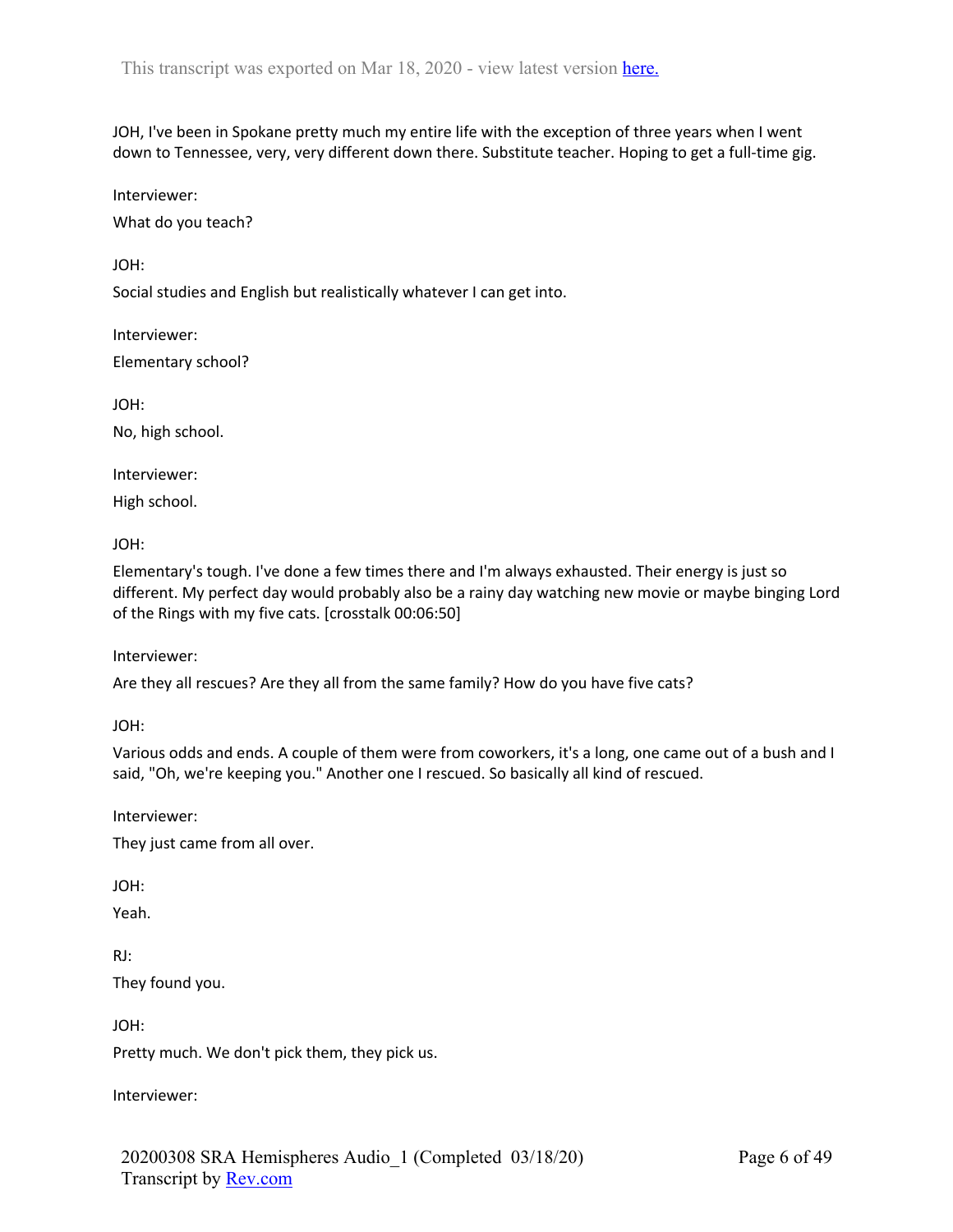# Clearly a cat person. They know what they're doing.

JOH:

Ironic I'm allergic to them though. I've got five but it's worth it.

Interviewer:

If you say so, talk about that later. JeH.

JeH:

I've been here six or seven years now in Spokane. Perfect day I'd probably be camping. I like to camp.

Interviewer:

Where do you like to go?

JeH:

Out past the Bumblebee Campground is where we usually go. Way past the campground. We don't like to camp with people. We try to avoid that.

Interviewer:

Alone.

JeH:

There's a really nice spot out there that's right on the water so you can just let the dogs go, you don't have to worry about them.

Interviewer:

Very cool. I'm going to launch right into it we're going to watch some videos and get your reaction to the videos. I have a handout, hold on. Sorry, you guys are the first group so bear with me, everything's a little. Get this started. And I have to remember not to lick the page, do that things where you ...

GA:

I've seen that video so many times.

Interviewer:

Have you?

GA: She's like, "Just avoid touching your face."

Interviewer:

Don't touch your face.

JP: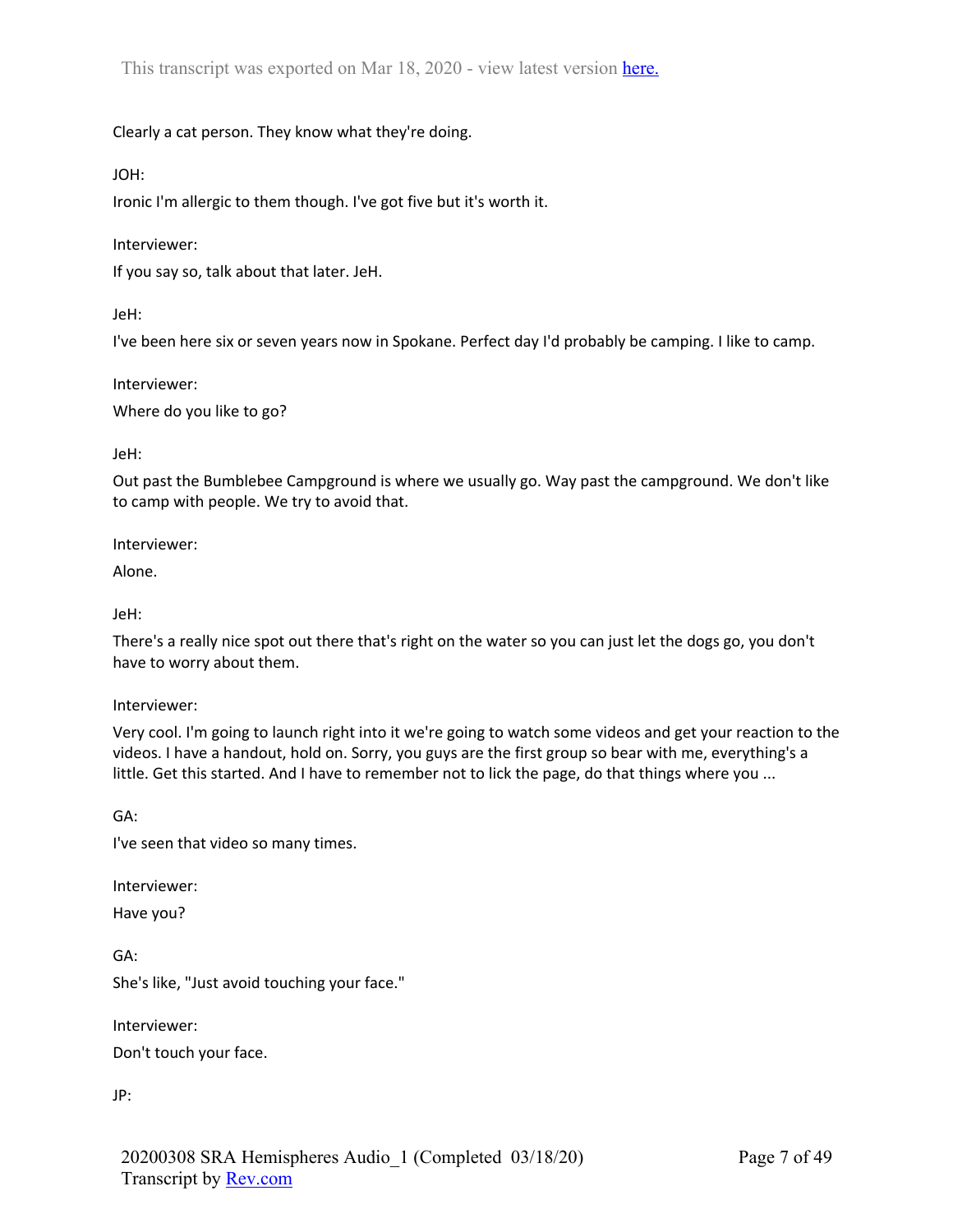It's awesome, I know. I kept watching it over and over.

## Interviewer:

There's hand sanitizer over there if anybody feels like they [crosstalk 00:08:49]

GA:

I always touch my face. It's bad.

## Interviewer:

So let me say a couple of things about these videos before we watch them. I'm going to show you three. They're only about 30 seconds long so we can play them again if you want me to. These are very much works in progress so try not to focus too hard on wordsmithing it or making sure it's the perfect words. We want to know what you're getting basically from the video, what the message is. And then think of it as something that you might see on Instagram or something like that. It's not necessarily a TV commercial although I don't know ultimately what will happen to them.

## Interviewer:

And then on your sheet, here I'll put it up here. These are the questions that go in each box. What's your reaction? What are they trying to tell you? What's the main message? Did you learn anything? Is this different from videos you've seen? And then, how much does it motivate you to vote? We're going to talk about voting too. Let's watch the first one is, let's see which one is going to be first? The first one is M, M like Mary, so if you'll just put M down. Everybody got a pen that works?

JOH:

Video M.

## Interviewer:

Video M. the other thing too to tell you guys is that I want you to keep your poker faces on as we do this if you will. We're going to talk about them obviously together as a group but I really want you to write your notes and make that your personal thing. Right, so be stoic as you're writing. Here we go with M.

## Interviewer:

Sometime, sorry. Sorry, is that [inaudible 00:11:20] surface though. Let's try this again. That's it, you guys are the first group.

Interviewer: Does anybody want to see it again?

Interviewer:

(silence)

JP:

Could I maybe see it again?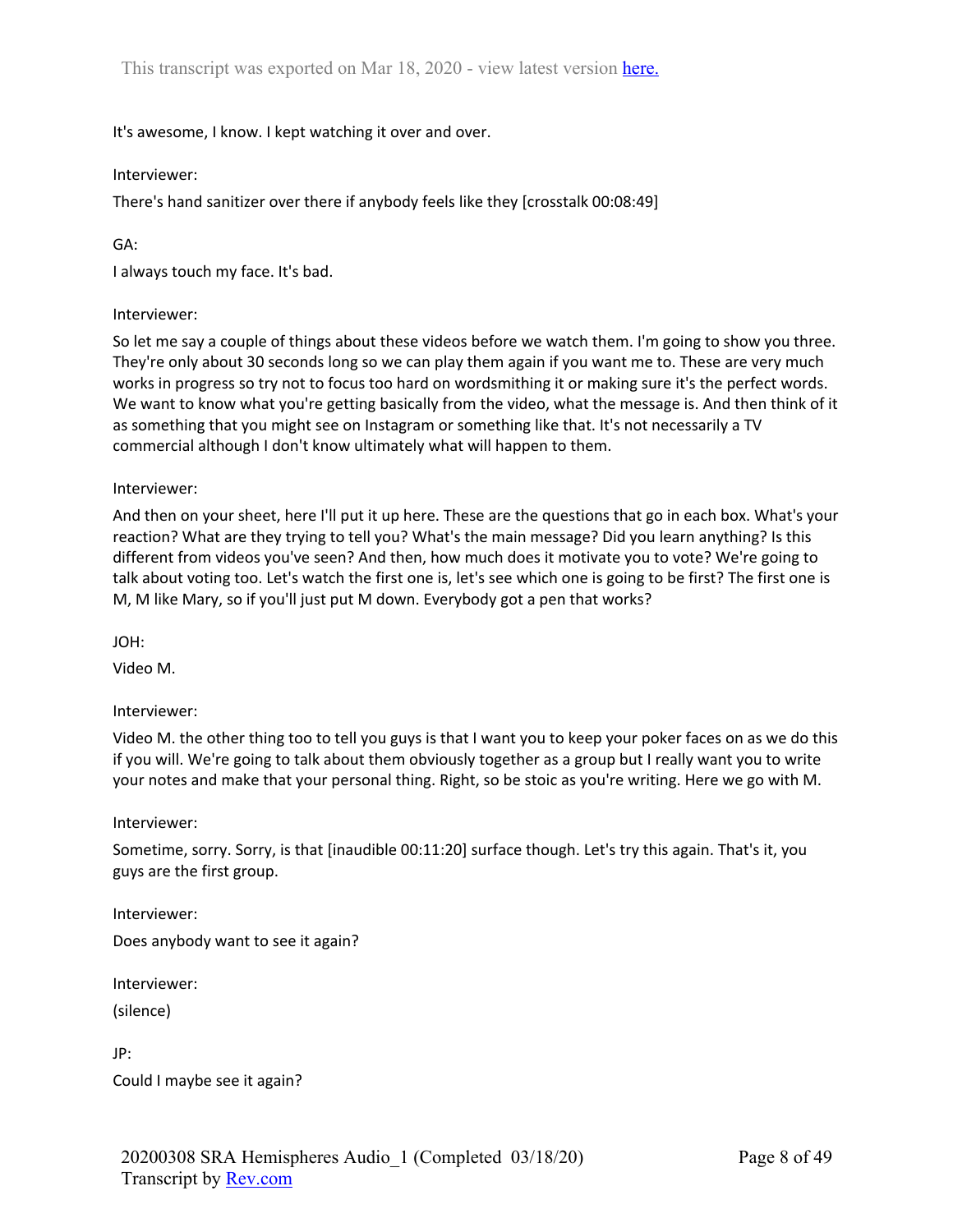Interviewer: Absolutely.

GA:

What happens if we run out of room?

Interviewer:

Keep writing and I'll give you another sheet.

GA: I write big.

Interviewer: You can write on the back.

GA:

Sorry.

Interviewer:

Whatever works, no, no, that's totally fine I realize we didn't give you that much space.

TP:

Are you looking for complete sentences?

GA:

That's another good question. [crosstalk 00:14:20]

Interviewer:

It's really not an essay piece, I promise.

RJ: I just wrote [crosstalk 00:14:27]

Interviewer: As long as it's legible that's totally fine.

GA: That they're all in order.

Interviewer:

Feel free to flip the page over and do more or whatever you need to do. Are you guys almost ready for the next one?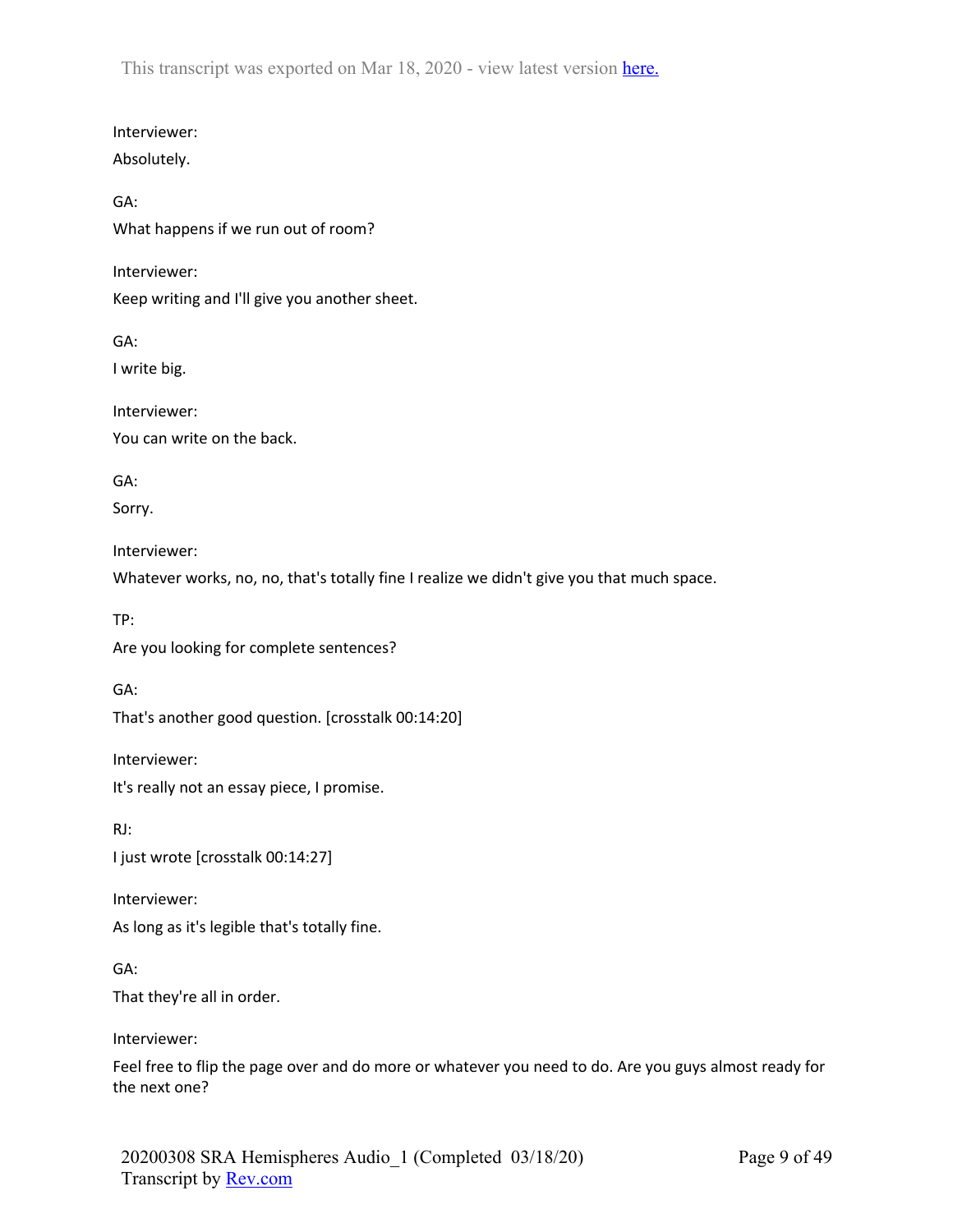JoH: Do you want us to try and get all of those?

Interviewer:

As much as you can-

JoH: Just to get our ideas flowing?

Interviewer:

More to get ideas flowing.

JoH:

I put little dots next to each one of mine. They just look a little jumbled.

Interviewer:

Ready for the next one? GA you want me to give you another minute?

GA: Just 30 seconds would work.

Interviewer: JP you ready for the next one?

JP:

One minute.

Interviewer:

The next one is P.

Speaker 9:

There are 331,000 jobs directly attributed to clean temp. Each one of these turbines cost about three million dollars, the problem, most of them have been built overseas.

Interviewer:

Does anybody want me to play it again?

TP:

Can you?

RJ:

Yes, please.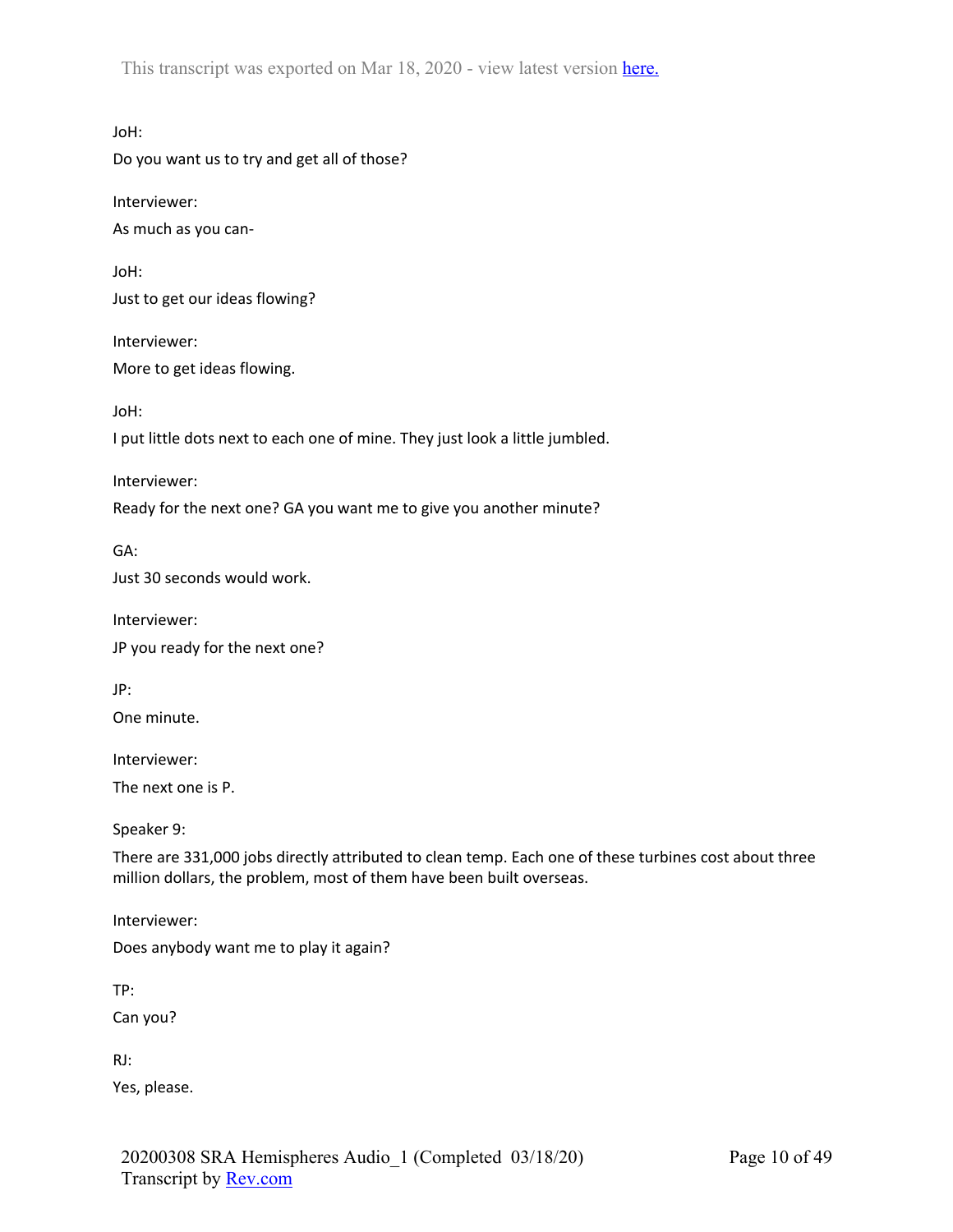Interviewer:

Yup, okay, ready.

Speaker 9:

There are 331,000 jobs directly attributed to clean temp. Each one of these turbines cost about three million dollars, the problem, most of them have been built overseas.

Interviewer:

That was me, sorry.

GA:

I thought it was me.

Interviewer:

All right the last one is, I'm sorry, it's not the last one. It's the last one of this set. But it's U, it's super short so I will probably play it more than once but after you write U look back up at the screen because it's going to come and go very quickly.

Interviewer:

Let me play that again. Is everybody ready?

Interviewer:

(silence)

Interviewer:

So before we start talking about them at the bottom of the page you'll see a star and what I want you guys to do is put a star next to the video that, if you saw it as an ad for a candidate or you saw it connected to a candidate on Instagram, whether it was a presidential candidate or a local candidate, would most make you want to know more about them or make you likelier to support them. So star the one that's the most motivating.

Interviewer: RJ, which one did you put a star next to?

RJ:

I put a star next to video U.

Interviewer:

Next to U. GA, which one?

GA:

Same one.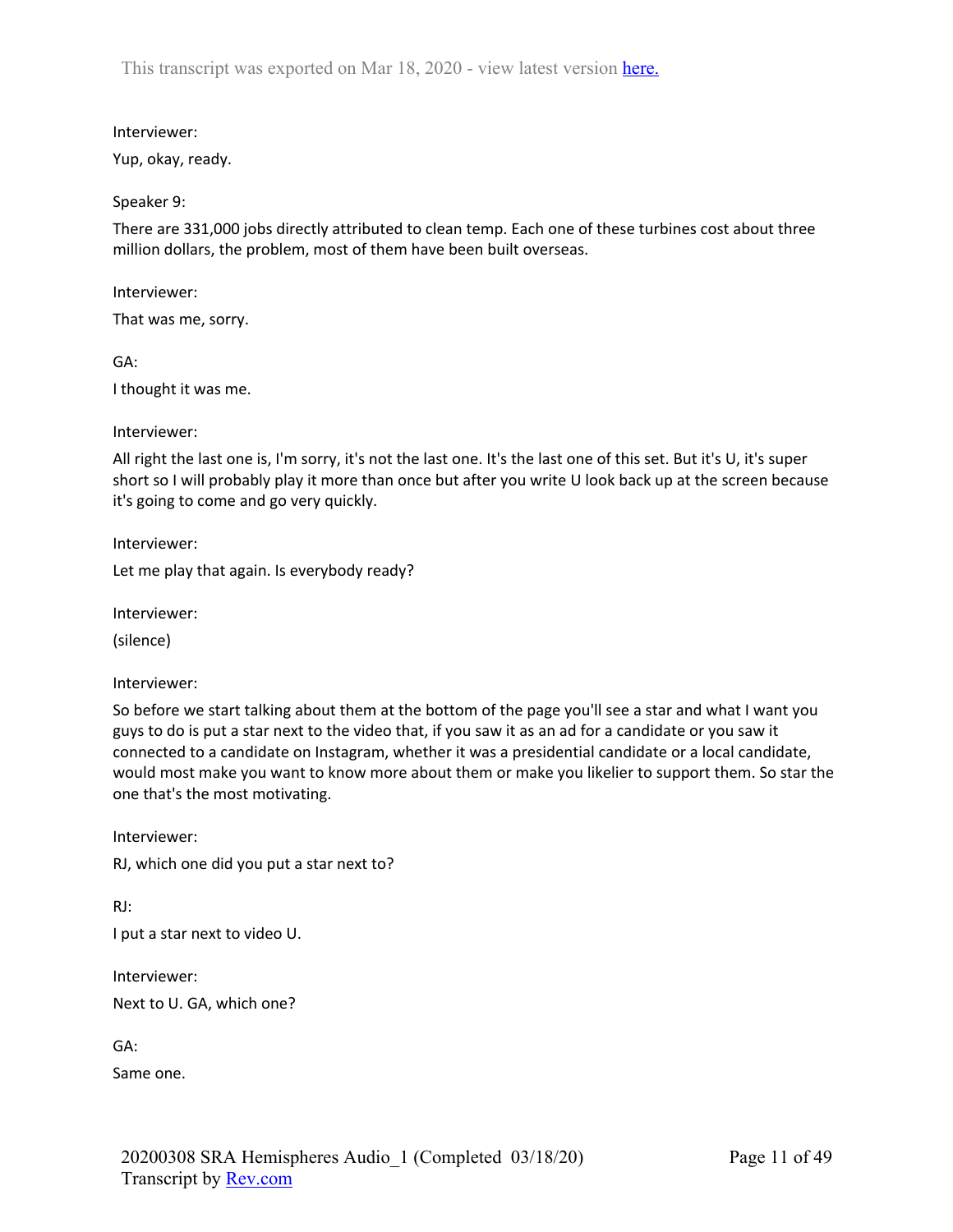| Interviewer:<br>U. TP? |
|------------------------|
| TP:                    |
| М.                     |
| Interviewer:           |
| M. JoH.                |
| JoH:                   |
| M.                     |
| Interviewer:           |
| M. JeH.                |
| JeH:                   |
| U.                     |
| Interviewer:           |
| U. And RJ, sorry, JP.  |
| JP:                    |
|                        |

P.

Interviewer:

JP did P. Let's start with U then, since that's the one that got the most stars. What did you guys think? What did you think it was trying to tell you? Now we talk. You've been writing, now we talk. So those of you who said U, what was it about that video that was working for you?

JeH:

It wasn't right versus left.

Interviewer:

It was not right versus left and why did you like that better, JeH?

JeH:

Because it works off of anything but anger. People tend to get angry when they see the opposite of whatever they believe but this is very much universal, it affects everyone. I think that's kind of the point.

RJ:

That is also what I took away from that. I liked how it was not saying, I wrote, it's unique. It's saying, "Vote red or blue." And not one or the other. It's just saying vote who's best for the world as itself.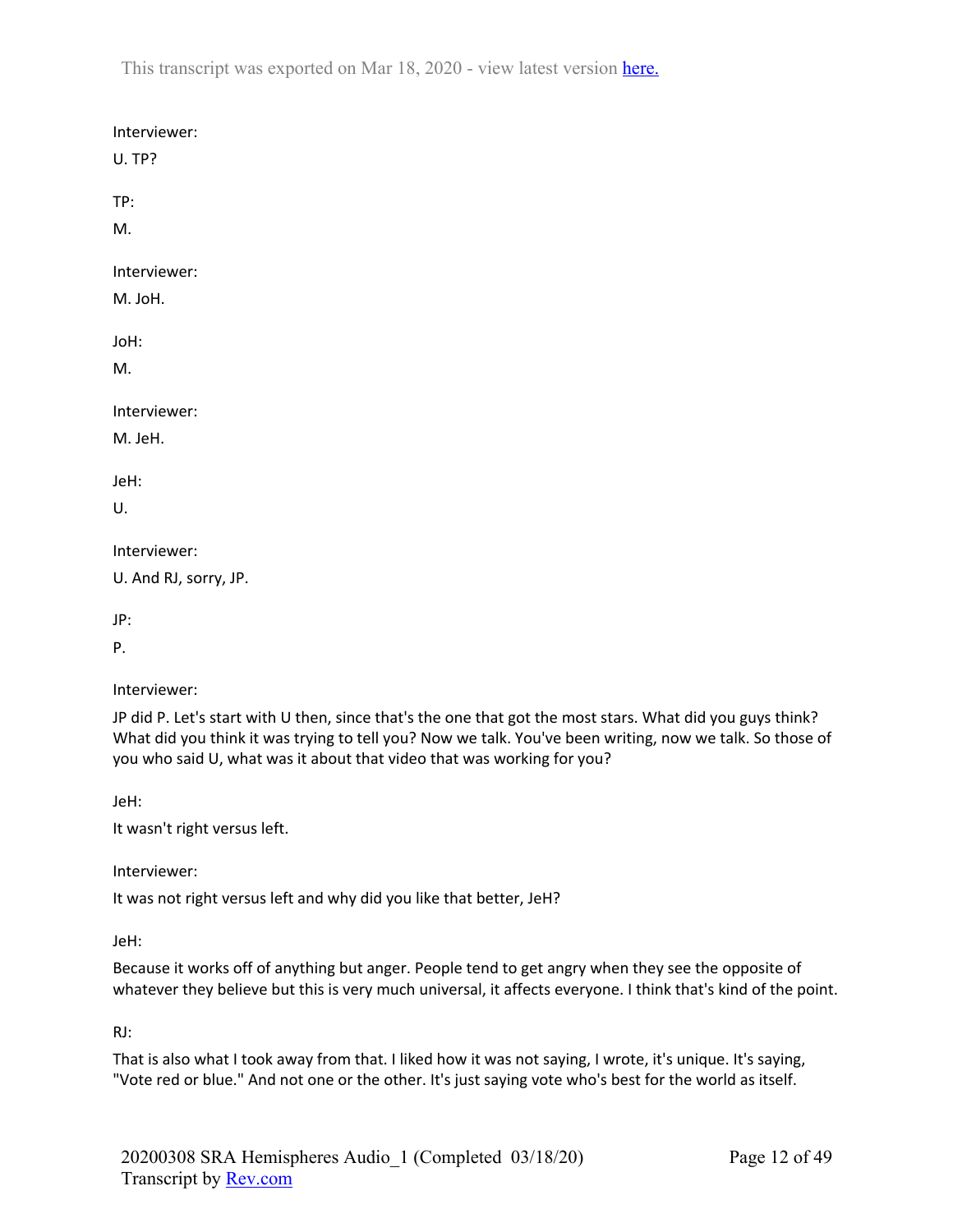# Interviewer:

Does that sound like something different than you're used to hearing?

## RJ:

I'm used to just slander from one side to the other about, they do these issues and then, that's actually all a lie, here's stuff against that. And we do this and they don't do that and this is more, I like it because it's more neutral. It's neutral ground.

Interviewer:

It's neutral.

## RJ:

I think that's the best word to describe, it's a neutral commercial.

## JeH:

And it literally affects everyone. It's not one side's job to fix it I feel like.

## GA:

That's what I liked. I agree with you guys, it wasn't a red issue or a blue issue, it's a people issue. It's something, like you said, that affects us all. And it was really about unity I thought. Just coming together to solve this issue.

## RJ:

With the B roll they showed the views from the hurricane help, stuff like that and people banding together just in a time of disaster need we don't care who is who as long as it's being helped.

## JeH:

It's not your people versus our people.

## Interviewer:

It's not you versus us. And what's the, this is going to sound like a dumb question but what don't you like about the you versus us? What's wrong with [crosstalk 00:25:02]

## JeH:

I think everything's a people issue. That's how I feel. I think everything's an everyone issue. Most of the time.

## Interviewer:

Everything's and everyone issue. It's not a red issue or a blue issue or democrat or ...

## JeH:

Or even a race issue, any one group of people I think most issues quite literally affect everyone and I don't think people look at it like that. It's someone else's job to fix it versus everyone.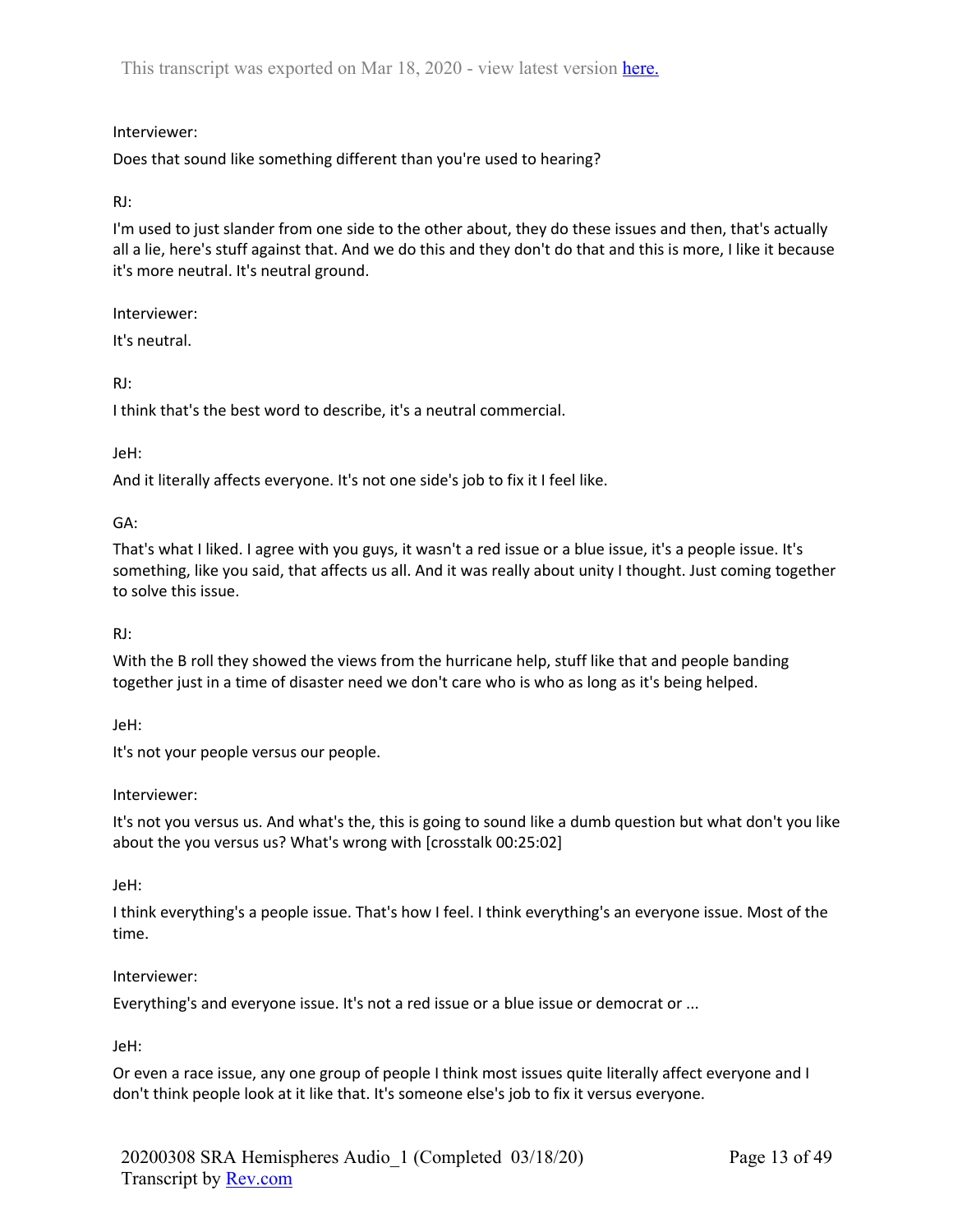# JoH:

This is one of those few issues that really it's nonsensical that it has become so divisive. We all need earth. We all need clean air. We all need clean water. That used to never be in dispute but somehow it's gotten to the point where it is in dispute. The fact that we need to have an ad that says, "Hey, we should all care about the air." [inaudible 00:25:45] fighting over this. I think everybody would appreciate getting onto some solid ground, both in terms of metaphorically, we can finally agree on something. But also we don't want giant sink holes opening up. We don't want horrible natural disasters occurring. It is controversial but I like the fact that this is trying to undo the years of controversy.

Interviewer:

Undo the controversy.

# RJ:

It shared a lot of the same qualities with video M as well too though with the nature impact and the climate impact of it. What I draw from that is they shared it a lot, all three videos shared the same similarities but U stood out the most as the neutral standpoint. [crosstalk 00:26:27]

JeH:

All different kinds of people also.

Interviewer:

What do you mean when you say that, JeH?

## JeH:

The M video obviously it feels because it's a kid, I feel like that's pretty obvious for a lot of people that kids are easy to feel something for. Adults maybe not. But different races, people working, people being helped, helping people. It's just different points I think.

Interviewer:

Let's see. It sounds like you guys are saying U is pretty different from other political messages you're seeing lately.

RJ:

Much different.

JP:

I think the other videos that we see are, "Oh, to get the vote I'm just going to entrench myself in this side or I'm going to entrench myself in that side." And I like the idea of going in the middle in that way. Or "Hey, this is an issue that isn't going to be solved by just entrenching ourselves in our sides and so we need to just come together on this issue. On other issues too but on this issue is important."

# Interviewer:

How do you think you would feel about a candidate who had this kind of, it's a human problem or we should all come together, it's not a this side problem, that side problem.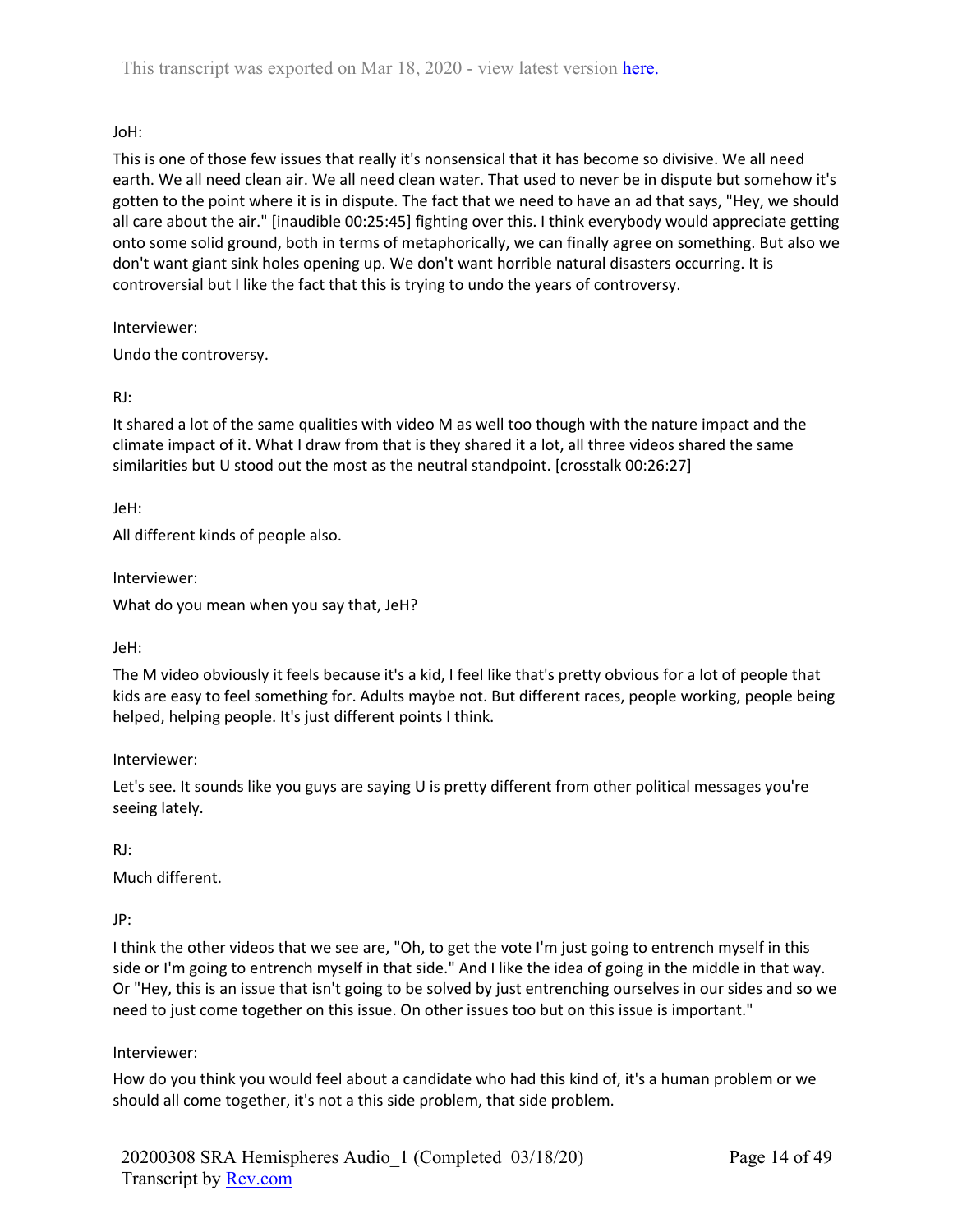JeH:

As long as it didn't end with, also I hate this person. That's how often they lead in with really good stuff and you're like, "Yeah, that makes sense." And then at the end they're like, "Also, we hate them." [crosstalk 00:28:01] So that throws it off because you're like, "Yeah, I get that." And then you're like, "Oh, you suck too."

# Interviewer:

So you want just that's the message, it's enough. Just say-

JeH:

I think the point should just be the message not about how someone else is not. The more you have to point out someone else's issue the less you're really focused on the issue I feel like.

RJ:

Save that for the debate.

JeH:

Right.

RJ:

Save that for the actual presidential or political debate between parties where questions like that can be answered.

# JeH:

It just puts you in a bad mood. When you see stuff like that because it sounds good and then you're like, "Hm, this is kind of irritating." It's not different from the person that you're talking about. It's all the same just a different point of view.

JoH:

I can't help but wonder how much the political system makes life almost impossible because the fact that there are basically two major parties. If somebody's going to step up and become a politician they have to go with one side or the other. That automatically makes it an us versus you sort of thing. In the whole attacking thing even if somebody comes out as not necessarily, "Oh, I don't like you." If you are in one side and you're talking about this issue that we need to do something I think that automatically becomes something that the other side can then use against you. It's how much ...

JeH:

Do they have control?

JoH:

Exactly. Or even if somebody came out and said, "Hey, just vote for the person who's going to do the best for the planet but I'm running and I'm going to be with this party so you got to vote for me on this party and not them." It's almost like, how can we do that. We almost need a third party agency that's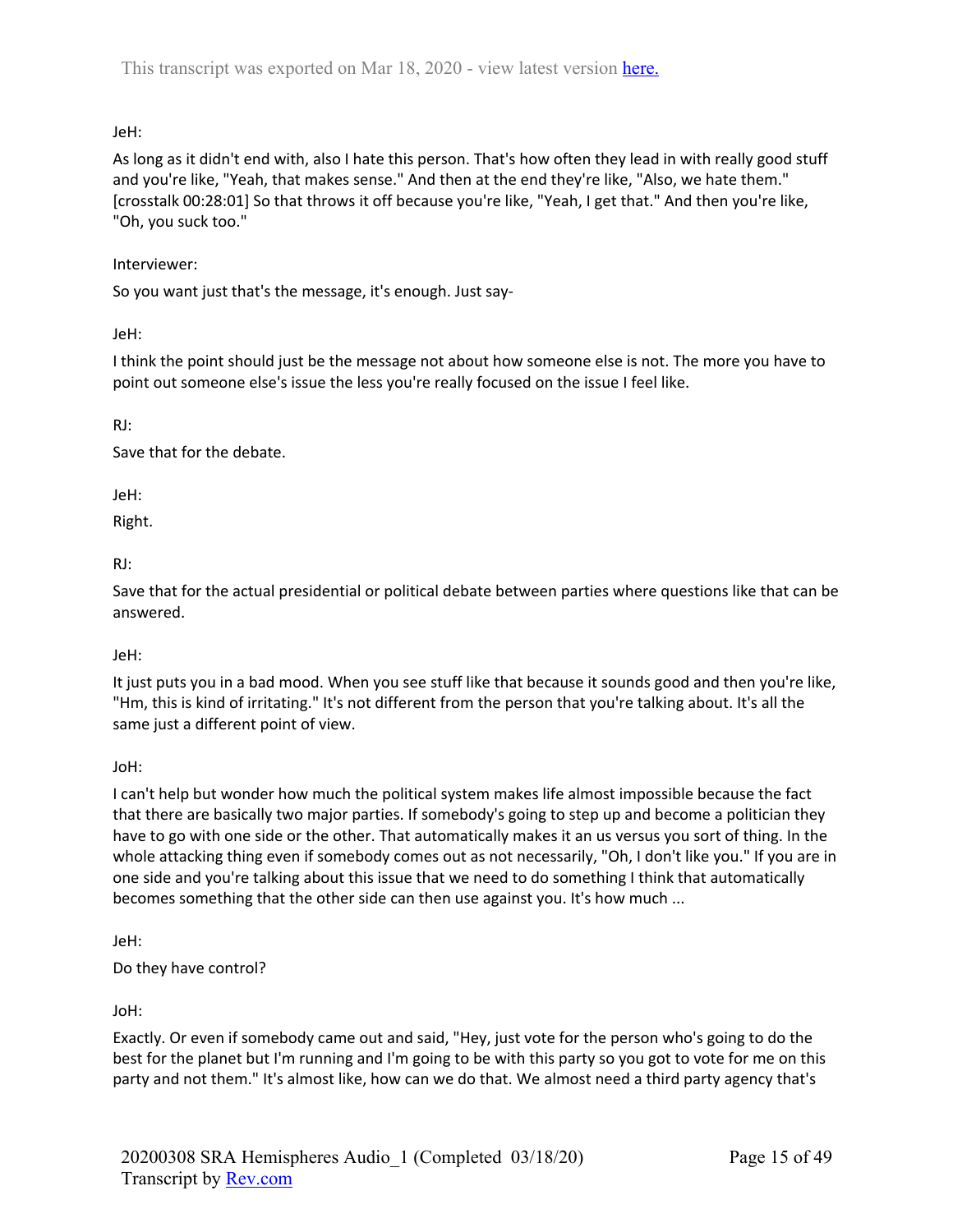not involved with the politics that promotes this. A lobbyist group that would actually promote this instead of just private interests. Maybe a public interest lobby.

Interviewer:

Help me understand. So you're saying we need something, we need somebody in the middle who's not beholden to either side-

JeH:

Because you can't expect them not to ask for votes at the end. I feel like that's what you're saying, right?

Interviewer:

Not ask for votes at the end.

JoH:

Yeah.

JeH:

During their ad or whatever it is, even if they're trying to be neutral like that at the end they're still going to say, "Hi, my name is-

Interviewer:

```
And I approve this message."
```
JeH:

Right.

JoH:

It's like, you need to support the person, "I am that person. And if you're not voting for me you're not supporting the right person."

JeH:

And you can't really expect them not to do that. They're trying to get votes. So if you had someone in the middle that's an interesting thought I've never really thought of that.

JoH:

Independent.

Interviewer:

I guess I don't know all the ins and outs of campaign finance law and all that stuff but it seems like potentially you could have a third party present something like this and not necessarily say, "Vote red, vote blue." But just say, "Vote."

JoH: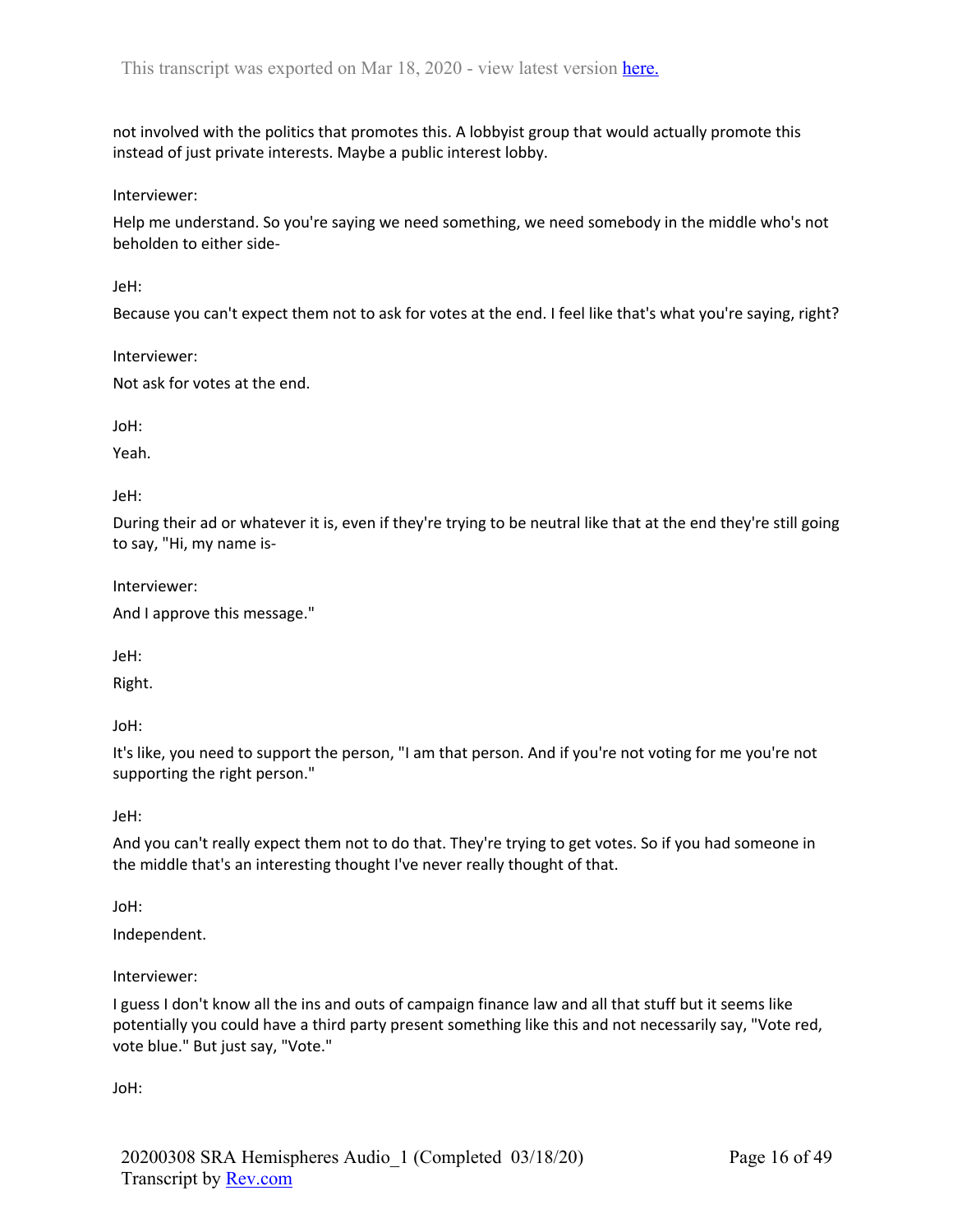Yes.

# Interviewer:

[crosstalk 00:30:55] vote for somebody who will work for the planet. Does that work for you kind of?

JoH:

Because obviously they could say do that but then it's like, you sound like the person who'd probably be best to do that but you're the independent and you can't, the whole system, there's just the two main ones and if you're outside of that you're ultimately going to either funnel away votes from the right person because they share so many opinions but that's kind of where we're at with this whole Bernie Sanders thing. He was the outsider for a long time, "Hey, just do smart stuff, make smart choices." Now he's like, "Yeah, that wasn't working out so well so I'm going to throw my hat in the ring but I've got to do it with these guys. So now I'm on this side's and I can't really be the independent person who could have agreements on both sides. Now I'm on this one side."

# Interviewer:

You have to pick a side. You feel like you have to pick a side.

RJ:

In order to win you have to choose a side it seems.

JoH:

Even in the primary thing before you can actually vote for the candidate you need to say am I a Democratic supporter, am I a Republican. There's not even a third choice anymore.

TP:

I've always thought that was ridiculous.

Interviewer:

How many of you guys voted in the primary or have voted yet in the primary?

RJ:

I filled it out this morning.

Interviewer: You filled yours out this morning.

GA: I haven't sent mine in.

Interviewer:

You have one? Did you get a ballot? You haven't done it, GA?

GA:

20200308 SRA Hemispheres Audio\_1 (Completed 03/18/20) Transcript by Rev.com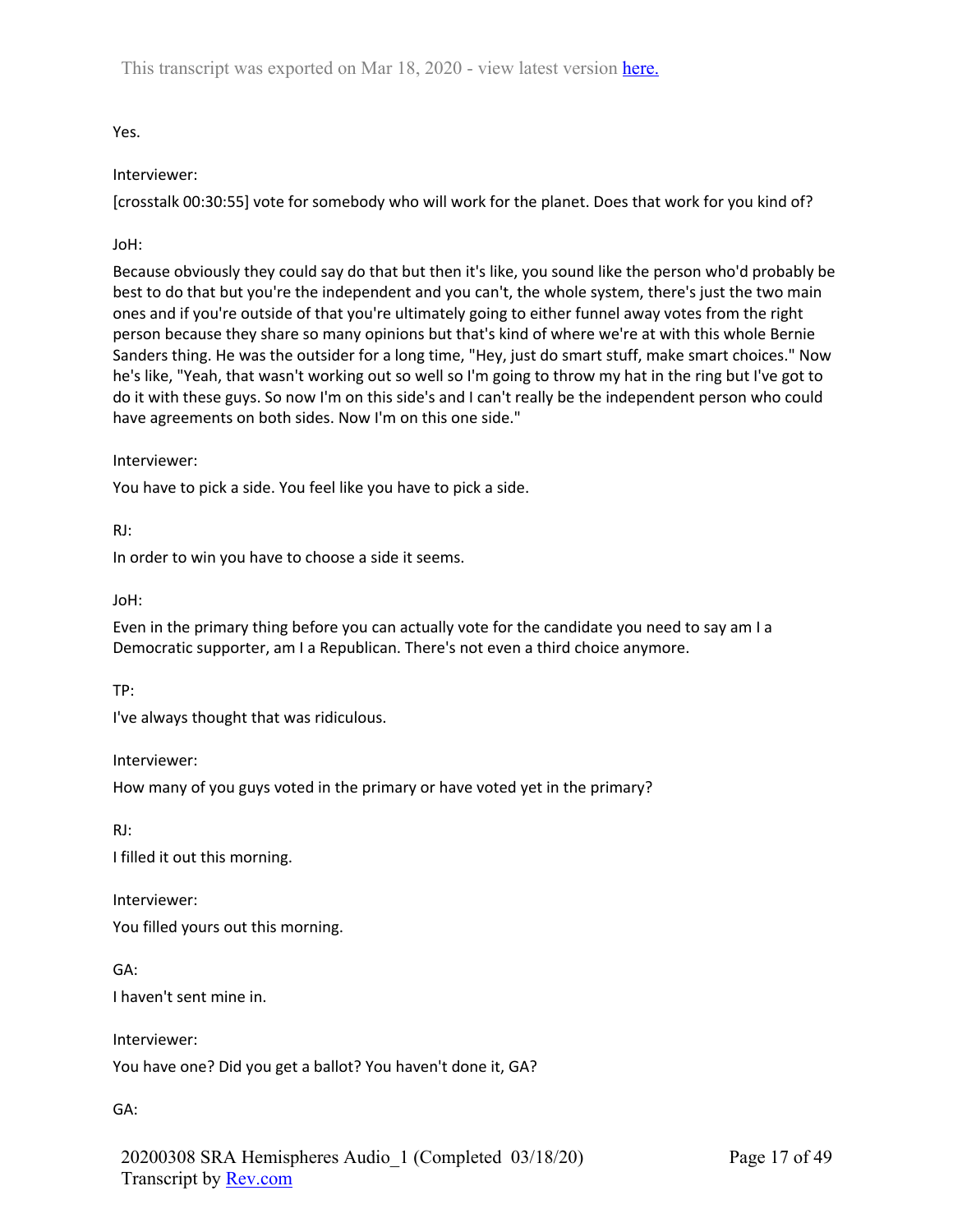It's filled out. I've just got to mail it.

# Interviewer:

You haven't sent it in yet. How about we hear from the end of the table about this idea. Just this idea of is it enough for somebody to just say, "Vote for people who," maybe in a way of, "We don't even care whether they're Republican or Democrat. We want you to vote for people who are paying attention."

# TP:

That's why I like that because they didn't say which way, it said, "Vote red or blue." It's not telling you which party to support. [crosstalk 00:32:34]

Interviewer:

You like that.

GA:

Leaving it up to people to do their research too. I think that's another problem.

Interviewer:

Is that a good thing? Oh no, it's a problem.

GA:

I don't know, it could be a good thing or a problem. It depends on who's voting. Because if you just see that stuff and then you know who puts it out there and you're like, "Oh cool, that makes sense." But if you don't actually ... because then you actually have to know past an ad because everything is supposed to sound good in an ad, that's why it's an ad.

Interviewer:

Let's talk about M, the couple of you who had put a star by M. Tell me about the little boy.

TP:

The babies, it just pulled, I'm not even a mom but it just pulled at the maternal in me that I want to protect my future children. Who cares what happens to me, whatever. But I want a better world for him.

## JoH:

And that seems like one of the few things everybody could agree on. I doubt you're going to find somebody who's anti children. [crosstalk 00:33:36]

RJ:

I've one or two [inaudible 00:33:39] of kids.

JoH: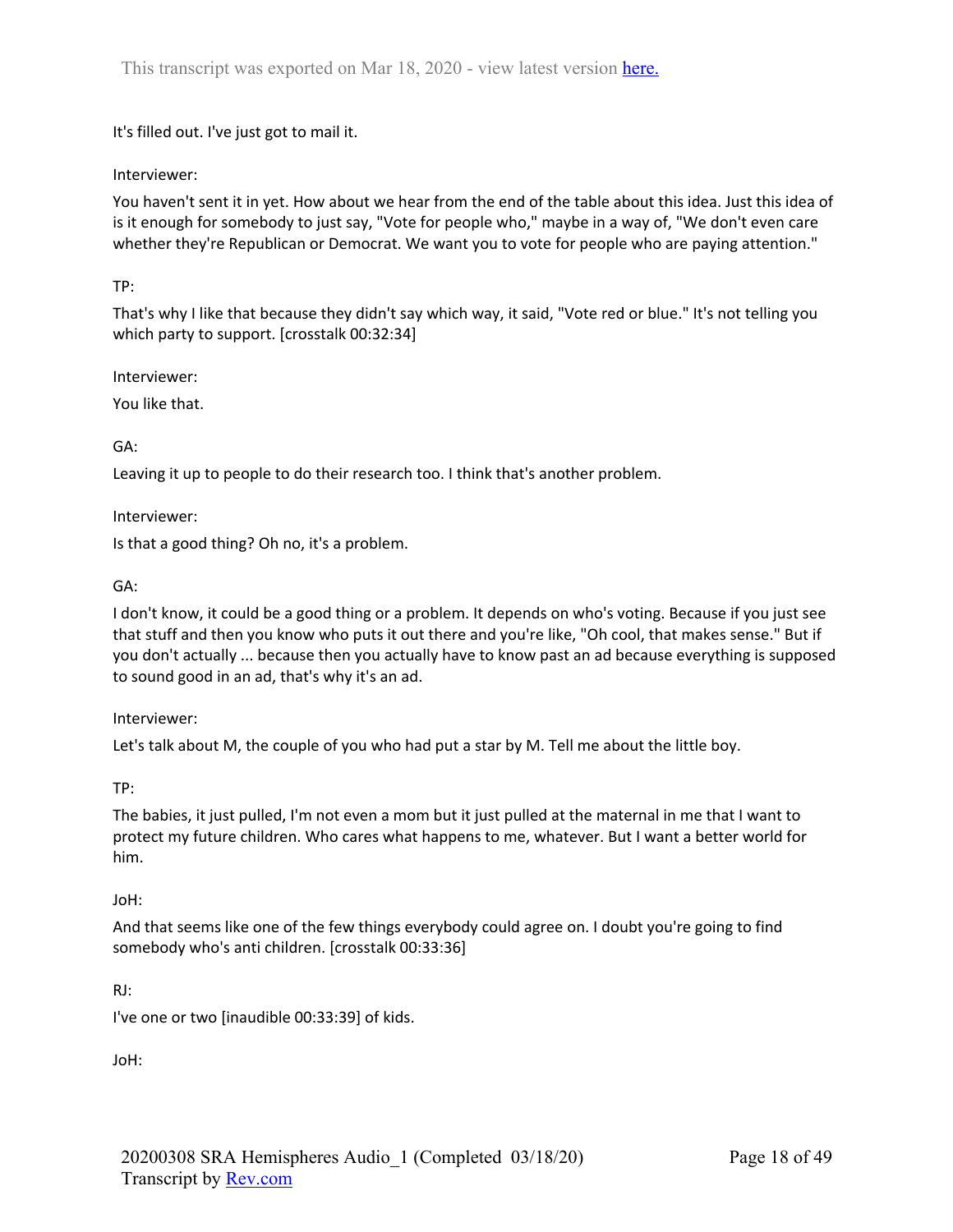Even people who are iffy on the whole climate change issue they're still going to be like, "All right, I don't really want to leave an earth that's partially on fire and partially under water for my kids. That sounds bad."

TP:

Most people care about their kids.

JeH:

Most people care. No one's anti kids.

TP:

It was a good way to go. It makes sense.

Interviewer:

GA what did you think of that one?

GA:

I liked it. That was actually the one I was going to star before I saw the last one. I like the words, the verbiage they use. It was short and to the point. I think that really was one of the, and the song behind was also-

Interviewer: You liked the music too?

GA:

Yeah, it just really complimented each other.

Interviewer: Other thoughts about M? Or the kids?

JP:

I think it was a little weak in its message. I like the idea and the stance of taking the, let's look at the future generation and that's the reason why we should try to clean up the earth is for the future generation but it was a little, I don't know how you could correct it but just having a boy walking around was a little weak. [crosstalk 00:34:47]

JeH:

Easy, I feel like.

Interviewer: What was? You got to say more. What was?

JP: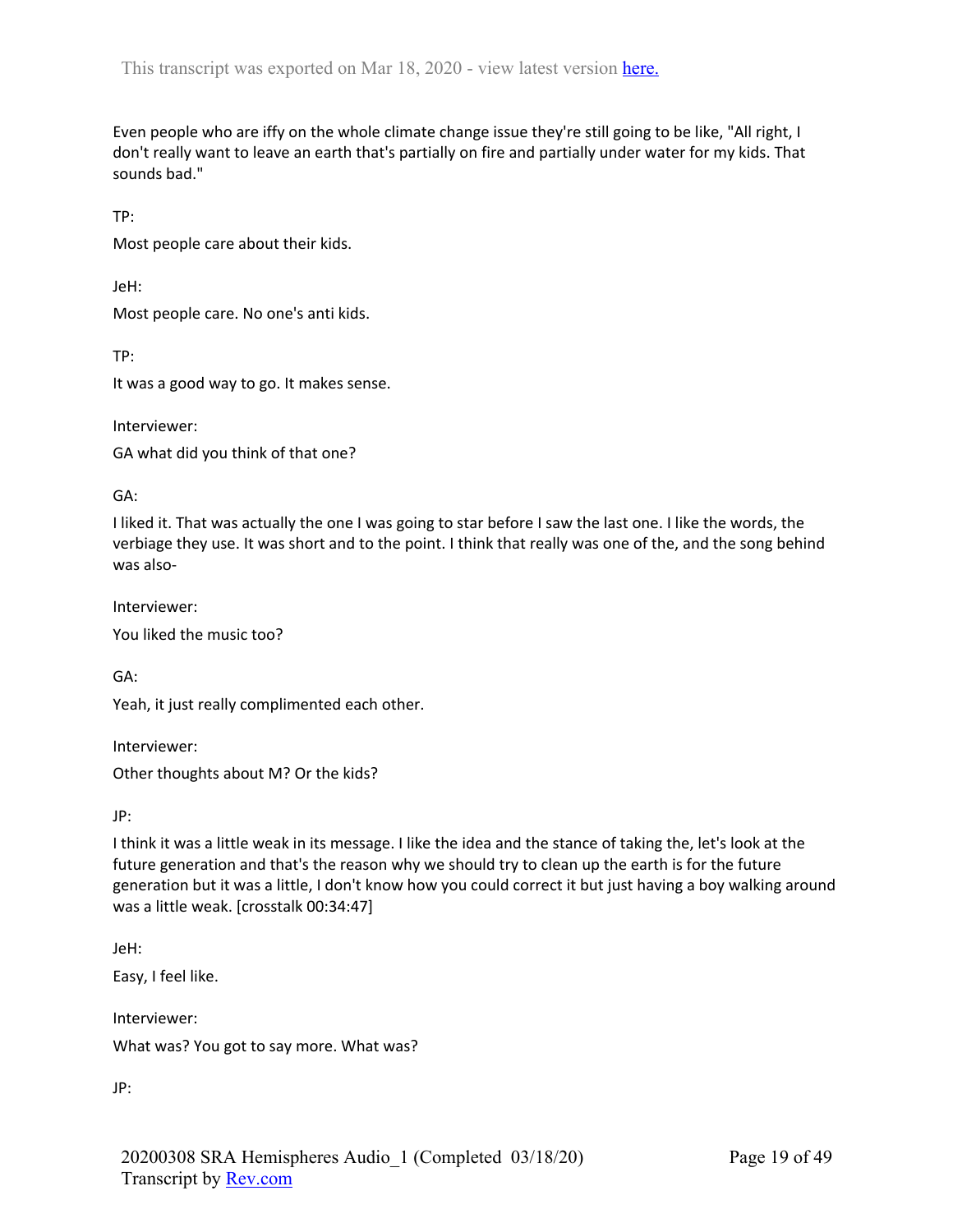I just thought it was ...

Interviewer:

JeH said it was too easy, is that what you're thinking or?

JP:

Not too easy. I thought it was a little too soft in approach. It didn't really, "Here's our message, here you go." It was easily to just like, "Oh, look there's this cute kid." But not really paying attention to the message as much. I thought.

RJ:

M was my least favorite commercial out of the three. I thought it was the least motivated and I didn't like it.

Interviewer:

How come?

RJ:

The fact-

Interviewer:

You don't have kids do you?

RJ:

No, I don't have kids but I think the overall message was to vote is what I got from it but I think using future generations is almost a fear tactic in the getting voting done and that's why I did not like that approach at all is because it's enticing fear that if you don't vote the right way you're kid's going to grow up in a shitty area. Pardon my language. You know what I mean? That's what I got from that. And the music behind it, having words inside of the song, not a music band, that was very distracting as well from reading the message. I didn't really learn much from that one. I retained the least from that commercial and I didn't like it the most out of all the other three.

Interviewer:

That's interesting.

TP: So that one appealed to women.

Interviewer:

Is that what you feel?

TP: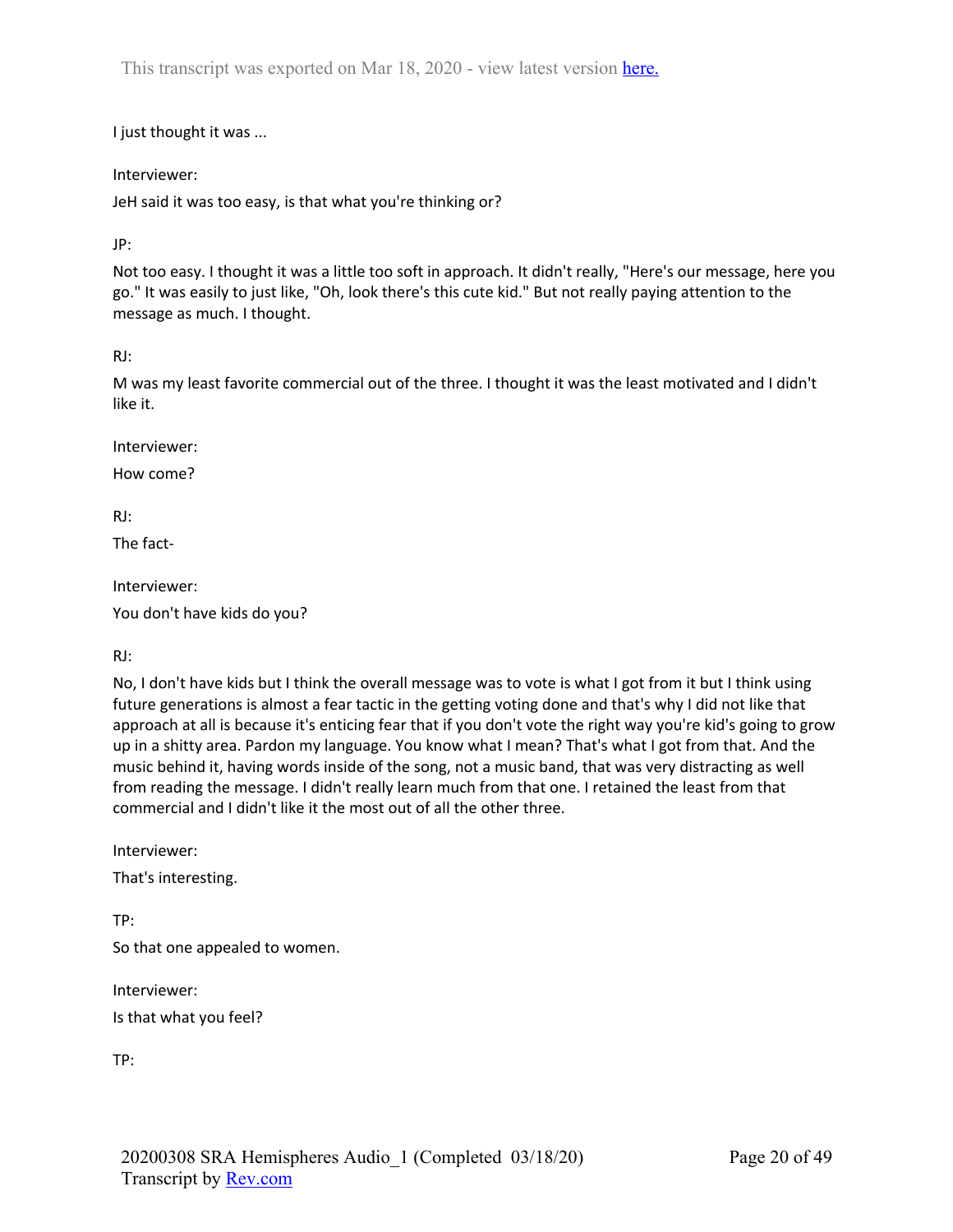Well, it sounds like. Because as you explain that [crosstalk 00:36:20] Totally. But as you explain that actually I'm like, "Actually that makes a lot of sense." That's what it was, it was weak but I was like, "Kids though. Oh, the cute little blond boy."

JoH:

Won't someone think of the children is such a common-

# TP:

I don't like that it was a fear tactic actually now that you say that. I like, okay, they took advantage of me.

# RJ:

And true for you if you already currently have kids or have a child that is in that age range of what that commercial was, you're looking at more than an eight year time zone to be more than two terms for anything to be even put into effect or to be effecting your kids. It's more of a too long reach. Too long term. They need to show that 16 year old individual that's ready to go out of high school and venture on into the world and be something. Not the children that are-

# JeH:

But we're not all going to go "Kids are cute at 16." We're going to be like, "We don't like them." [crosstalk 00:37:13]

RJ:

It wasn't real, they steered toward the message that I partially received from it was trying to promote.

# Interviewer:

That's really interesting. Then you just said, "Wow, now that I think about it I feel like they took advantage of me."

# TP:

I was being a little sarcastic but kind of because I'm like, "Yeah, that just makes sense, women like that stuff."

# GA:

I fell into a mushy little ball over here and he was like, "No."

# TP:

Mostly, I guess I wasn't that mushy I was just like, "Well, that's obvious." But I felt like it was, at the moment, I felt like it was strong because it was obvious. This is an obvious thing to shove in your face. But it's also shoving it in your face so it makes sense.

# Interviewer:

And then what about P? What were your reactions to that?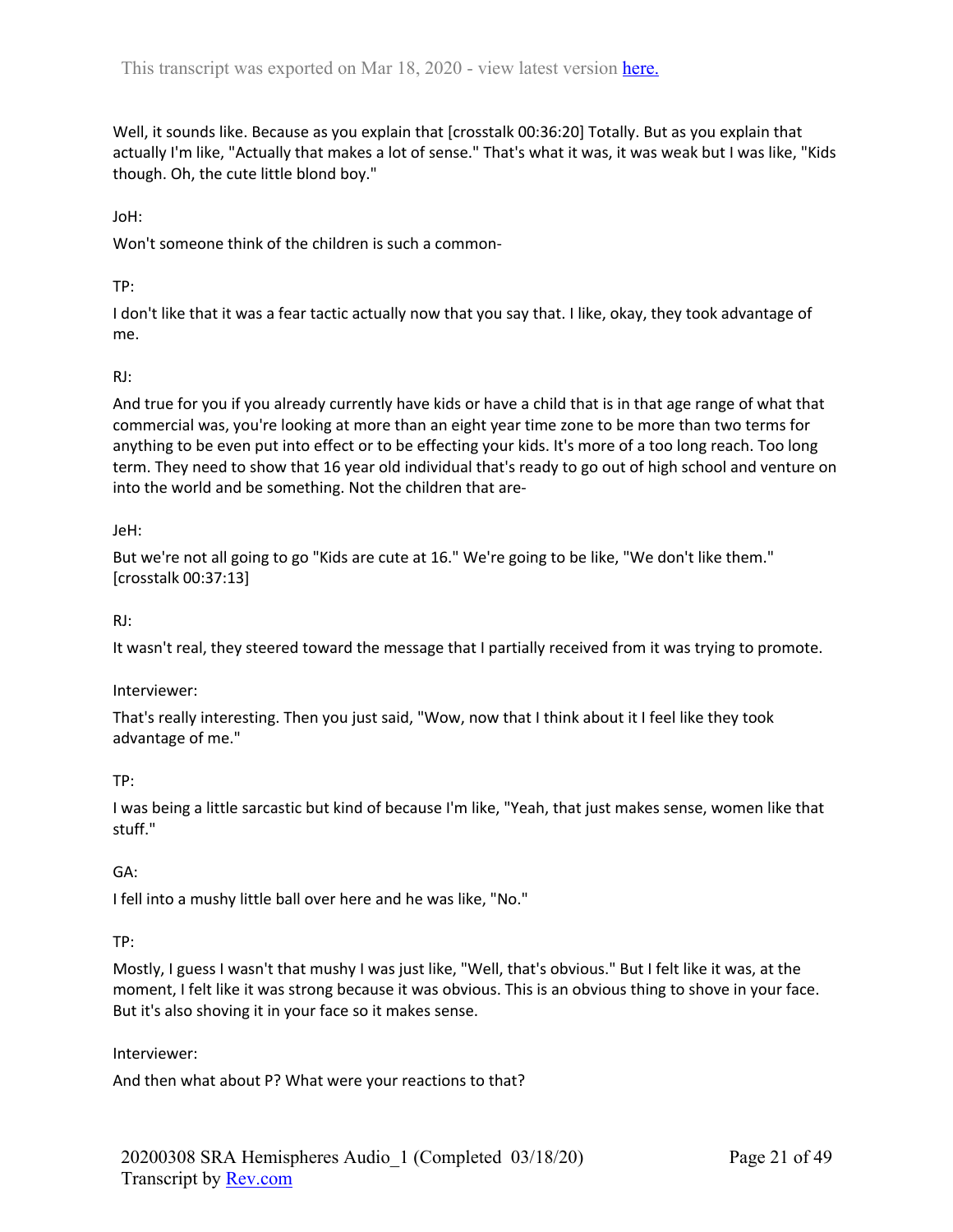# JoH:

I liked that because I know I've had a lot of conversations with people who tend to lean a bit more conservative and tend to be iffy on the whole climate change and one of their big things is the economic aspects of it. Is it more profitable to do the status quo or to mix it up? I think talking about we can be creating jobs, we can be investing in the future, we can be going ahead of the curve instead of trying to do catch up. I think that would appeal to people who might question, "Oh, is this apocalyptic in nature." But just a practical standpoint of even if it's not this could make us money and provide jobs and stuff.

# JP:

I liked P because where the environmental issue seems to be more of a blue issue for whatever reason and I like the stance that it's like, "Okay, hey, let's look at this issue that we should all be caring about but look at it from a conservative kind of view. Hey, this is how it can strengthen our economy." And I feel like you can get both sides in that way. "Hey, we're strengthening the economy, we're furthering the economy, we're bringing jobs." Which is what the red side or what I feel like the red side is-

Interviewer:

More focused on.

JP:

More focused on and then also, "Hey, we can also improve jobs and improve the environment."

Interviewer:

When you think about conversations with people you know who might think differently politically about it, is that economic, if there was such a thing as green jobs or a way we can invest in green technologies, whatever, is that believable for them?

JoH:

Ish.

Interviewer:

Ish.

JoH:

There's a lot of complaints. There's like, "Oh, solar panels heat up the surrounding area and can cook birds." And stuff like that. And it's like, "Maybe in Arizona or something like that but the vast majority of other places probably not." I hear the turbines. "Oh, they disrupt the natural beauty of things." It's like, "Who's cutting down forests and stuff like that but you all don't usually have an issue with deforestation." Or that it's-

JeH:

There's always a counter.

JoH: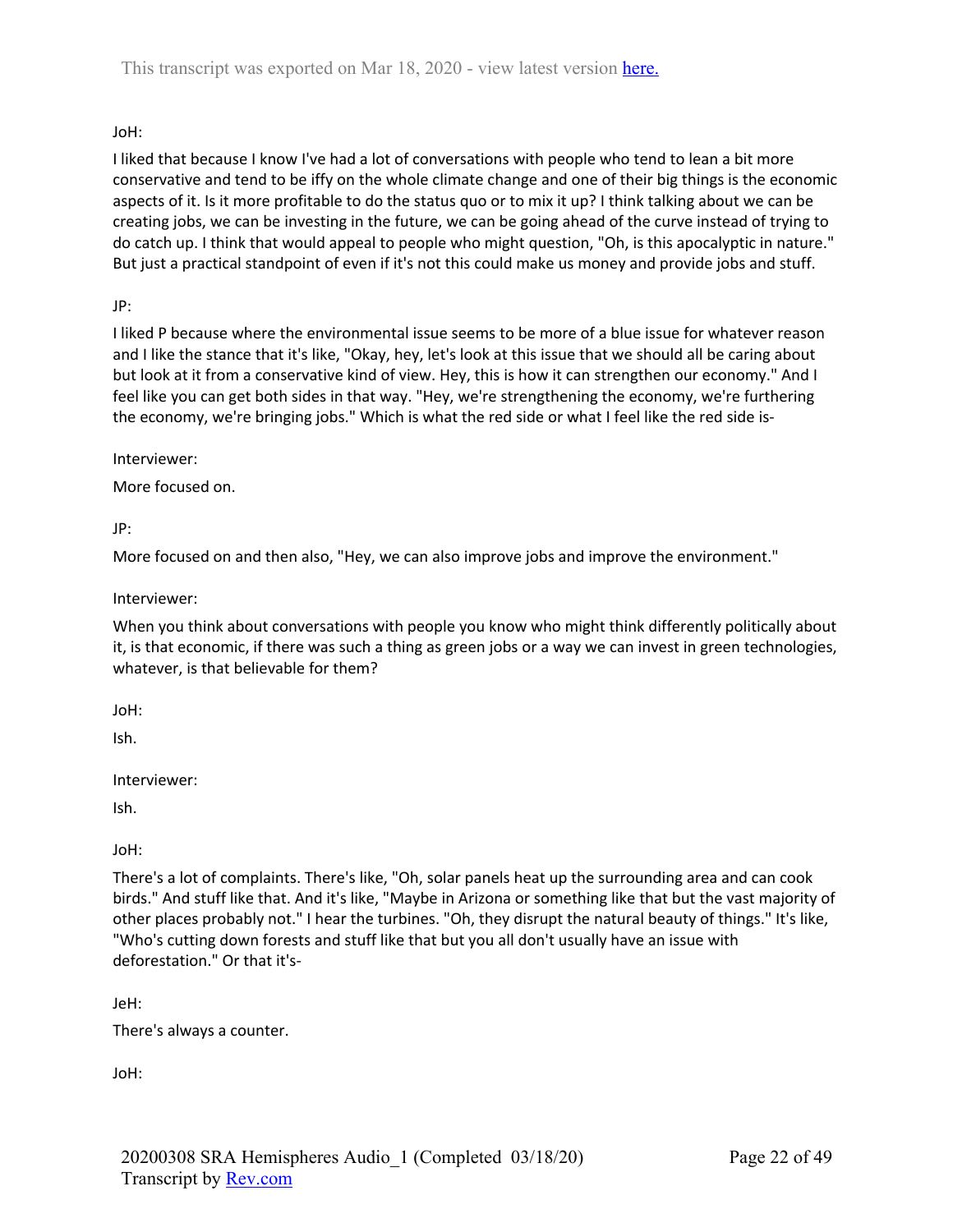There's always some sort of negative that it's like, "Well, nuclear plants could potentially explode and fossil fuel stuff poisons the air. You can literally go to any place and you see there's an uptick in respiratory illnesses and stuff like that." So there's not going to be a perfect solution but if you can say that there's ultimately more benefits to one solution over another they tend to listen to that. It just takes a while because they've got a lot of defensive stuff they've had built up that [crosstalk 00:40:37] exactly.

# GA:

It doesn't matter what side you are I think that's the case for everyone. [crosstalk 00:40:42] I know what you're going to say so I'm preparing a response, I'm not really listening to you. So once you get past all the prepared responses then you can usually get to a conversation, sometimes get to a conversation.

## Interviewer:

How hard is that? How much do you find that you just end up talking to people who think the sames things you do and it's harder to talk to people who don't?

RJ:

I don't normally try talking to people about issues like this because my-

Interviewer:

You just don't try at all?

RJ:

A lot of times [inaudible 00:41:15] in my head I think I'm more superior than a lot of people I talk to about things. Such as climate issues and other stuff like that and a lot of people-

Interviewer:

You feel like you just know more?

RJ:

Yes, exactly. I'll fully admit to that. I feel like I know a lot and other people don't seem to agree with that and so it doesn't really work out for me so I just quit.

GA:

That's a really honest statement.

RJ:

I just quit trying to argue with people because I just get way too verbal and you know what I mean? It escalates and people get, I have a loud booming voice and a lot of people that talk to you will have that same voice back at you and when we're talking about an issue, per se. And it just doesn't lead to many places.

Interviewer:

That's interesting.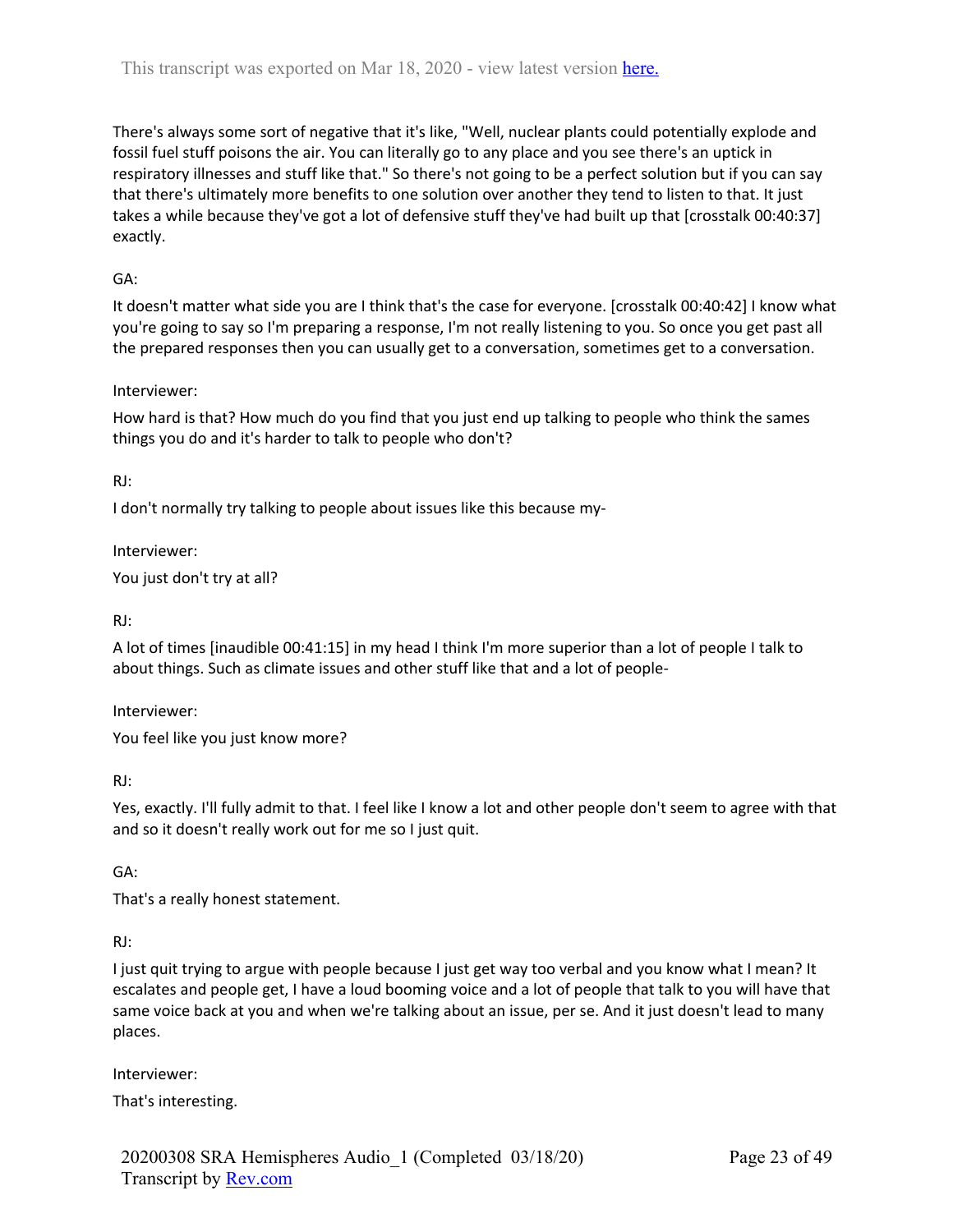# GA:

Throughout my high school, so four years I participated in a YMCA youth legislator program. So we talked about politics and creating bills that we would then discuss. We did discuss a lot of political issues. We would meet over at the Capitol actually in Olympia and meet with other delegations, groups of kids from all over Washington where we would then discuss these politics. Throughout those four years it was a really cool program but we all learned how to communicate with kids our age with different ideas. Because we all had a problem that we wanted to solve but a lot of us just had different ways of going about it and so discussing it and discussing why we thought this was the right way really helped me and I think the other kids on how to tackle serious issues. Because we were all talking about the problem not attacking the person.

## Interviewer:

And I was just going to ask, so what is it that you guys learned? How did you guys learn how to do that?

## GA:

No one wants to destroy America. No one wants to bring it into the ground. We all want the best. We just have different ideas to get there. I think understanding that and understanding that the person who has a different belief than you really helps facilitate a conversation. It is difficult, as you said, when you're trying to talk to someone and they don't want to hear what you're saying. All they do is shout back at you what they believe. When having that conversation both partners in the conversation have to be receptive. You have to have that open mind. And you have to go into it with an open mind and even if you strongly believe what you believe you've got to, why do they think this way? There has to be a reason.

## Interviewer:

So trying to dive a little deeper into what their motivation is, what's behind what they're thinking.

TP:

I think it's always more sensitive when you talk to someone close to you too. Unfortunately I think you're less likely to listen, more likely to respond and-

#### Interviewer:

Why do you think that is when it's someone close to you?

TP:

I think we often take it for granted, that relationship that you think that you can just talk to them however you want because you're close to them. Whereas a stranger I'm not going to walk up to them and be like, "So by the way did you hear this?" And if the response isn't what I was expecting, unleash. People don't generally do that with people they don't know. Or you just avoid it completely and don't talk about it. Because you don't want to deal with that.

## Interviewer:

Well, you don't want to fight-

TP: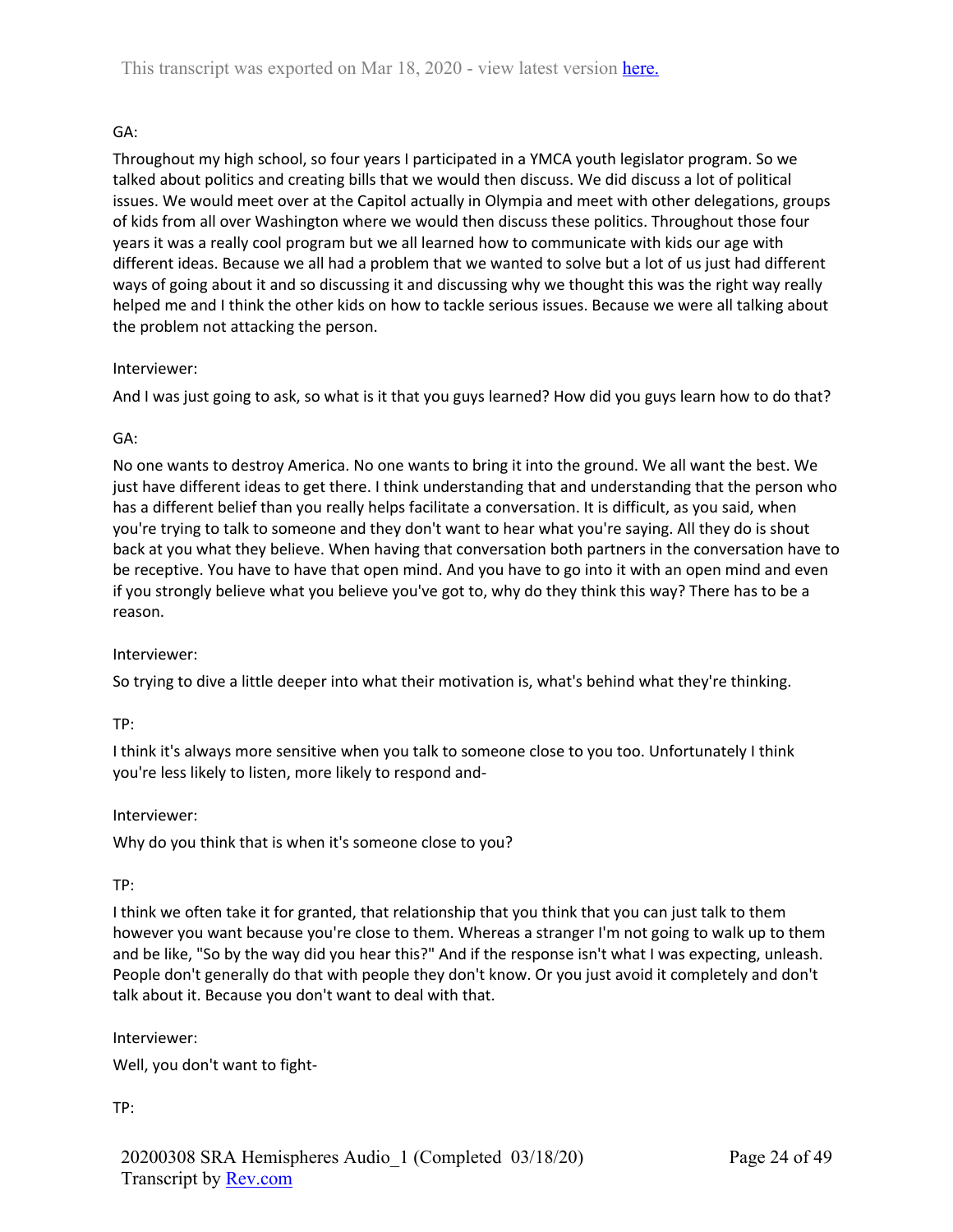But it's easier to fight with your significant other or your sibling or your mom.

Interviewer:

It's easier to fight with them?

TP:

Because it'll be fine. They'll be fine.

Interviewer:

So it's almost safer in a way even though it's also-

TP:

Meaner.

Interviewer:

Right.

TP:

It's not very respectful to just think you can talk to someone however you want but I think it tends to be when you're closer to someone it's easier to let that ...

Interviewer:

I'm surprised.

TP:

And sometimes just expect that they're going to think the same way because you're so close.

Interviewer:

That's the thing I was wondering about. Tell me when you talk to your friends do you just assume that they think like you do when it comes to stuff like this or politics.

TP:

Some of my closer friends I do, my outsider friends I just don't talk about it because I know that we have different views. So we know that each other are complete opposites and we just don't discuss it.

## Interviewer:

Any other thoughts about these three? And then I'm going to show you guys the last one. Did we cover everything? Here come Interviewer.

Interviewer:

Sorry.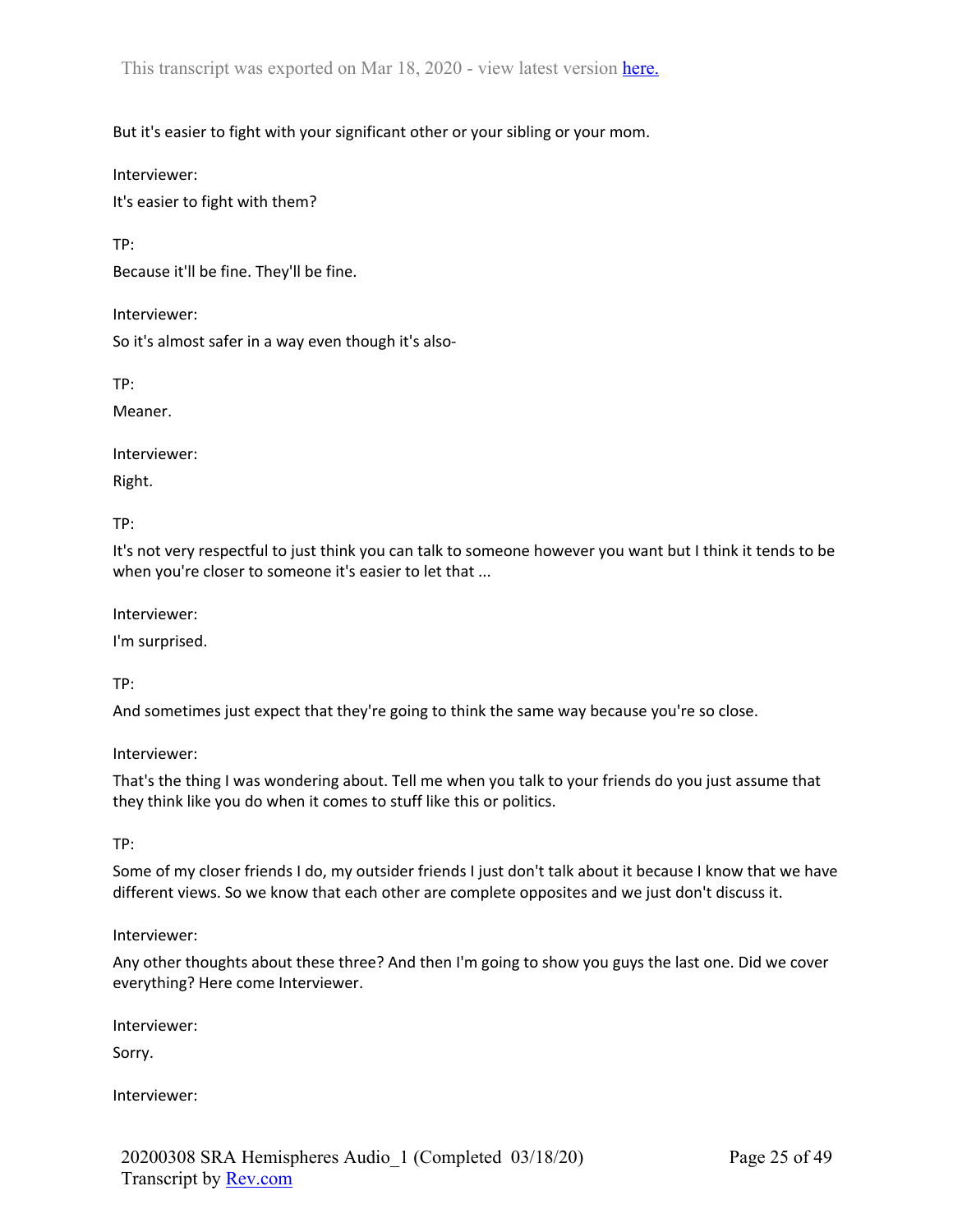No, that's totally fine, thank you. That's an interesting question. We were talking about how you guys like the U, the unity one that was, "Vote red, vote blue." Do you think a message like that or a candidate that had that kind of message would actually get you to vote across a party line? And is it any different at the local level or the state level for governor, senator and at the presidential level?

RJ:

Is it different at the local compared to presidential level?

## Interviewer:

In terms of your willingness or interest in, "Oh wow, I saw this message from the candidate I really want to support that candidate, oh by the way, they happen to be not what I-

JeH:

Just across party lines.

Interviewer:

Just across party lines.

RJ:

I think on a local level, yes, I would more support a candidate that's more neutral because they're not saying, "I'm part of one of these parties. But I'm saying open your eyes to both." So I think it's ...

JeH:

An ad wouldn't make me, no. But it would make me more receptive I think. But I wouldn't see an ad and be like, "That's how I'm going to vote now." There has to be followup still I feel.

RJ:

In the thought process.

Interviewer:

Absolutely. You need to learn more about the candidate or whatever's behind it.

JP:

I think just having the message of, "Oh, just vote anyone." Isn't really as, "Oh, wow, I am going to vote for them." Right. But I'm saying if someone had a message, like the P video, of "Oh, hey, vote for me I'm also showing these issues and oh, hey, I'm a different party than you might think." I might look into that.

JeH:

I think that's a better lead in. I agree. I think that video had a better way of crossing party lines a little without you really knowing it. Whereas the other one was openly, "Do what you want." Which, everyone likes to be told to do what they want.

JP:

But then cross party lines I don't think they would.

20200308 SRA Hemispheres Audio\_1 (Completed 03/18/20) Transcript by Rev.com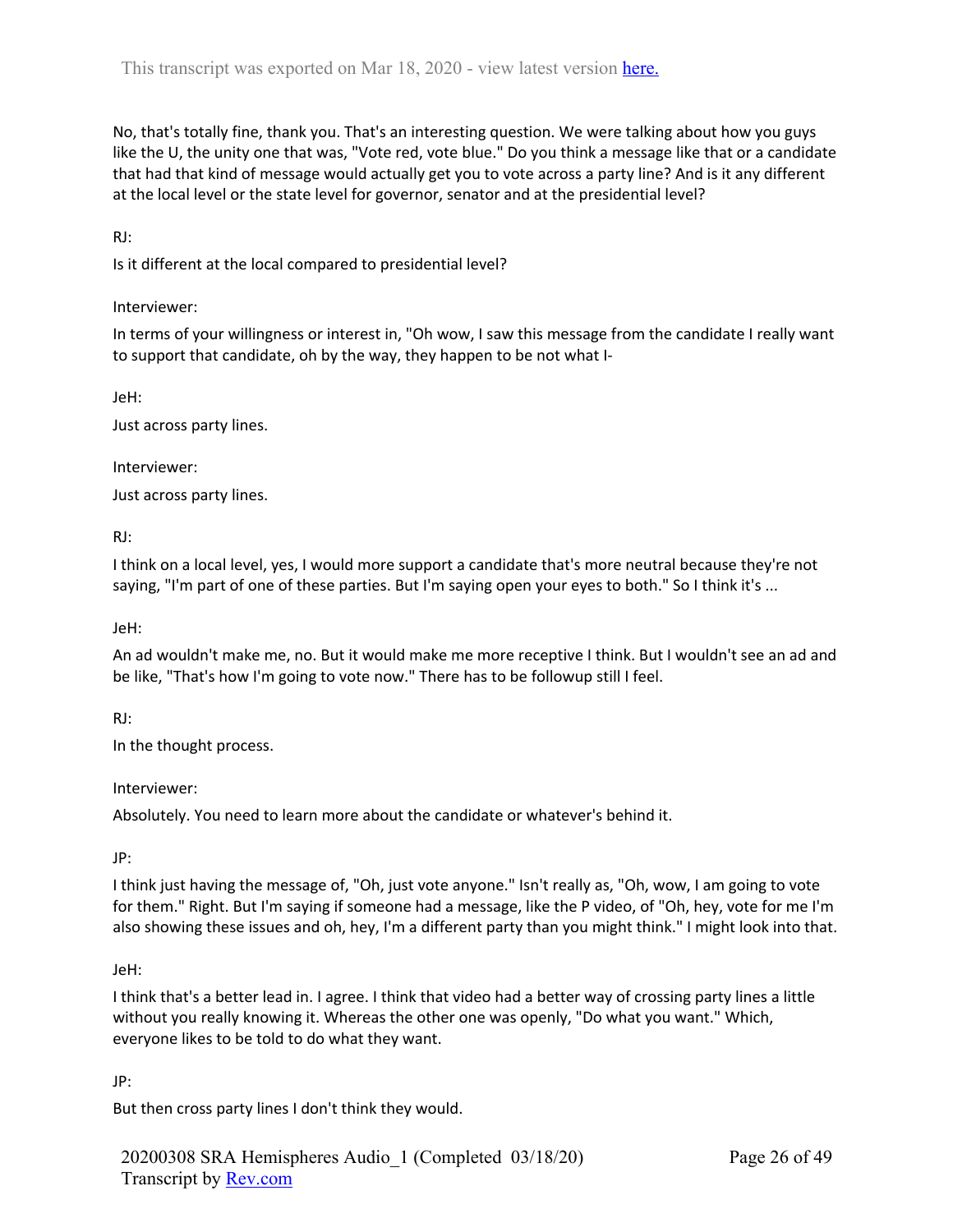# Interviewer:

RJ, you said it might be different locally versus state wide or nationally. Say more about that.

## RJ:

At a local level if I saw a commercial or ad that was for voting red or blue, for option A or B I'll call it. It would make me do more research at a local level. But when it comes up to the presidential level those are much bigger decisions to be made than at the local level is. So the presidential level helps impede the local level decisions because it's a trickle down effect.

Interviewer:

So you're generally stick with your party?

## RJ:

I would generally stick with my party for the presidential but for local I'd be open to looking at more options to see what would be best for me locally because I know the things the president's going to do is going to take some more time to get down to a local level to affect me. So I'm not going to have the time to be affected by a new policy to it actually being put into place where I'm going to see results from it are two different things.

## Interviewer:

That's fair. TP what do you think about, would something like this make you consider somebody-

TP:

It would open the door for sure.

Interviewer:

It would.

TP:

Because I'm I would say slightly one way but not so far over. So I'm still in that line where, "Oh, I can see that opinion." And same with local. Local I think I have a bigger understanding. But presidential it's basically you're right or you're wrong, you better get the right one. So that one's a little harder to discuss.

## Interviewer:

That's interesting actually. I want to make sure I understand so you're saying at the local level, so we're talking about city council or mayor or school district or whatever it is that you vote for locally, it's not quite as red on one side, blue on the other side and you can't live in this center.

TP:

They're more inter mixable and everything, I think.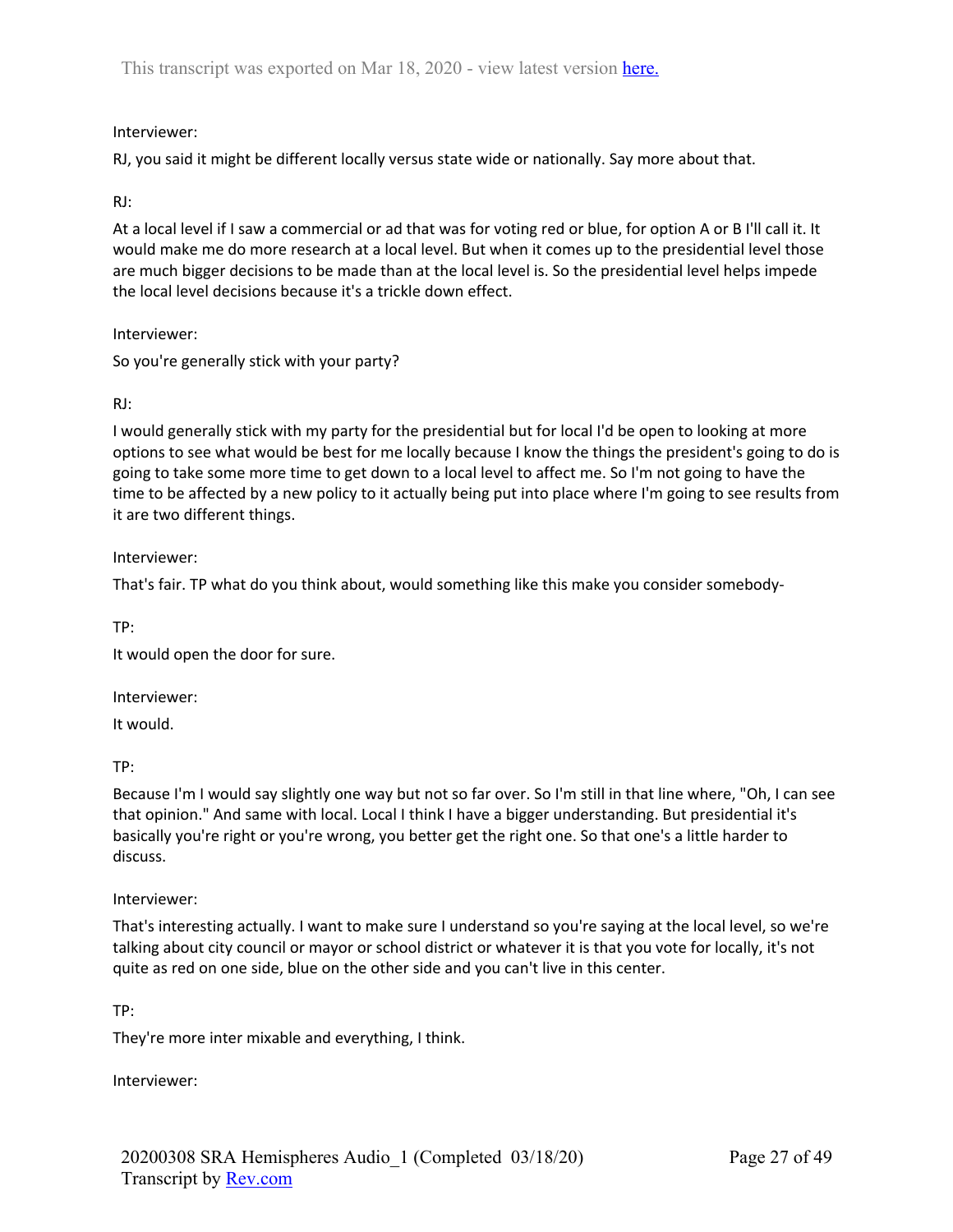And then what keeps that, hang on just a second JoH, what keeps that from trickling up? Why isn't it like that at the state level? Whey isn't it like that, what do you think?

TP:

I don't know.

#### Interviewer:

Is that a scenario you wish were true? That is was this mixable, I like that word that you used, as mixable at the higher levels as it was at the local level.

TP:

I wish it wasn't so right or wrong.

GA:

I don't think there should be red or blue. I think that's the biggest problem actually that there is such a divide and there is no room for anyone in the middle. As far as presidential goes.

Interviewer:

Go ahead, JoH, I cut you off.

JoH:

Local versus national when we talk about Democrats versus Republicans, Democrats and Republicans at the national level have to represent everybody from every state. Whereas local Democrats and Republicans they're just representing this area and we tend to have way more in common with our neighbors here in Spokane than we do with people down in Alabama or California or New York. So the whole talking points that have come to define that Democrats and Republicans largely don't represent the average American's interest or needs. It represents the large, big talking points that can get people riled up in social media circles or the dinner table or whatever.

JoH:

Ultimately the local politicians they're not running on Roe v. Wade getting repealed or national health care. They're going on, "Yeah, we need to probably put some more money into fixing up these streets. The potholes are horrible." [crosstalk 00:51:56]

Interviewer:

We're going to talk about this a little more later but when you go to vote are you pulled more by wanting to vote locally or are you pulled more by that at this national level we have this huge divide and I need to make sure I end up on the right side of it.

## JoH:

Probably national for me because I'm constantly getting bombarded with stories that are making me panic about there's a new epidemic going around and did you hear what Trump said about this country? Now their banned and all that sort of stuff. Every day, oh my god, we got to do something about this. The country is falling apart. [crosstalk 00:52:37] don't hear much about local elections. You don't hear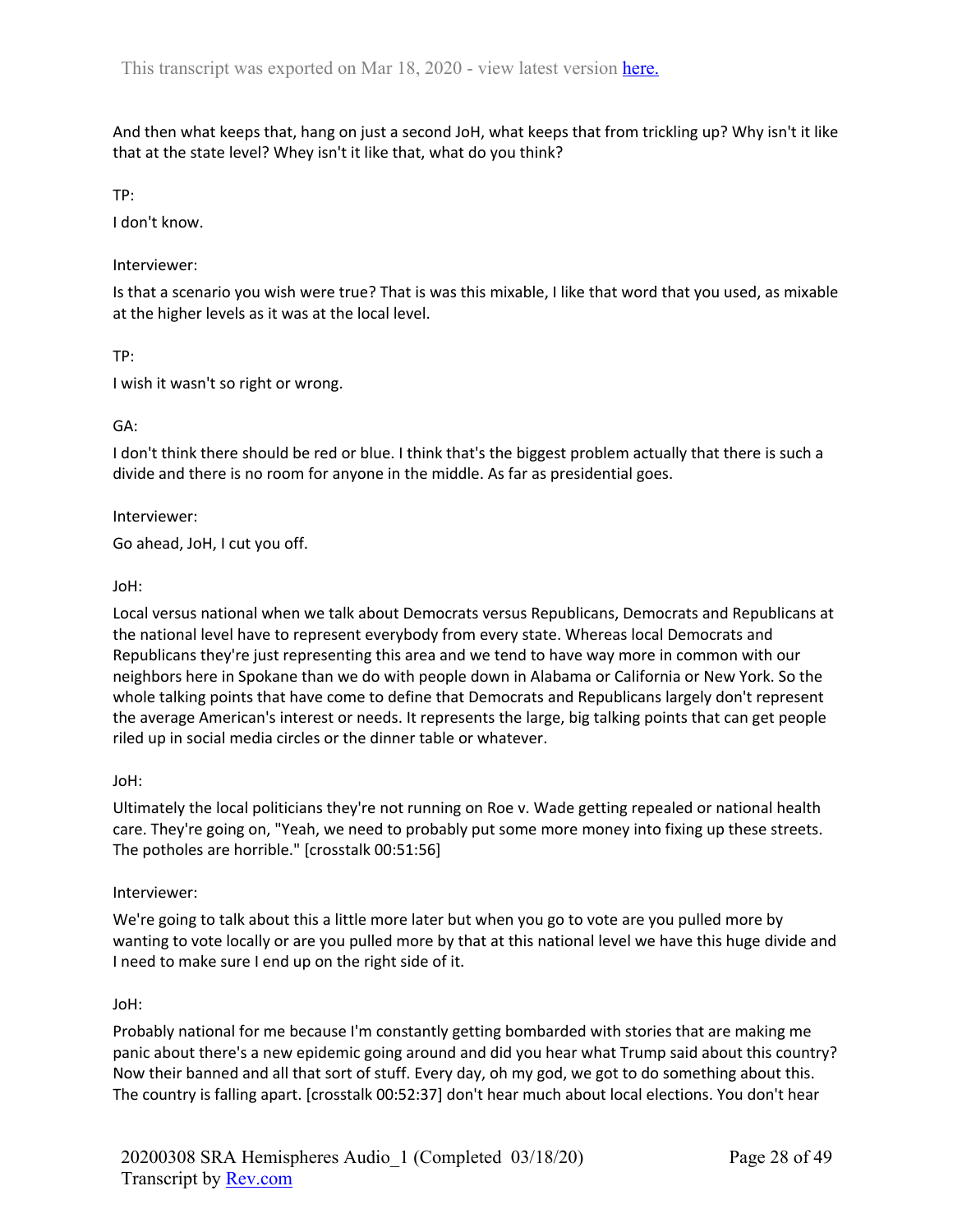about it's heating up the TAV taxes or whatever. You hear a little bit about that but I was ill informed until right about the voting day and it was like, "Oh, wait, this is actually serious. I wish I knew a little bit more about this because this is going to impact the funding that we're going to have for the Department of Transportation and stuff." I didn't hear about that because I was so burnt out hearing about how the country is going to end tomorrow if we don't go out [crosstalk 00:53:13]

RJ:

You don't focus on this-

JoH:

Exactly.

RJ: It's going to destroy us.

## Interviewer:

GA what do you think about that local, state, national?

## GA:

I think they're both equally important but I do agree that local is more personal because it affects you spot on. But I do think that presidential has a place of importance because it is those big issues that they're talking about and I think that-

## Interviewer:

Do you think if you go out in November, are you going out mostly because you want to vote in the national election or further down the ballot or is it just the whole voting exercise?

# GA:

For me it's the whole voting exercise because my vote matters I think.

Interviewer:

TP what do you think? What pulls you in if you do? Or at the same time, which one keeps or makes you throw your hands up? "I'm not voting, I [crosstalk 00:54:14]

# TP:

The national. I'm just like, "I'm just a small fish in a big pond with the local it's affecting me it's my community, my neighbors." That one definitely pulls me in more.

## Interviewer:

Let me show you guys the last one. I think I know what you're going to say about it.

# RJ:

The perfect time to open this it's going to be loud.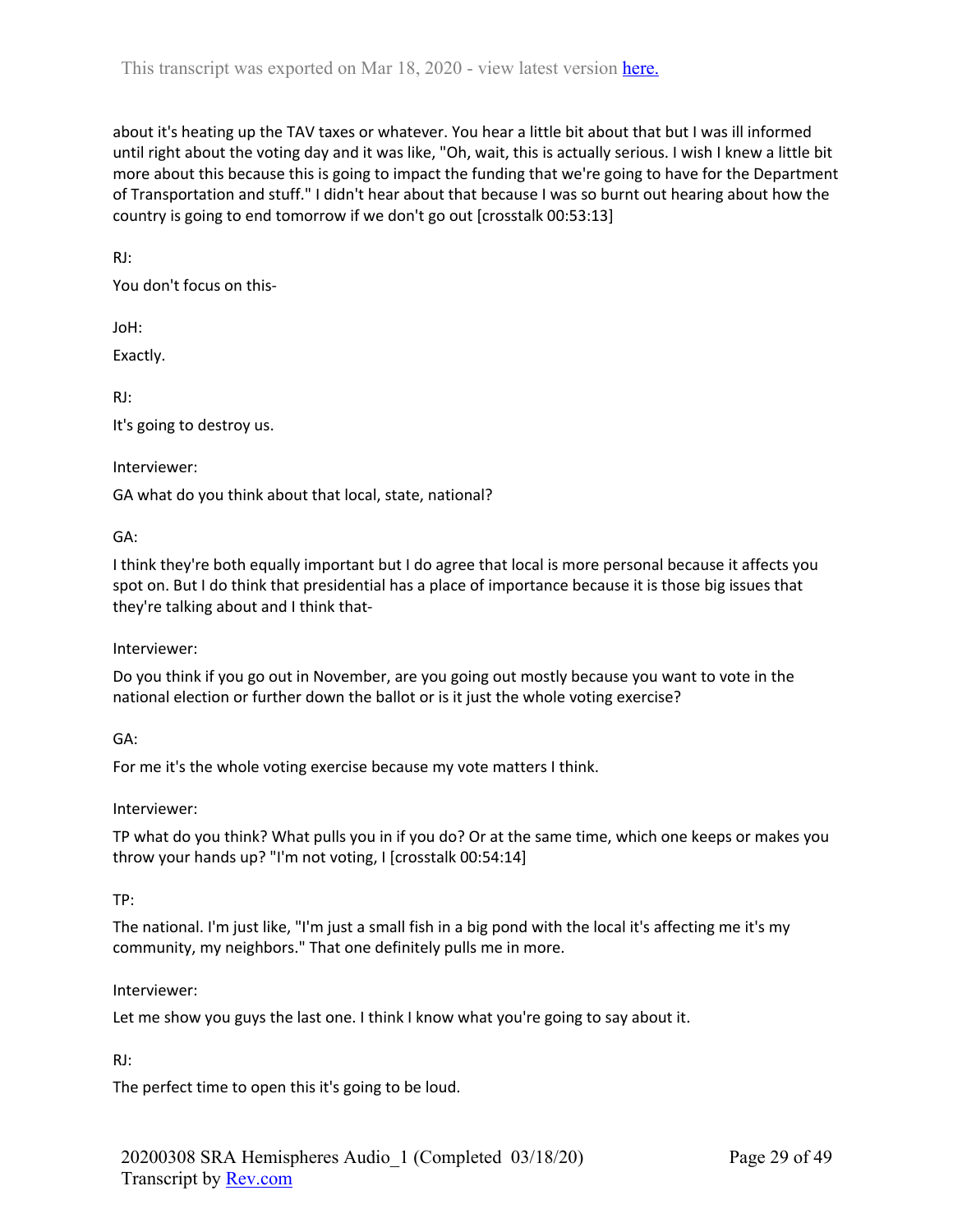# Interviewer:

They're super focused on getting you to cross party lines. One question is-

```
GA:
```
Of course.

Interviewer:

Well, yes or no, whatever. Is climate change important enough of an issue to get you to consider crossing party lines or voting for candidates you might not have otherwise considered? If they talk about climate change, is that important enough?

JoH:

Yeah.

GA:

Yes.

JP:

No.

JeH:

I'm not a stick with the party person. I do usually but I'm not. I don't-

Interviewer:

It's more a question of if you think about all the things you want a candidate to talk about and say they're going to address. Where does climate change fall in that list?

GA:

That's harder.

Interviewer:

That's harder?

RJ: Middle to the bottom.

Interviewer:

Middle to the bottom. It's not high enough on your list.

RJ:

I know we need a healthy planet and healthy world but what we can do in the US is, due to our population size and the land masses that we own and have and can take care of, it is no where near a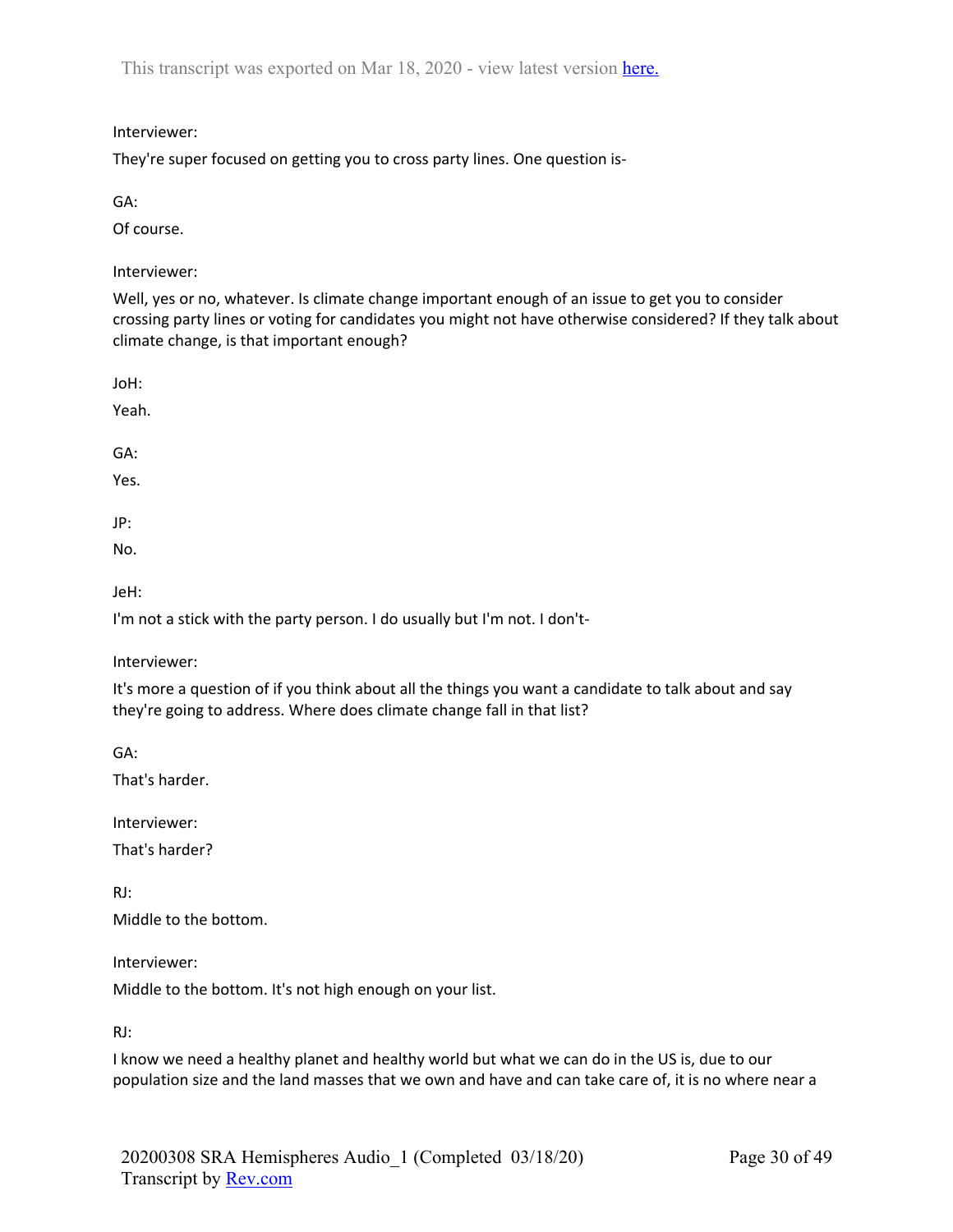type of debt that we need to make. We can make it better for ourselves in little sectors and areas but the whole rest of the world's climate and all that is all going to crap, it's all going to affect us either way.

# Interviewer:

So you're saying we don't have control over the whole planet.

# RJ:

No, we don't we're a small, even though we're the US of A we're small in numbers compared to everybody else in population size, in land mass ownership, you know what I mean in all those areas. Where our actual carbon footprint in the US, I've heard very different numbers, but it's relatively a lot lower than other countries are so you would need to continue to do our part but I don't think that that should be our big issue for us as our own country. I think more of our economics do, you know what I mean, plays a bigger role. The economy is number one on my list when it comes to voting for a president. Is what they can do for our economy, not what issues can they fix with the different birds out here or different things like that. I care about that but it's lower down on the list.

## Interviewer:

What do the rest of you guys think about climate change? Is it higher up on your list or lower, in the middle?

JP:

I would say it's a little higher than-

Interviewer: A little higher than for RJ?

JP:

Yeah but it isn't like, "Oh, I'm going to choose the candidate based on his stance on climate change."

Interviewer:

That's not the only thing.

JP:

It wouldn't be the only thing, no. I'd look at the other things. I would definitely look at it too but [inaudible 00:57:04]

Interviewer:

JeH what do you think?

JeH:

I think that makes sense. I don't disagree with that. I think on a whole world level that makes us smaller. But I don't think it's not important enough to do it because we're not the whole world. I think I wouldn't say that it's at the top of my list now that I think about everything but I would say it's somewhere in the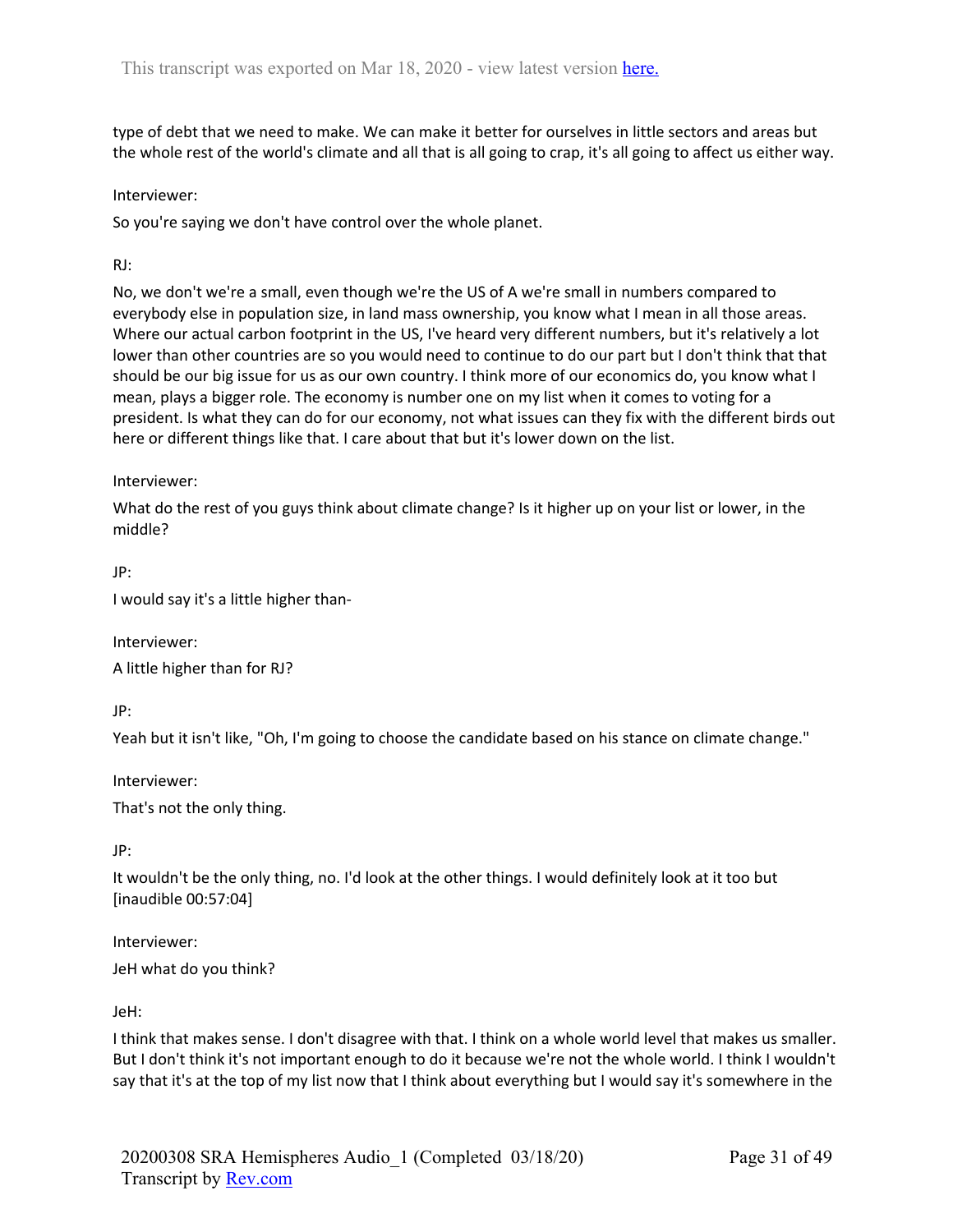middle. I still think it's important enough to do more than what we're doing even if it's not going to change the whole world, no.

Interviewer:

That makes sense.

JeH:

But people see what works too and if it works then maybe it changes someone else's view and then that's how the ball gets rolling. I don't know.

JP:

I think there's also the point of us being the United States of leading by example is also what I thought of when you were saying that. And so we aren't the whole world but we can at least lead by our example. And what we can do to help the world is, "Hey, we're cleaning up our environment and look how great it is for us." And then maybe, because we can't control the rest of the world, but that's the way that we can impact it. Lead by example.

JeH:

I feel like we often act like we're this superior nation so maybe, I don't know. I think we should lead by example, I think that's a good way of putting it.

Interviewer:

Let me show you this last one. This is R for your sheets.

Interviewer:

Go ahead and write for a minute first and then we'll talk about it. Does anybody want to see it again?

RJ:

Yes, please.

Interviewer:

You ready RJ?

RJ:

Yes.

Interviewer:

(silence)

TP: Could I get a different pen?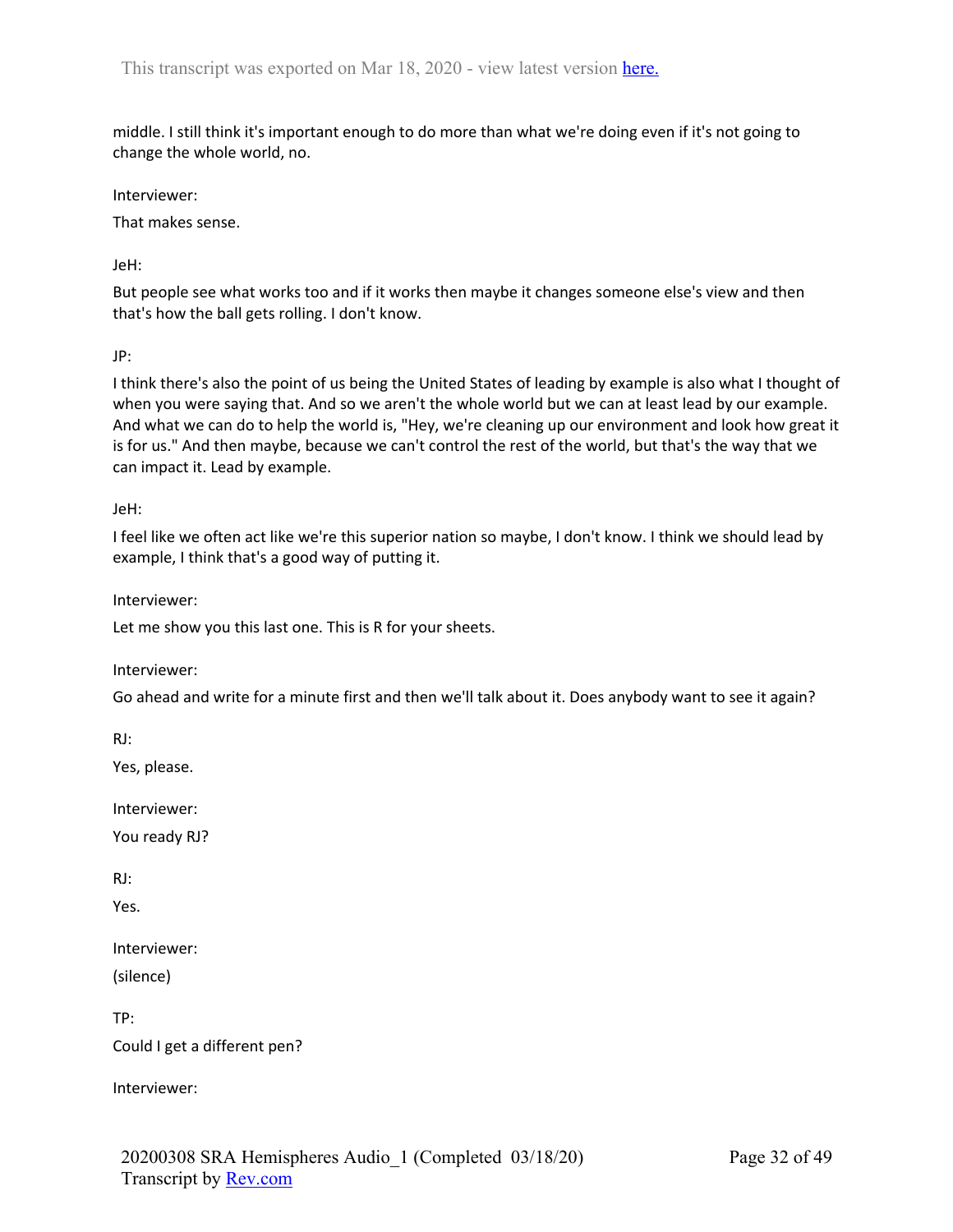# You need a pen?

# TP:

Yeah. It ran out on me I think. Well, it works on here but not on here.

# Interviewer:

You know if you stick the pad underneath it, it might work better too.

TP:

I was trying that and it wasn't but thank you.

RJ:

Restroom real quick.

# Interviewer:

Sunday afternoon, right. It's nap time. JP I'm going to let you keep writing but we're going to start talking. GA what'd you think?

# GA:

I thought that it was interesting. It was definitely, I felt like it was different. I'm not sure if I can pinpoint why but it just seemed like a different ad. My reaction to it was at first I thought it was interesting because I felt like it was combining the elements from the other videos of the technology, of the unity. But then it was a little off putting for me, it felt a little divisive when it was saying voting against Trump. It just seemed a little divisive and a little off putting. Casting him as an enemy and maybe even the Republican candidates as an enemy.

# Interviewer:

So you think it went beyond just Trump and to all the stuff we've been talking about how [inaudible 01:03:36] divisive. TP what did you think?

# TP:

I felt the same. I was like, "Oh this is a really good ad." And then when they came out with that I was like, "Okay, you lost me." And also it's like, "No, I didn't know that stuff." I want to go research it but I feel like you just threw him under the bus on that one. Give me why he made it easier. I know it's just an ad and it can't go in depth or anything but it did leave me [crosstalk 01:04:00]

# Interviewer:

So you were interested [crosstalk 01:04:03]

TP:

Right, but it's also don't put his name on there without the whole picture I guess you could say. I'm not saying he's innocent by any means but it was just-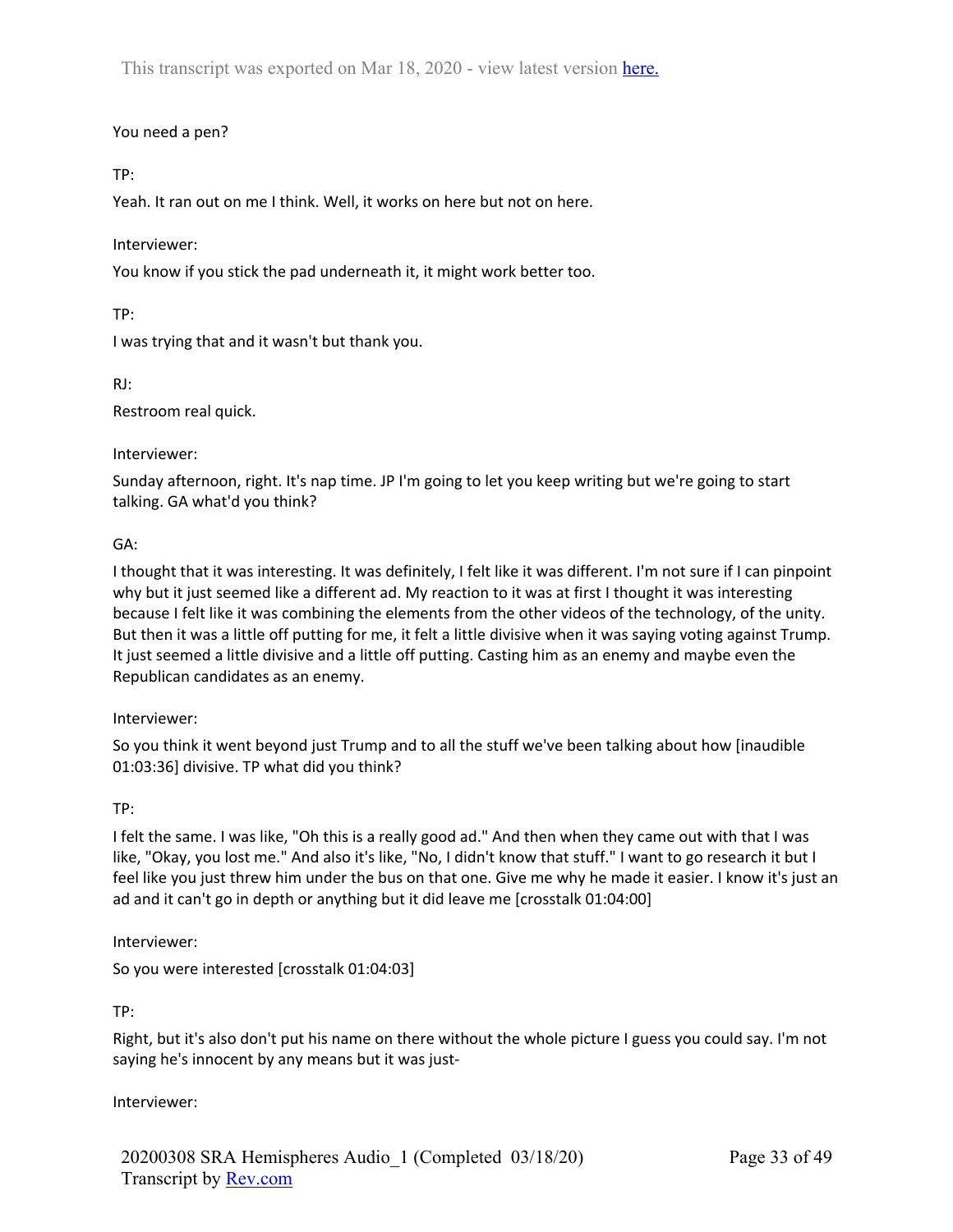Not enough information.

TP:

It was very off putting to see that.

Interviewer:

That's interesting. Other reactions.

RJ: I didn't like that video.

Interviewer:

How come?

JeH:

I didn't either.

Interviewer:

You didn't like it either.

JeH:

It's a sure way to make people defensive no matter what side you're on. You're just pissing people off.

JoH:

If you're already pro environmentalism you're probably already kind of anti Trump so this is not reaching the people who need to be convinced to support this issue. It's going to instantaneously alienate them because they're going to see, "Oh, it's anti Trump, this is fake news, this is for [crosstalk 01:04:44] media."

# JP:

It's in that realm.

RJ:

What I got from that is president Trump currently now is trying to destroy the USA with these policies.

JeH:

It's very ... it's not unique either. It's very much like we've seen. I feel.

RJ:

That is not unique at all. They're just pointing the finger at somebody else that's in power.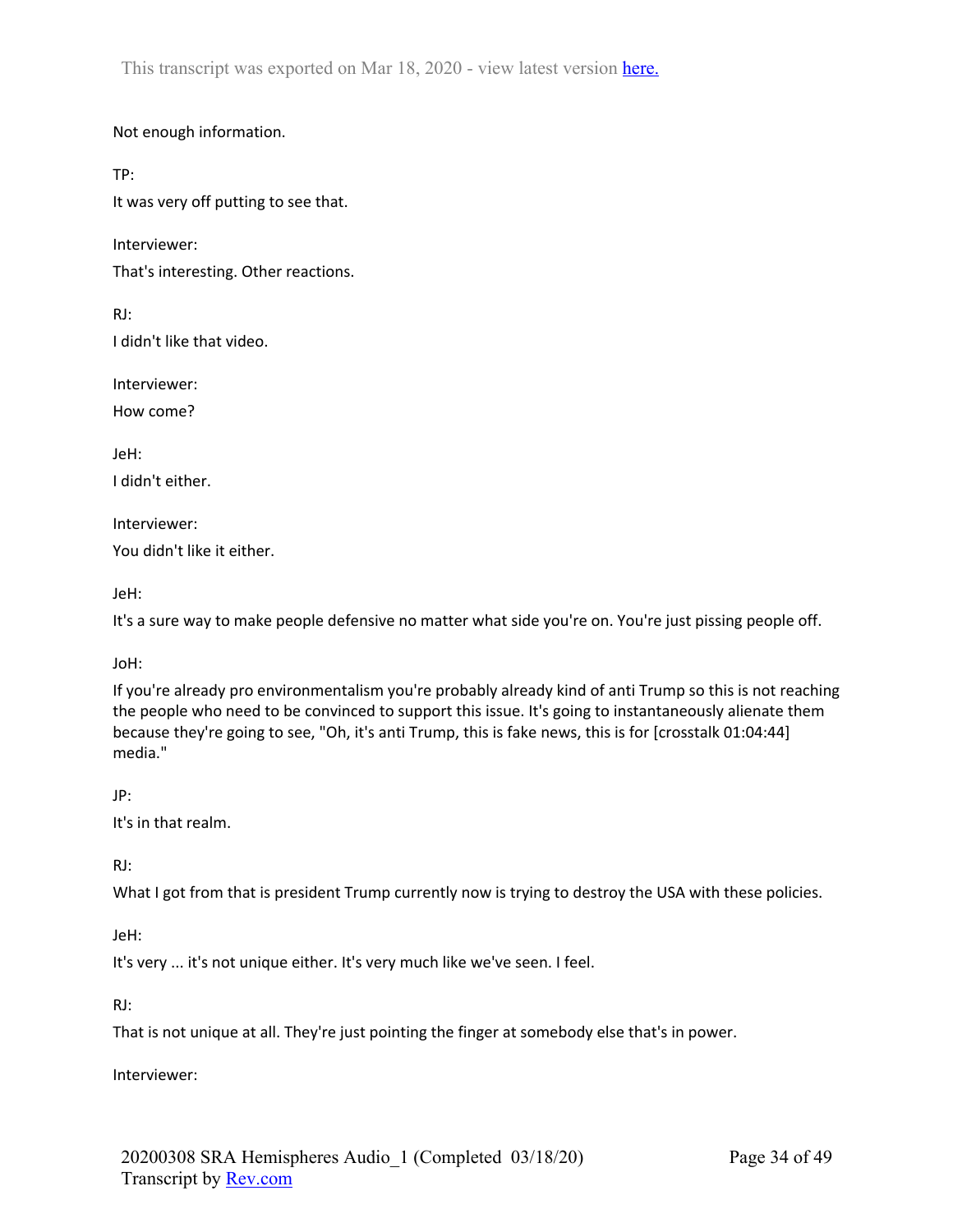Whereas the other, excuse me, the other ones did have the newness to them that we hadn't seen before.

JeH:

There's nobody's stamp on it. That's the only thing that's different about it.

RJ:

I'm a bunch more receptive to these first three commercial to entice me to vote in a good way than this one. This actually made me very motivated to vote because I wanted to vote-

Interviewer:

Mad.

RJ:

Yes, exactly. I was getting mad.

Interviewer:

This might be kind of a funny question but if getting mad is going to get you to vote then why wouldn't they just want to make you mad?

JP:

But it's getting mad for the wrong reasons. It's like the Bloomberg ads that just flooded the media and it was like, "I'm going to stop Trump, I'm the one who did." Eventually the [inaudible 01:05:56] like, "No you're not, we don't want you, go away and stop." I get that you're seeing that hating on Trump is in fashion-

Interviewer:

It didn't work.

JP:

That was all that he had.

JeH:

It almost did at first because that's what he ran off of. It made sense. The only motivation I would have is to shut that down. Shut down the ad. Nobody wants to see that I feel like.

RJ:

The way it motivated me differently is the ad was obviously looking to motivate people away from Donald Trump. After seeing that ad it makes me very motivated to vote for Donald Trump given my anger from the ad of seeing them point the fingers at any of their sources. If they were going off that type of impulse vote which a lot, I guarantee a lot of people are impulse voters. People impulsively do everything and we love it. It's new, it's fresh but that one it motivated me in the wrong direction of the initial ad was probably trying to take me to. I imagine the main source that I was trying to steer me in one direction but now due to base not having sources or reputable facts I'm going to look into this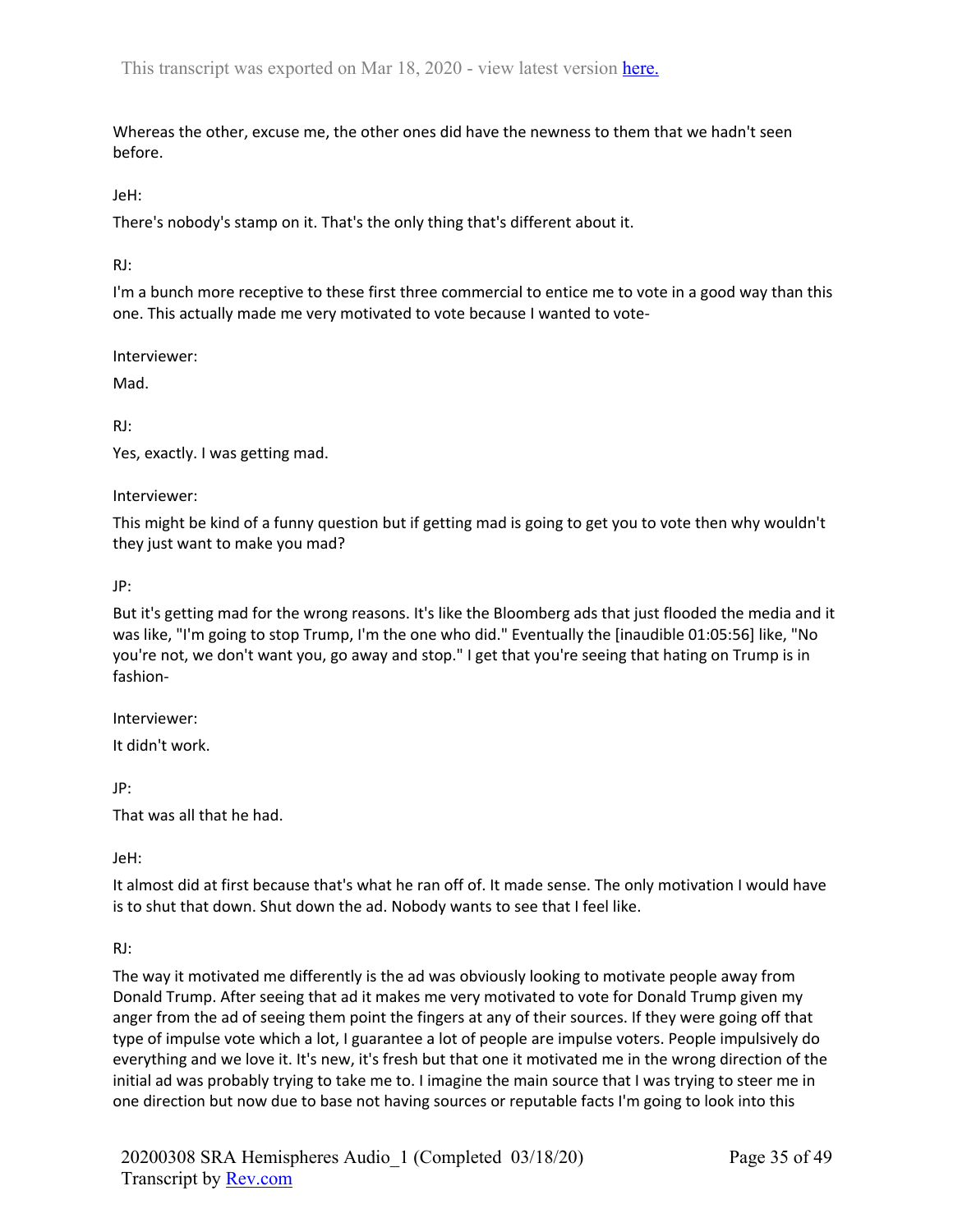research more. But if I find that research to be false I'm very motivated to vote for the person that was in that video because their information was lies.

## JeH:

If someone would have stamped that at the end, this is my ad. I wasn't going to vote for Trump anyways let's just throw that out there. But I would ultimately think that's someone I don't want to vote for. That's a blue party I don't want to vote for. This isn't how you do it. It's almost a moral thing to an extent. And I know they don't have control over everything but if all you're doing is pointing the finger you're not really telling me what you're going to do. You're not really telling me anything about you. You're just saying this person sucks. We already have that.

#### RJ:

Point the thing to the Department of Energy that's the one in charge of a lot of these decisions and letting these gas companies make these choices. The President has some say but it's all these different sectors that-

#### Interviewer:

Before it started bashing Trump, the early stuff about rolling back protections for water quality and air quality. How much was that new to you guys. It's something you had not really heard about or knew about or anything like that?

#### JoH:

When I heard who he was going to put in charge of the EPA I knew that this sort of stuff was going to happen. I haven't heard about these specific instances but if you're going to put somebody who's pro coal, who doesn't believe in climate change, who is literally the head of a gas company just before doing this, obviously he's not going to have the environmental interest in mind. It's going to be the corporate interest. So this was not too surprising.

#### Interviewer:

If you had to pick one or the other.

JoH:

I wouldn't say that too.

## Interviewer:

I guess what I'm asking is, is it worth keeping some of what's in the front at the beginning of that video, that educational stuff about here are some things that have been happening.

#### JoH:

Propose solutions, don't just finger point. We've got so much projection, deflection and being like, "Oh, well what about what they're doing." We need solutions we don't need more finger pointing. We don't need more insults. It's gotten so childish. I think everybody just wants somebody to step up and be an adult and be like, all right, I could point the finger, I could do the easy thing be like, "Bad Donald Trump, he's really bad vote for me." But I want somebody up here being like all right, well, what are you actually going to do about it? Are you going to reinstate the old things. Are you going to take it another step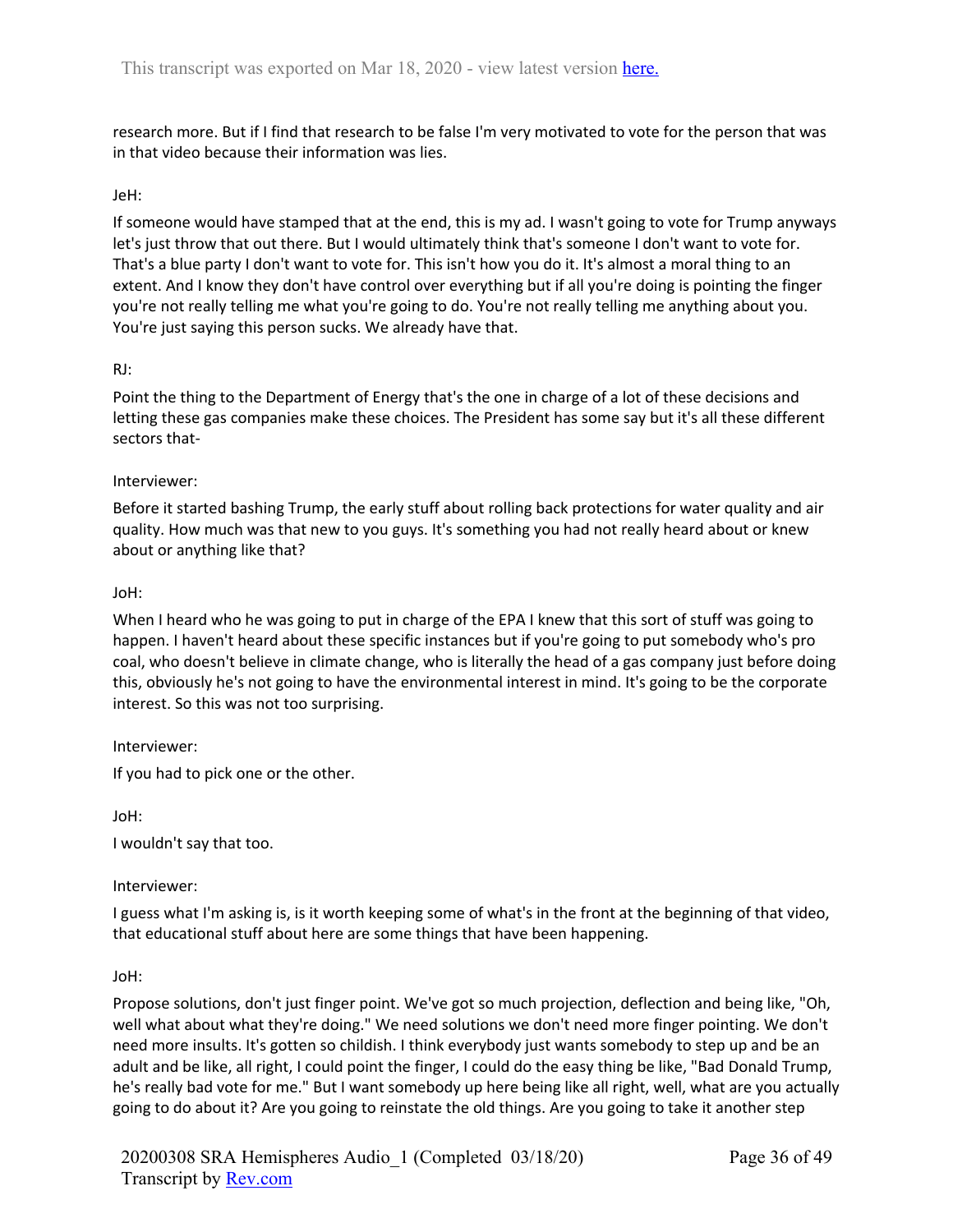further and actually undo whatever damage has been done? I didn't see anything about that I just saw there's this problem, he did it. So be mad at him.

Interviewer:

Not here's how we're going to fix it or here's what we're going to do to make it better.

TP:

I think part of it could be kept if it led like that. This is what I'm proposing, this is what happened to make me propose it. Solution before problem maybe. Everyone knows what the problems are. I feel so overdone. This sucks, this sucks, this sucks, this is why. It's exhausting. It's so old. Nobody's doing anything different. They're all doing the same thing.

## Interviewer:

Let's talk a little bit about where you guys are in the whole climate change discussion. On a scale of one to 10, where one is, "No, it's really at the bottom of my list of important things and I don't really think we need to be worrying about it or investigating or doing anything like that." And 10 is, "It's absolutely at the top of my list, there's nothing more important for us to be working on." Write down the number on your sheet first and then tell me what-

RJ:

On the bottom or back of it?

Interviewer:

Doesn't matter just write a number somewhere I'll remember what it is. So JP, where are you?

JP:

I'm about a six.

Interviewer:

You're a six? JeH what are you?

JeH:

I wrote five but I feel like it really depends on what you give as, what are the options? There's a million things, topics, important topics.

Interviewer:

I'm just asking at a most basic level, do you think that we should be doing absolutely anything and everything possible to address climate change? That would be a 10. Or, "No, don't even know why we're talking about it, everything else is more important." That's a one.

JeH:

I'll give you five.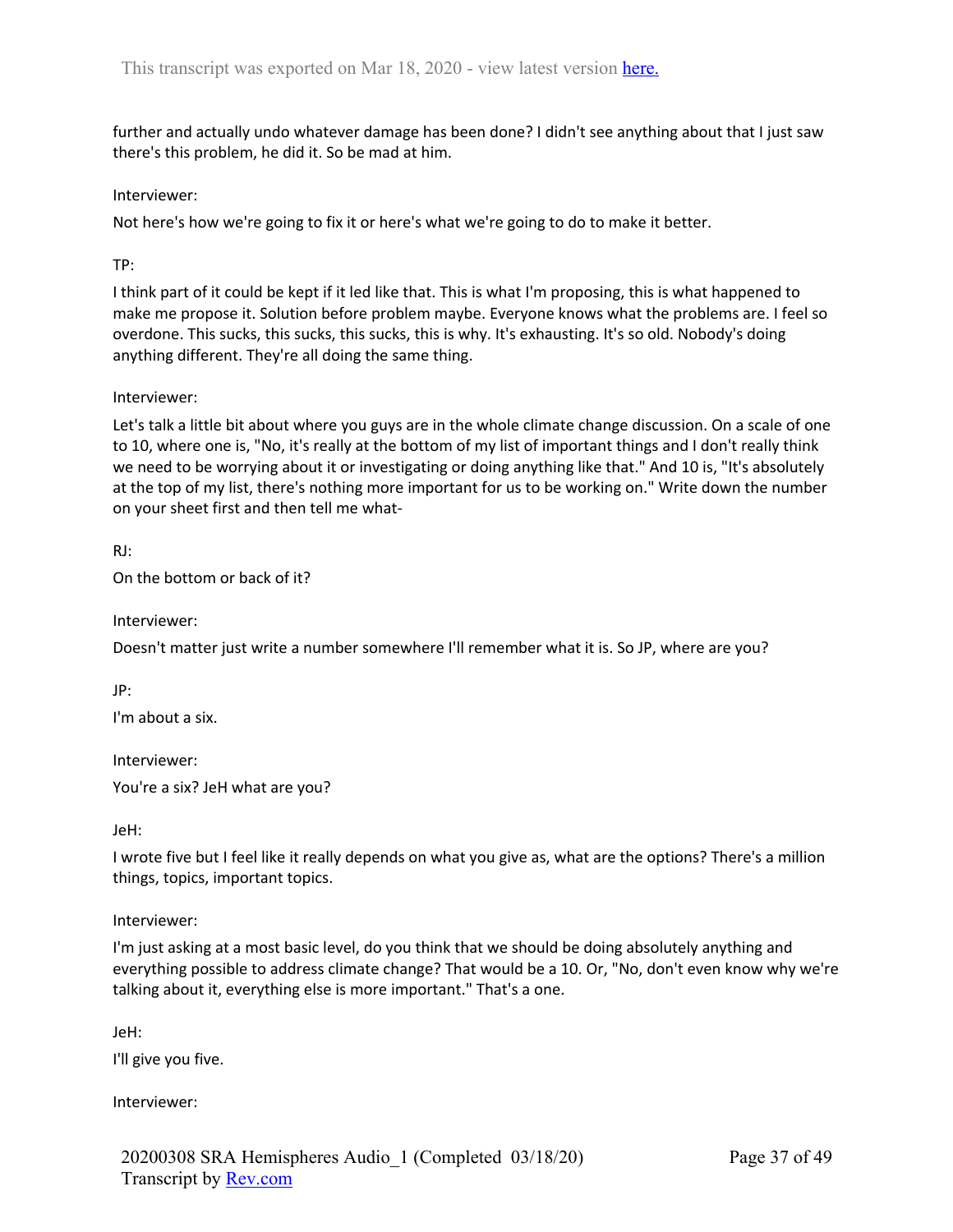You're a five. JoH, what are you?

JoH:

Eight.

Interviewer: You're an eight. TP what are you?

TP:

I wrote two but I think that's just because I'm not nearly as informed.

Interviewer:

There's no judgment, you can be a two. That's okay. GA what are you?

GA:

I wrote five hyphen six. Somewhere in between.

Interviewer:

RJ, what-

RJ:

I almost wrote six and then I wrote five.

Interviewer: You're also a five to six.

RJ:

Six was my first thing and then I was like, you know what I'm going to knock that down one.

Interviewer:

I want to ask this in a different way because we're still trying out this new way of asking it. Ordinarily, if I was in sales, I would say, "What I have to do to get you into a 10?" Right? "What do I have to do [inaudible 01:12:07] But I actually have the opposite question which is, "TP, why aren't you a one or even a zero? What is it-"

TP:

Because I know it is important. People are talking about it.

Interviewer:

Well obviously people are talking about it but why do you say, "I know it is important." Why do you even say that?

TP: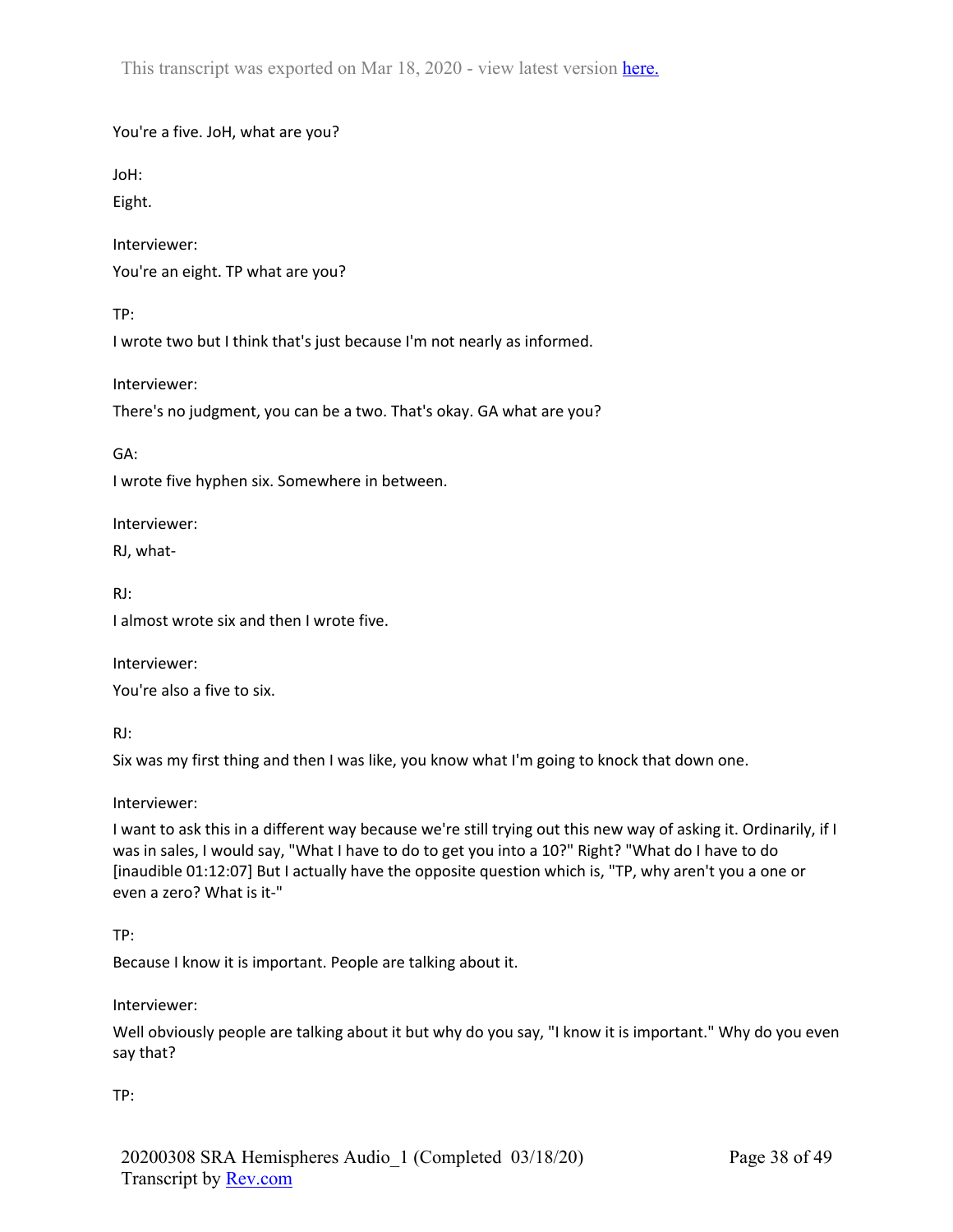I went to California and the paper straws. I get there are steps so I understand we're working towards it but I guess I don't understand the whole, why it's being pushed so hard right now.

## Interviewer:

So you feel like, I don't want to put words in your mouth so let me make sure I understand where you are. So you feel like it's not as critically important to take action. You feel that might be because you don't feel like you know enough about what's going on or why it would be more critical than you feel like it is. Got it.

#### Interviewer:

And those of you who are in the five to six, why aren't you twos? Why does it get you to be in the middle of the scale? What is it about what you know or what you think about climate change or how we should address it? Why aren't you a zero?

#### RJ:

Why am I not a zero? I'd say because I want to see a brighter future because I'm still young. I'm 24 years old and I hope I live until 80, you know what I mean? Let's say the average life span's 79, I hope, by that time anyway. So I'm planning to live another 45, 50 years hopefully and see what can happen with that. Hopefully that's feasible for me to watch and see happen. It's not something I'm going to be dead and gone and my kids are going to see it. It's so that I can actually will be able to see a change up.

#### Interviewer:

When you hear the phrase climate change and you think about, I put it as relatively important, what is it that you're thinking about? Is it pollution? Is it species loss? Is it deforestation? Is there one thing? Is it just a giant thought? Is it seasons being different?

## RJ:

My main importance is looking at the rainforest and these special zones of forestation and plants and species that are used to make most of the vaccines and other different things like that that we are running out of. I'm looking at it that way is we have special resources that are being destroyed and we aren't doing anything about it. And to preserve those resources that we're using them and growing more of them in those areas to harvest them basically but for the greater human good.

#### Interviewer:

Got it. That's interesting.

## RJ:

So that's my point on that. I see that we have a lot of stuff we need to utilize and we need to protect that. But we have a few more things that need to get taken care of before that, that's why it's in the middle but not at the bottom.

Interviewer:

How about the other fives and sixes?

JP: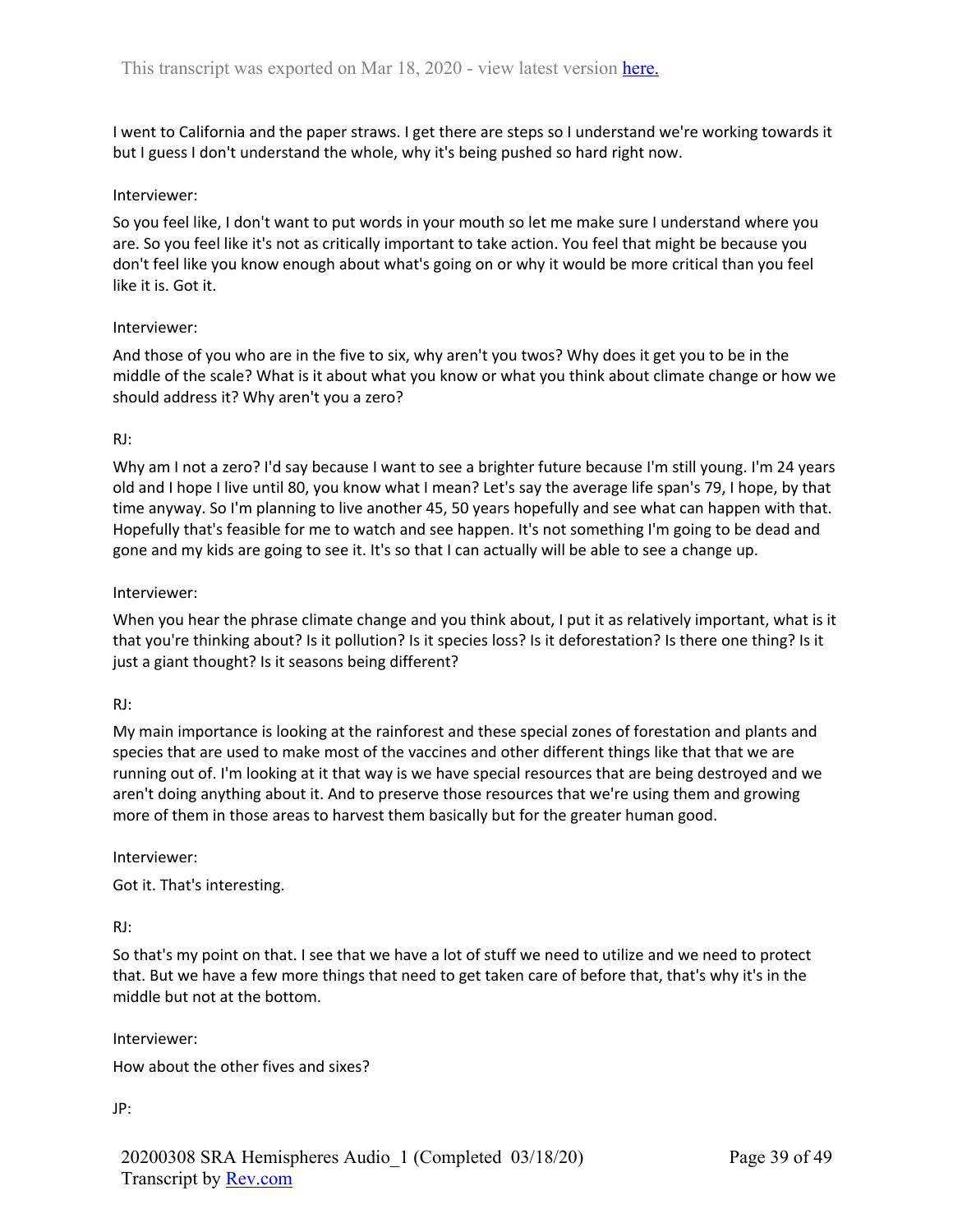I think I put it as not a zero, to answer your question, because seeing the deforestation and the loss of populations of animals is just like I want to be able to see that. I want to be able to go down to the Amazon rainforest or something like that to see it. I don't know. And to have it there for my children or the next generation is important to me. But, again, there's other topics I feel` are more pressing for right now that it's more in the middle. Where, if it was literally on fire all around us it would be more abou a 10.

# Interviewer:

You think it would be different if we lived in Australia? For example, if we lived in Australia?

JP:

Yeah. Because you're seeing it right for yourself. Or I'm more of a five because I'm more hearing about this stuff rather than ...

Interviewer:

Than actually experiencing it.

JP:

I think if I was living in China with the fog of the smog around me then I'd feel a little different about it.

Interviewer:

GA were you the eight?

GA:

No, five to the six.

Interviewer:

You were also five to six. Why are you in the middle? Why does it even get your attention?

GA:

I jump back and forth between it's super important to a five, maybe not so much because I am a huge animal lover and so the deforestation and the animals losing their habitat and then species going extinct and seeing what's going on in Australia just tugs at my heart strings and I want to do something to help. But it's not like I can buy a plane ticket and fly down to Australia and start rescuing baby koalas.

## Interviewer:

So that's why you're in the middle? That takes me to another question which is that, I guess on a scale of one to 10 how helpless do you feel to actually as an individual have an impact on it? Where one is, "There's nothing I can do." And 10 is, "Yes, I can fix climate change."

GA:

I would say maybe four to a five because some things I can do is vote, I know voting changes it in the law. And I know that lots of non-profit organizations they're organizing drives like cleaning up the beach and there's ways for me to help but finding those ways and getting plugged in can be a little difficult.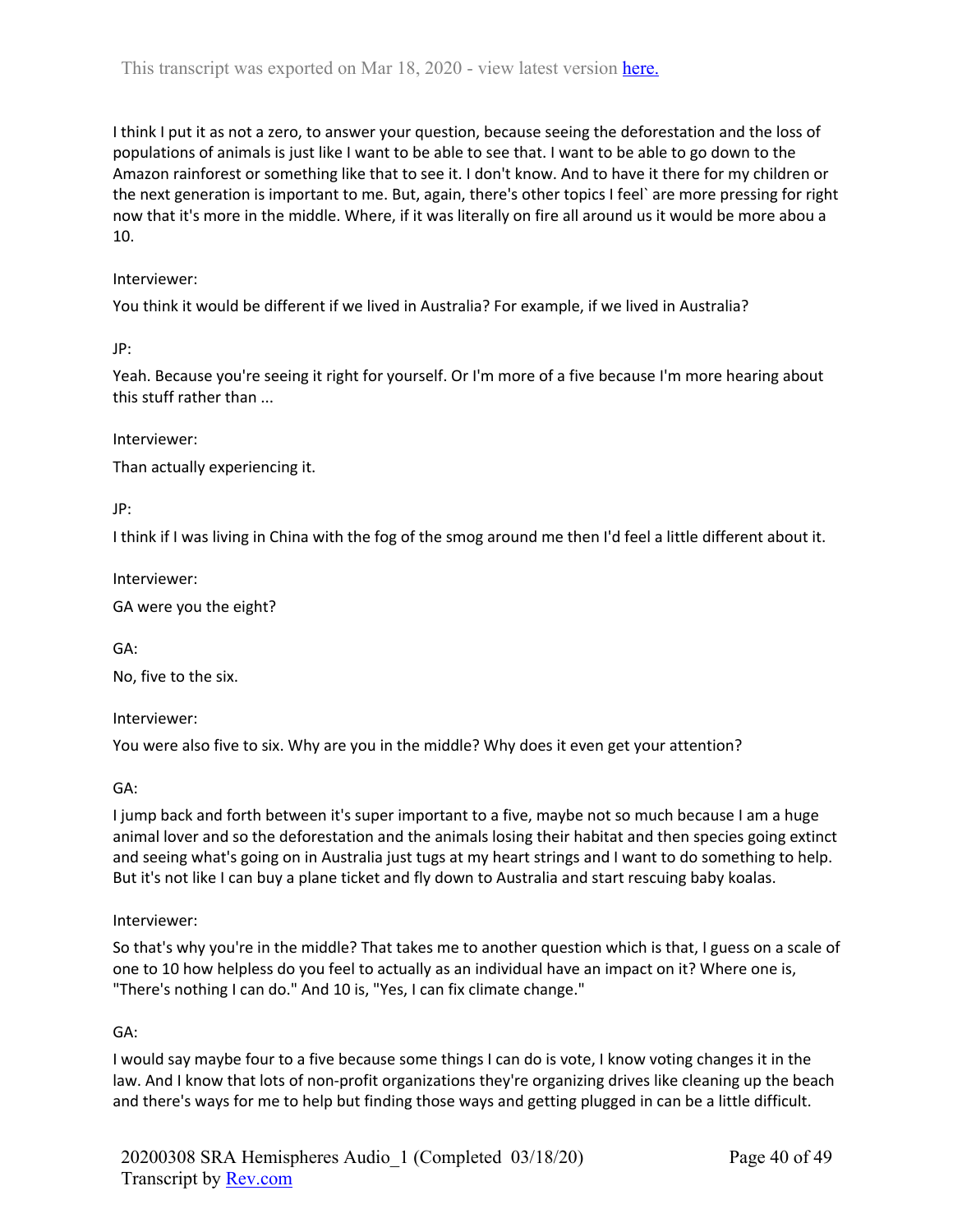Interviewer:

Sorry, who was the eight. Was that you JoH?

JoH:

Yeah.

Interviewer:

Why not a five or a six? What tips you up into the higher end of the scale?

JoH:

Because there's so many different facets of the climate change issue a lot of people just talk about rising temperatures, carbon [inaudible 01:17:54] there's so many other aspects to it like the acidification of the oceans, the degradation of the coral reef, the over fishing and the collapse of the food chain in the ocean which is going to have ripple effects on, there's all kinds of stuff like that. Then there's, of course, the intensity of the natural disasters we see more hurricanes hitting the southeastern United States we've seen. And then I also know about the history of the entire earth and mankind and stuff like that and how lucky we actually are to have even gotten to where we are-

Interviewer:

Really, without decimating ourselves.

JoH:

There was so many times that we should have died off and gone extinct-

RJ:

Diseases all that stuff.

JoH:

Yeah, major volcanic eruptions that causes temporary ice age. So we take everything we have for granted right now. We live in a particular era of comfort and excess that has never been achieved ever and, not only that, but even just more recent history. If you look at the dust bowl and stuff like that and how it reflects how ecologically unsustainable our system of agriculture is and how we just doubled down on it and used to be we'd have 50% of the population supporting the other 50%, we have 2% of the population supporting 98% and they do-

Interviewer:

You're talking about the population of farmers.

JoH:

Yeah and the way that they do it is by using heavy amounts of chemicals, pesticides, coming up with new resistant strains of crops and stuff like that. That in and of itself is not sustainable. The actual economics of the farming system is not sustainable because they are crippled by debt and then the amount of subsidies that it takes to actually keep, that alone is crazy.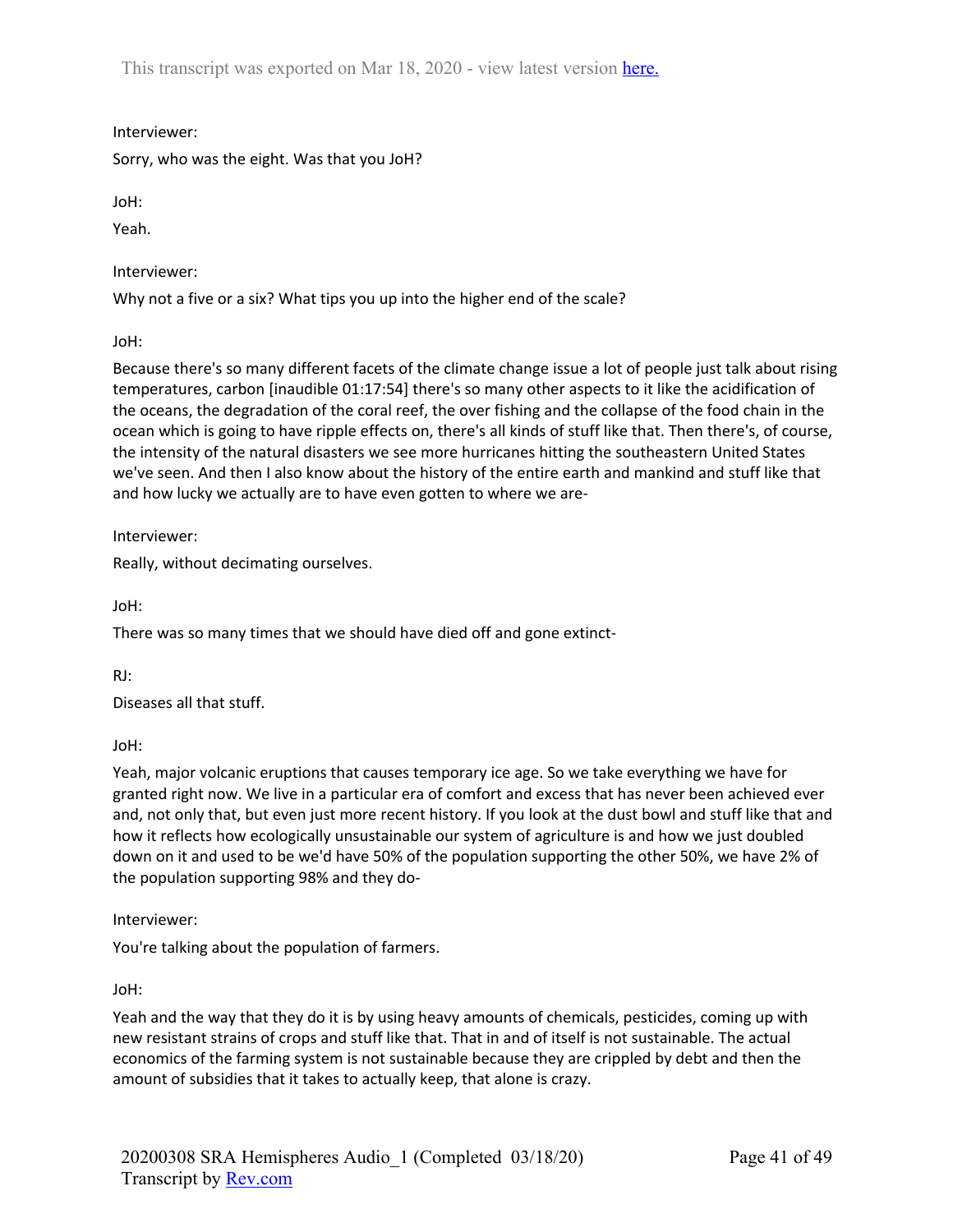# Interviewer:

You seem to know a lot about all of these definitions or at least you have a grasp of the breadth when we talk about climate change. How much of this list of things JoH was talking about, TP, have you [crosstalk 01:19:49] that's really interesting. So then the question is, who do you think is responsible for implementing what needs to happen to take action on climate change? Who's responsibility is it? Is it governments, is non-profits, is it you guys sitting around the table, you and your friends and your family? Who's?

# JP:

I think the environment issue is such a huge issue because there's so many facets as you were saying and I think going government is not the best response but I think it's the most effective response.

Interviewer:

Government is.

# JP:

Because they can set forth bigger, I don't know the name of it, programs. Where a non-profit or a forprofit type they wouldn't get the vastness of-

## Interviewer:

It's about who's got the resources to actually [crosstalk 01:20:49]

JP:

They have the most resources out there.

## Interviewer:

Government has the most resources. What do the rest of you guys think? TP who do you think?

## TP:

I think the government has the biggest push. They can regulate it everything.

## Interviewer:

With regulation itself. If the spots that we had watched actually had candidates talking about these things, imagine the U version with a candidate saying, "Climate change isn't a blue issue or a red issue it's a everybody issue." Or a candidate talking about, "We can invest in new technologies and there are jobs to be had and we can address climate change that way." Right. Or a candidate talking about, "We need to protect the earth for our future kids." Which of those things do you want to actually hear candidates talk about? Or is it more about let's talk about agricultural system or maybe it doesn't matter, maybe it could be any of those things?

# JeH:

I think pointing out the, he obviously knows more about that than I do but I think that's the point. Nobody's talking about all of these things. Someone's talking about the ocean and someone's talking about the literal change that we're seeing and someone's talking about this or that but nobody's talking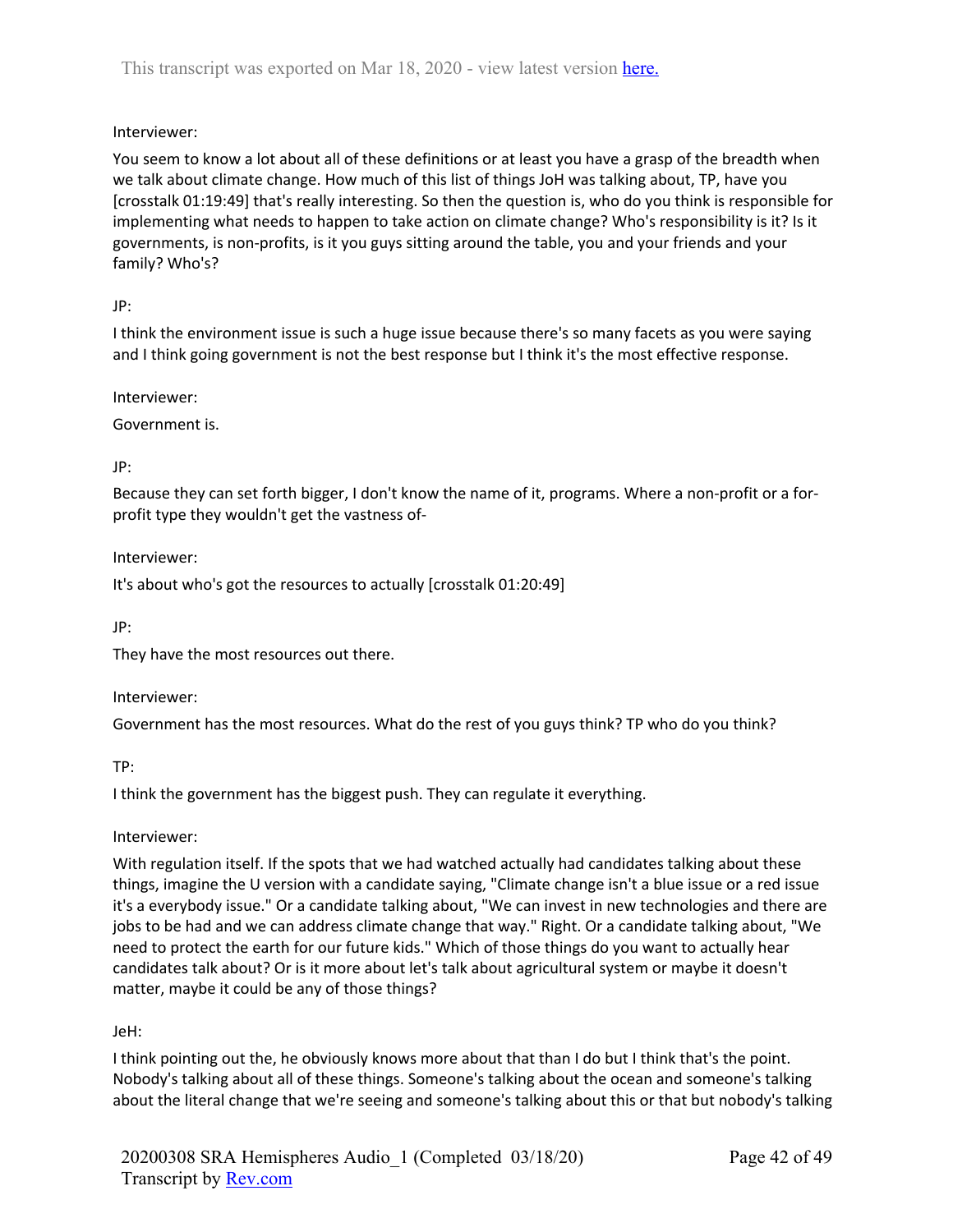about all of it. Everyone's going to react to each of those things in a different way, like she was saying, like the koalas, they pull out your heart strings. That's one way to appeal. But there's a lot of different issues, that's probably not even the tip of the iceberg. So a different approach talking about all of it would be different it would be something I would want to see.

#### Interviewer:

Not just using that blanket statement we have to fix climate or we have to address climate change or we have to take action.

#### JeH:

Because it's easy to say, "That's not a thing. I don't see that, that's not a thing." If I don't see it, I don't feel it, it's not real kind of thing. But when you really point out these are all the reasons why I think it's more real. Someone's going to have a different reaction or feeling or whatever to that. Some way to connect to it.

#### JoH:

Make it more personal. Like you're saying, climate change is such a big general nebulous term. But if you say we need to fight forest fires and people remember, "I remember a few years ago when it was so smokey I couldn't step outside. Yeah, we should do something about that."

#### Interviewer:

That makes sense.

## JeH:

And you don't just get a yes or no. It is or it isn't when there's all these different little things you can see and touch and feel and have, I don't know.

## Interviewer:

So find a way to connect it first essentially. So if one of these had been like, "Hey, remember those forest fires a few years ago when none of us could breathe all summer long?"

RJ:

Yeah, that was terrible.

## Interviewer:

Your vote could influence that or your vote could make a difference in helping that not happen more or something like that. I got a couple more things I want you guys to look at. This goes a little bit along with the P video. Sorry I licked it, sorry. Totally I'll put those here and pass those down. Every time I touch my face, have you guys seen the Anna Kendrick thing? She's like, I think it was on Twitter, right? And she was like, "You're telling me not to touch my face now all I'm going to do is touch my face."

JeH:

She's hilarious I love her.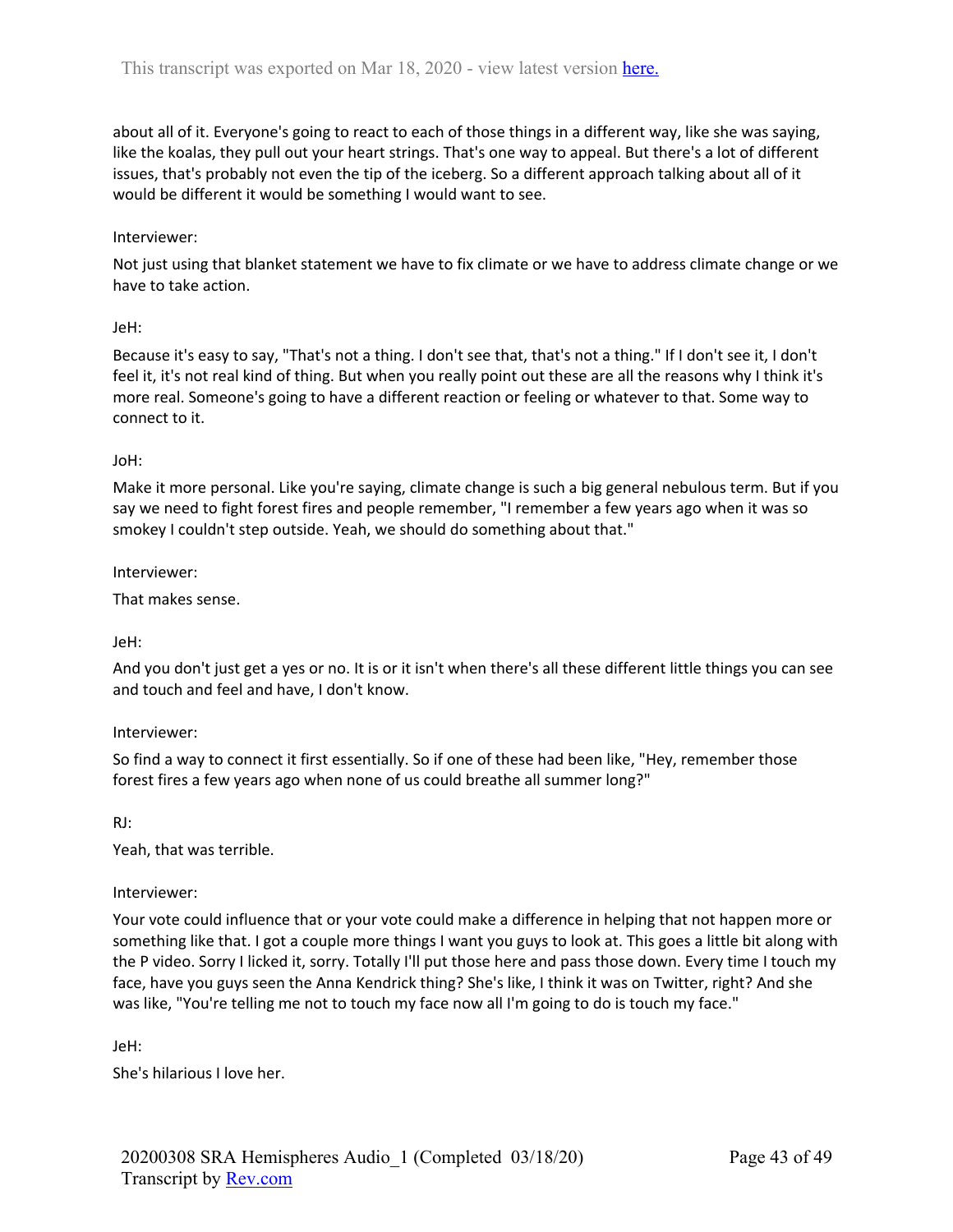Interviewer:

She is pretty funny.

RJ:

Especially when you have a bruise, ouch this hurts, but, again, I'm going to touch my bruise a few more times until I just forget about it.

Interviewer:

Read through these things, again, they kind of go with the P is for prosperity is the way that we're thinking about it. Just a prosperity message, it's an economic opportunity. Do any of these also grab your attention or how do you feel about these if they put these in?

RJ:

Wait, can you repeat the question?

Interviewer:

The question is just what do you think of these statements as well along with that idea of economic opportunity. Are there any of these that really jump out to you as like, "Oh this is, yeah."

GA:

Jobs.

Interviewer:

Jobs.

JoH:

The saving money.

RJ:

Yeah, that one.

JoH:

Do you know how many people are just counting every penny, working paycheck to paycheck? The concept that you could save a sizeable amount of money every year just by having solar panels that would speak to the vast majority of people. They look at carbon footprint, the average person doesn't even know what that means. They kind of know what carbon means and they've probably made a footprint before in the sand, that's as far as they get. The 10 million jobs, that's also so abstract. Is that going to be 10 million new jobs in my town? Am I going to be able to get a new job?

Interviewer:

But that, "Hey, wow, 30 K a year."

JeH: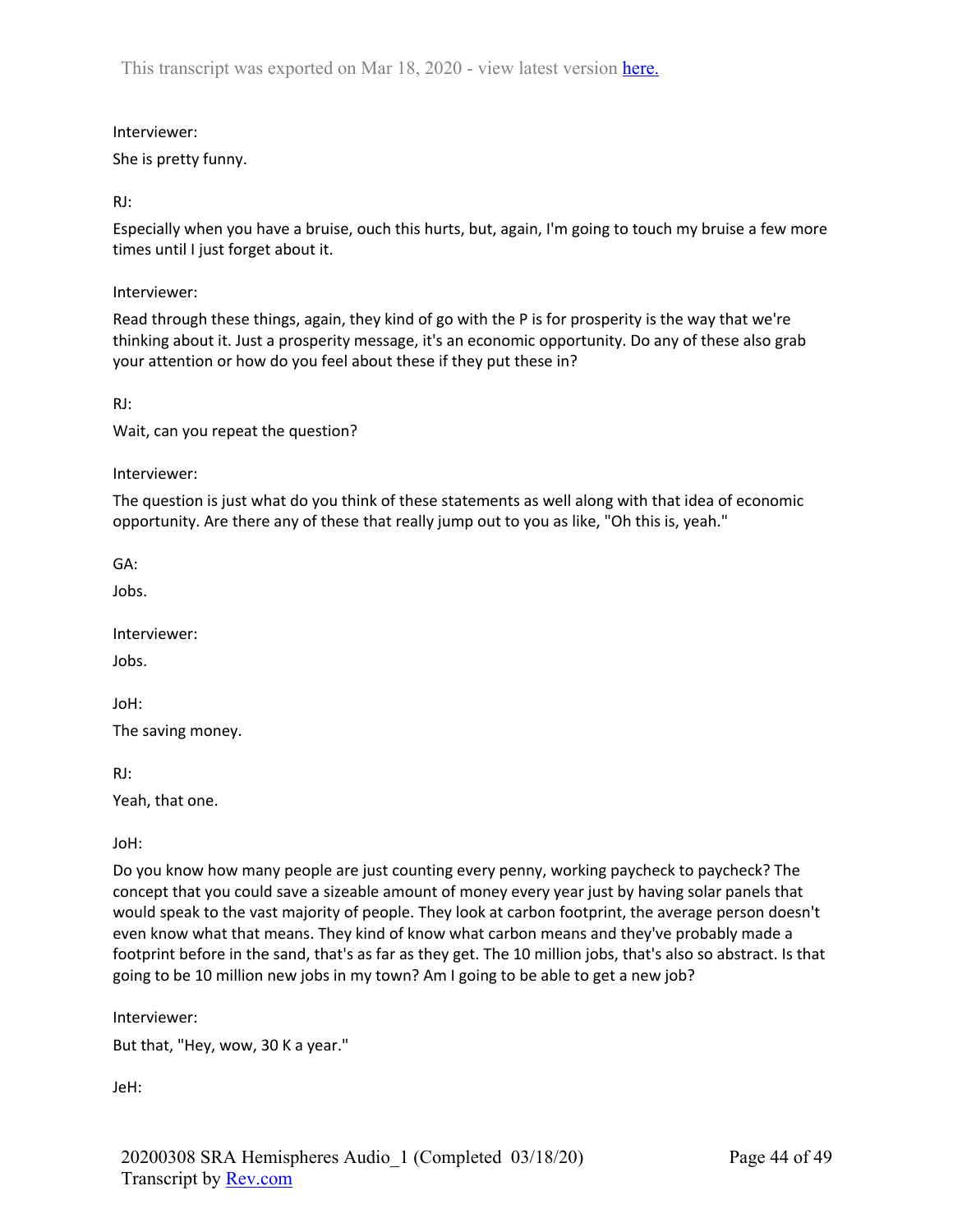If you're talking left or right I feel like the jobs matters. If you're trying to swing right I feel like jobs matter, I don't know.

#### Interviewer:

Does that feel, like JoH was saying, what do you think about the idea that 10 million jobs is just too abstract a number? Or is it just like, "Wow, 10 million new jobs?"

#### JeH:

I don't know. It doesn't speak to me personally but I could see why that would help, I don't know. I'd want to know more information about it but in ads you don't get a lot of information it's very just here's the point now go look at it or research it.

Interviewer:

GA what do you think?

## GA:

For the first one the 10 million it is a big number and so when we hear such a huge number like that it's sometimes hard for us to wrap our mind around it. Maybe connections, this new job could help your family, your friend, your boyfriend, your sister or your mother in law. By connecting it in personally, people are like, "Oh, I know that." And then it brings it in a little more. For the last two just looking at those just statements in itself are suspicious for me. I look at it and I think, "Okay, so Home Swiss solar panels save 10,000 to over 30,000 a year on energy costs. Well, who saves? Is it the home owners? Is it the government? Who's saving that because it's just vague. Because you look at homes with solar panels and those things are expensive. Same thing with the electrical vehicles. Those things are also really expensive and so they cost less, what, after you buy one? They cost less to-

TP:

When do you start seeing the savings?

Interviewer:

When do you get those savings?

TP:

And I don't feel like those apply to me. I have never had a solar panel, I probably won't ever have a house with a solar panel, nor will I ever drive a Tesla but a job, I need a job.

Interviewer:

That makes sense, TP, thanks. Doesn't apply to me.

JeH:

But the money, I mean maybe not the actual statement but the money part I think is still big because people associate a high expense with fixing it up. If we can say that we'll spend money here more specifically, not in 20 years you'll see some savings from this electric car. People need immediate gratification. They just do.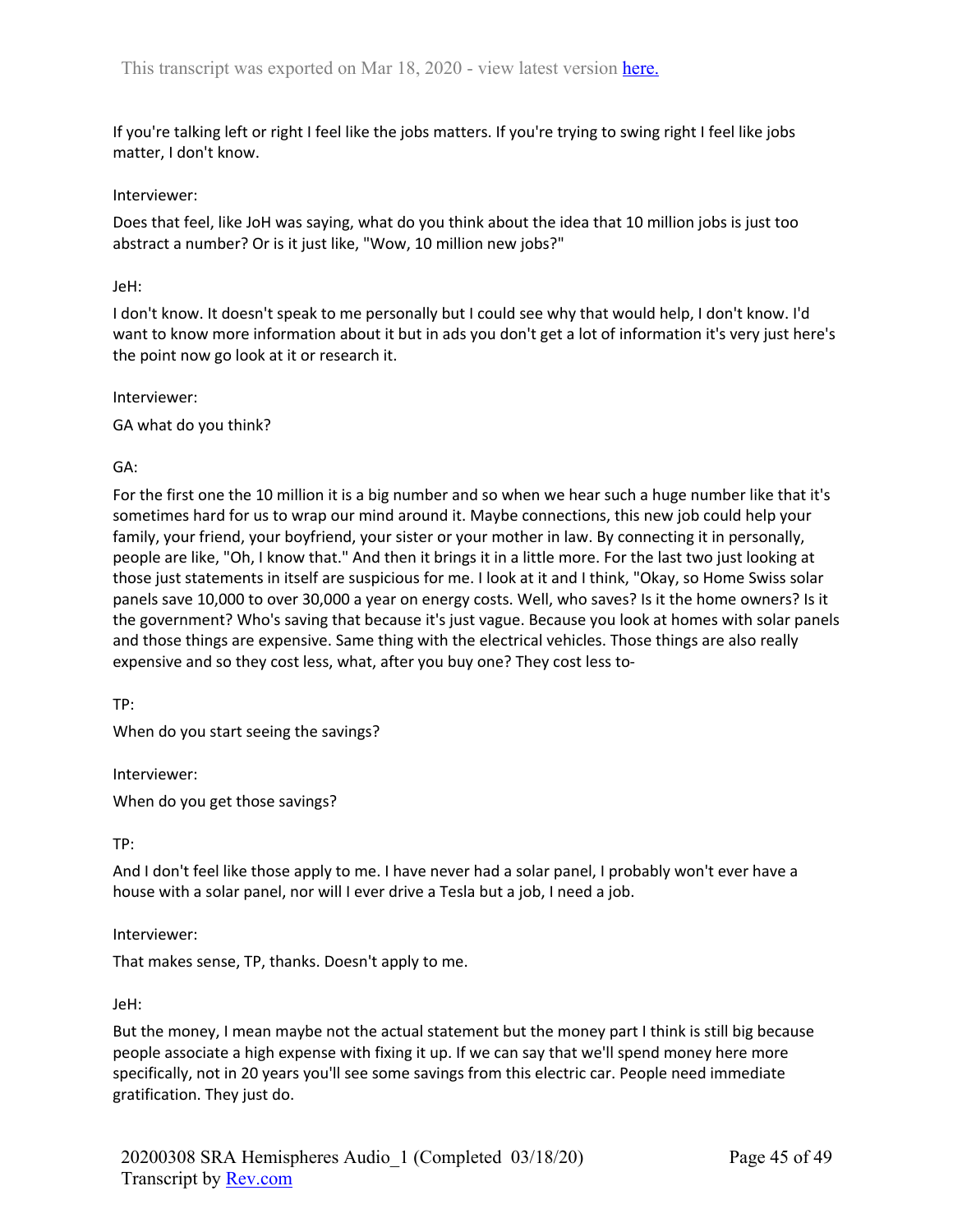RJ: It's on the windows.

Interviewer: [crosstalk 01:28:29]

RJ:

I have a slight fascination with electric vehicles. I'm planning to purchase one in the next two years. This is almost accurate. I've seen numbers and done a lot of research on it. You're looking at about a 70% energy savings. Or 30% less fuel costs compared to electric for your power because you have to pay for your power to charge your car. Per mile type difference though you're looking at about 30% less which, overall, is savings over time. 30% less is 30% less no matter which way you look at it.

Interviewer:

When we're talking about electric vehicles, this is a total side track but I'm curious. Is it more important to talk about it being cheaper to own one than it is to talk about how they don't put out any CO2 emissions?

JoH:

The cost.

JP:

The cost.

RJ:

The cost.

JeH:

I feel like to reach everyone I think it's easier on price point.

Interviewer:

It's going back to that, "Tell me how you're going to save me money." That's what this is about.

RJ:

The new Nissan LEAF for 2021 is supposed to be under \$25,000 price point brand new for a 2021 year with all the technology in it too.

## JeH:

That speaks to people.

RJ:

They're going for affordable rate. The new Chevy Volt, you can buy a used Chevy Volt for under five, six grand now. And still have a 200 mile range on it. You're looking at cost, yes, Tesla's are super expensive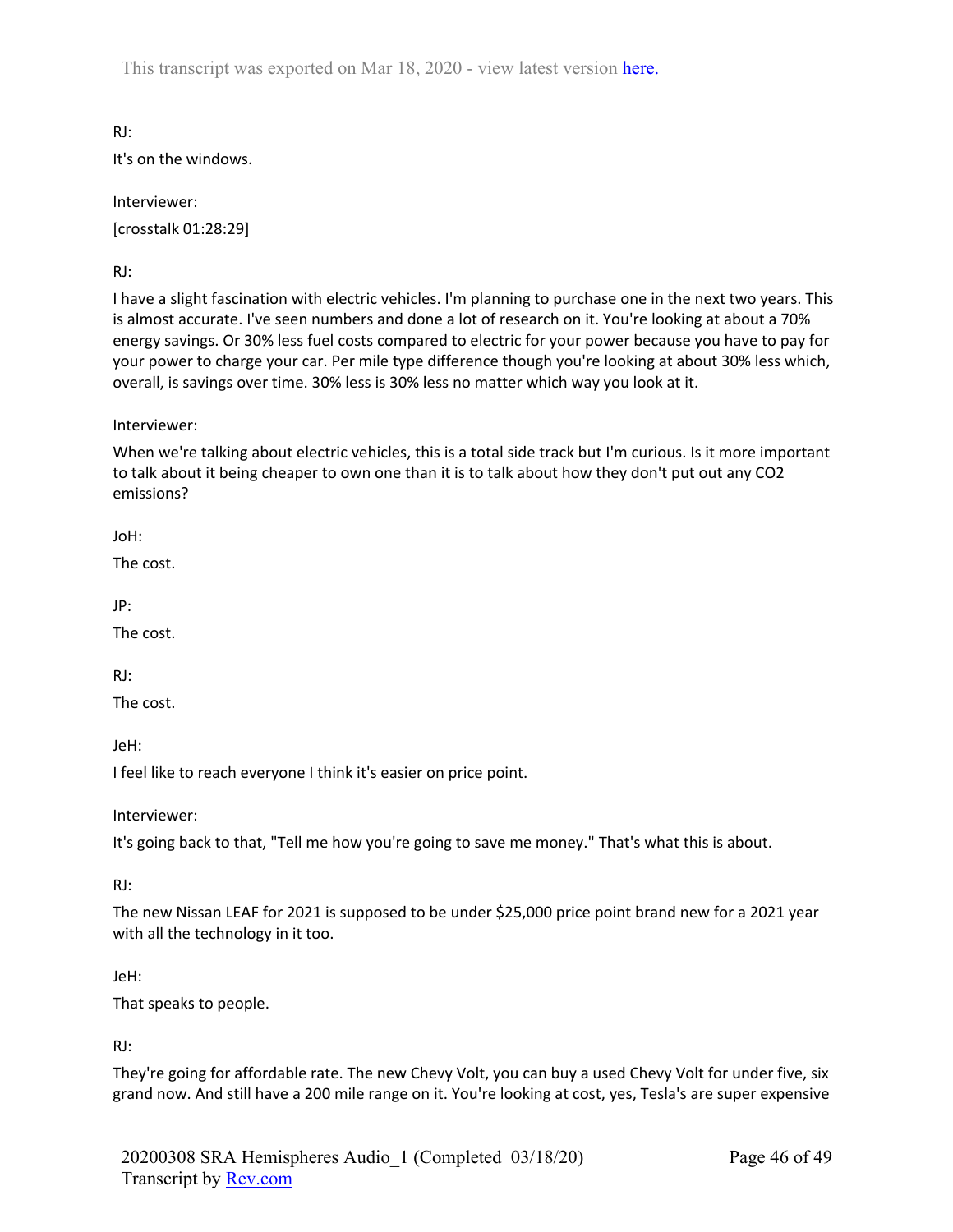but, yes, does Tesla also make very cheap, affordable cars? A brand new model three dual motor is \$35,000 with your tax rebates if you're a certain resident.

Interviewer:

You really have spent some time.

RJ:

Hours and days of research on EVs.

Interviewer:

But that's the kind of thing that can sell people. Because people care more about money.

## RJ:

And I was a car salesman in the past too. But I look at this because with electric it's helping out with that environmental impact with is. If something can last you longer and I don't have to go fill up at the 7Eleven right there on Division specifically, ever again in my vehicle, then so be it. Joe Rogan drives a Tesla but he's like, "Do you know how much life changing this is? I haven't gone to a gas station or convenience store in over four months." You're saving money right there that way too.

Interviewer:

That would be an instant [crosstalk 01:30:48]

RJ:

You look at this recently, just one last thing, sorry, I'm off on a little tangent but the 10 million jobs, that's worldwide by 2026? I don't care about worldwide jobs, I care about jobs right here in the USA. Nine million of these jobs could be in China. You know what I mean? And 500,000 could be here, another 500,000 could be in Russia or somewhere else.

JeH:

It needs more information.

Interviewer:

I see that.

RJ:

If you're talking about US jobs, how many US [inaudible 01:31:20] will be employed there-

## Interviewer:

Talk to me about the farmland one. So JOH, you were alluding a little bit to what's going, the degradation of farmland and pesticides and all that kind of stuff. What could we say about farming, changing farming practices or something like that that would be meaningful? If anything? This statement has a lot of science behind it, if we optimize farming for cropping pasture. Basically what that means from what I understand it's farmers typically till up everything at the end of the season and if they just left it to compost they'd have to use fewer pesticides they could keep more carbon in the soil.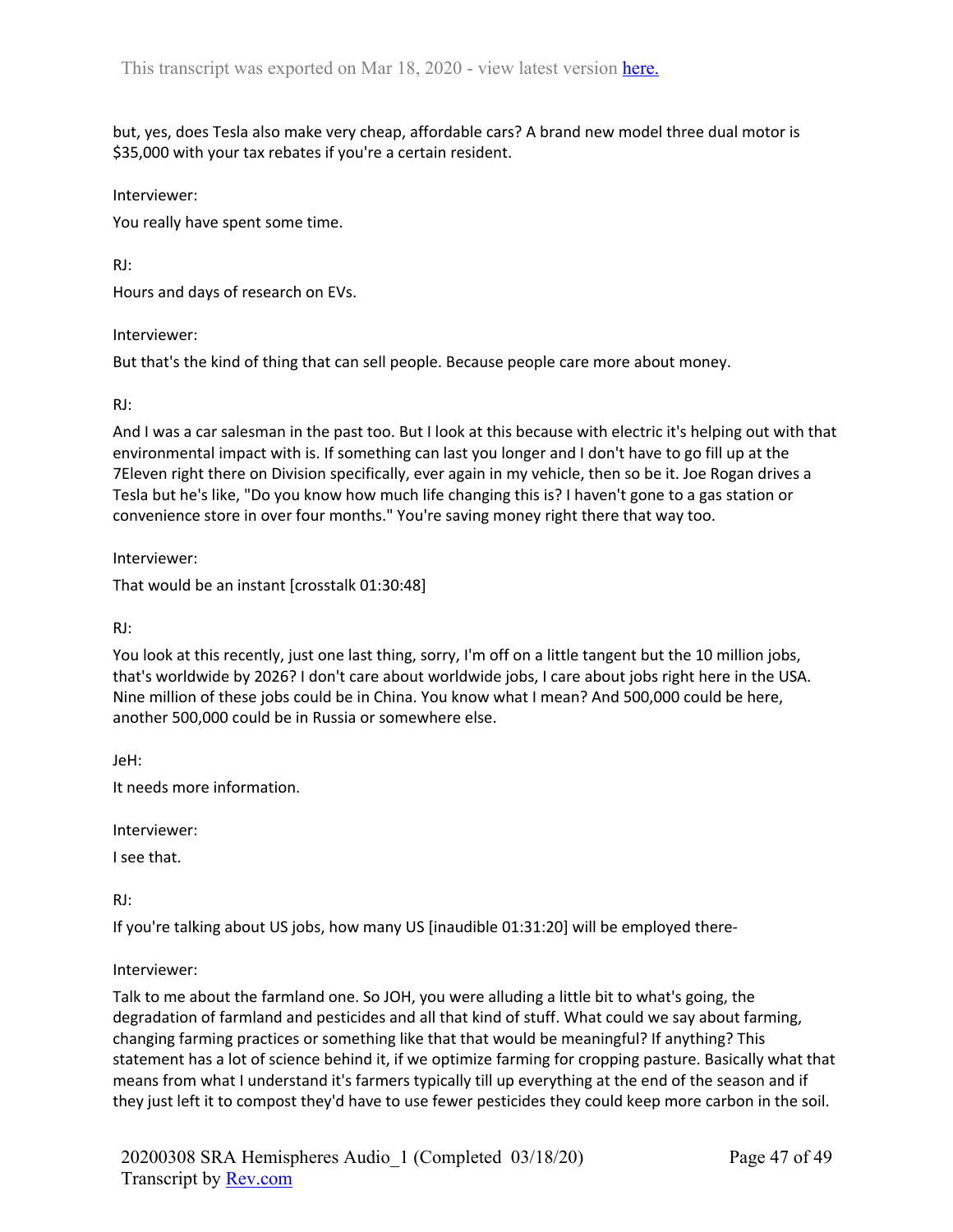It's that kind of stuff. So changing farming practices might reduce how much carbon goes into the atmosphere. But is that just not personal enough.

JOH:

I really don't think so.

## Interviewer:

You're not farmers, your families aren't farmers.

## JOH:

That's one of the big issues with the climate change. Not only do people not understand it but the average person cannot afford to care about this stuff. They cannot afford to invest in the expensive or potentially cheap electric car. It used to be really expensive. They can't afford all this stuff. It's sort of like Maslow's hierarchy of needs. If people are generally just paycheck to paycheck worrying about how they're going to keep the roof over their head and food in their mouth. They don't care about worldwide lofty goals about reducing numbers that they can't even conceive of, stuff like that.

## JOH:

They care about stuff like saving money, getting cheaper food that is healthier for them. That sort of stuff. And I think that's where, ultimately, the discussion about climate change gets lost from Washington, D.C. to the average person's home is, "Yeah, you all don't have to worry about basic necessities." Or you can have all these conversations about what we need to be doing but for the average person they don't care about that. It's more like if you're going to do something about it make sure we have a job. That's what they care about. More personal.

## Interviewer:

If I ask somebody to make it personal.

# RJ:

Sure, for the money. Farmers are in it not to reduce their carbon footprint they're in it to find the best and most effective way to grow crops year after year and improve those numbers. They're not looking to redo their whole way of lifestyle they've been farming their whole generational lives on that same land. They're looking at how can I fit more on here and do that? They're looking at for the buck. Not for, "I wonder if I redo my farm and invest this four million dollars into my one million dollar farm am I going to reduce my carbon footprint?" That's not I don't think for a farmer that's a high note, do you know what I mean? Unless you a tax breaks from the government.

# Interviewer:

There you go. That's what I was going to say. Then you've got to start getting into incentives or policy changes that move these things along. GA anything else on here? I have one more handout for you guys, I'm going to check with the folks in the back, we're just about done.

# GA:

Nope, I'm good. Don't have anything.